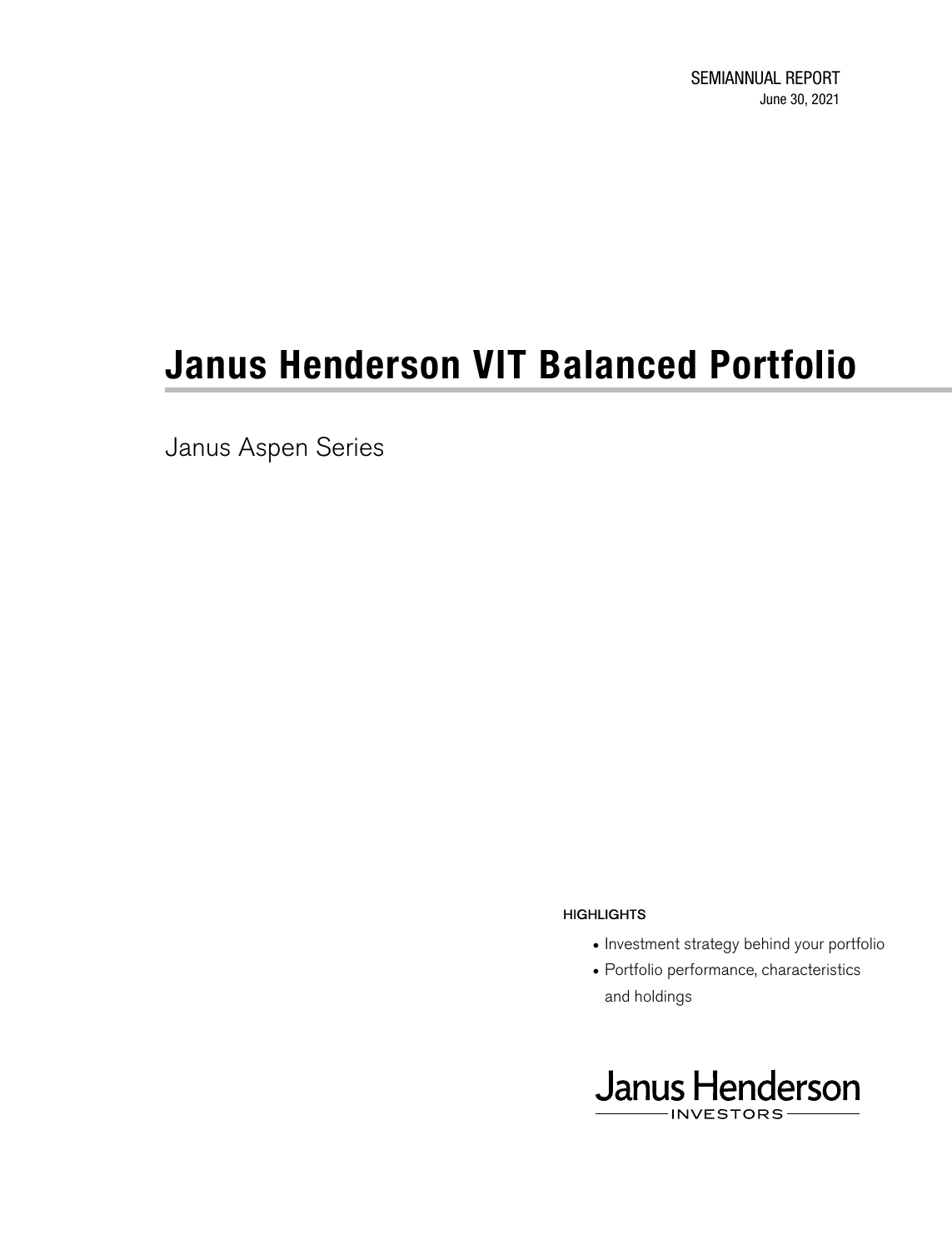## **Table of Contents**

### Janus Henderson VIT Balanced Portfolio

### **PORTFOLIO SNAPSHOT**

Balanced Fund's dynamic asset allocation strategy has the flexibility to defensively position ahead of market volatility while seeking strong risk-adjusted returns. Unlike many competitor products, where asset allocations are constrained by static targets, the Fund's asset allocations may vary between 35% to 65% equities depending on market conditions.

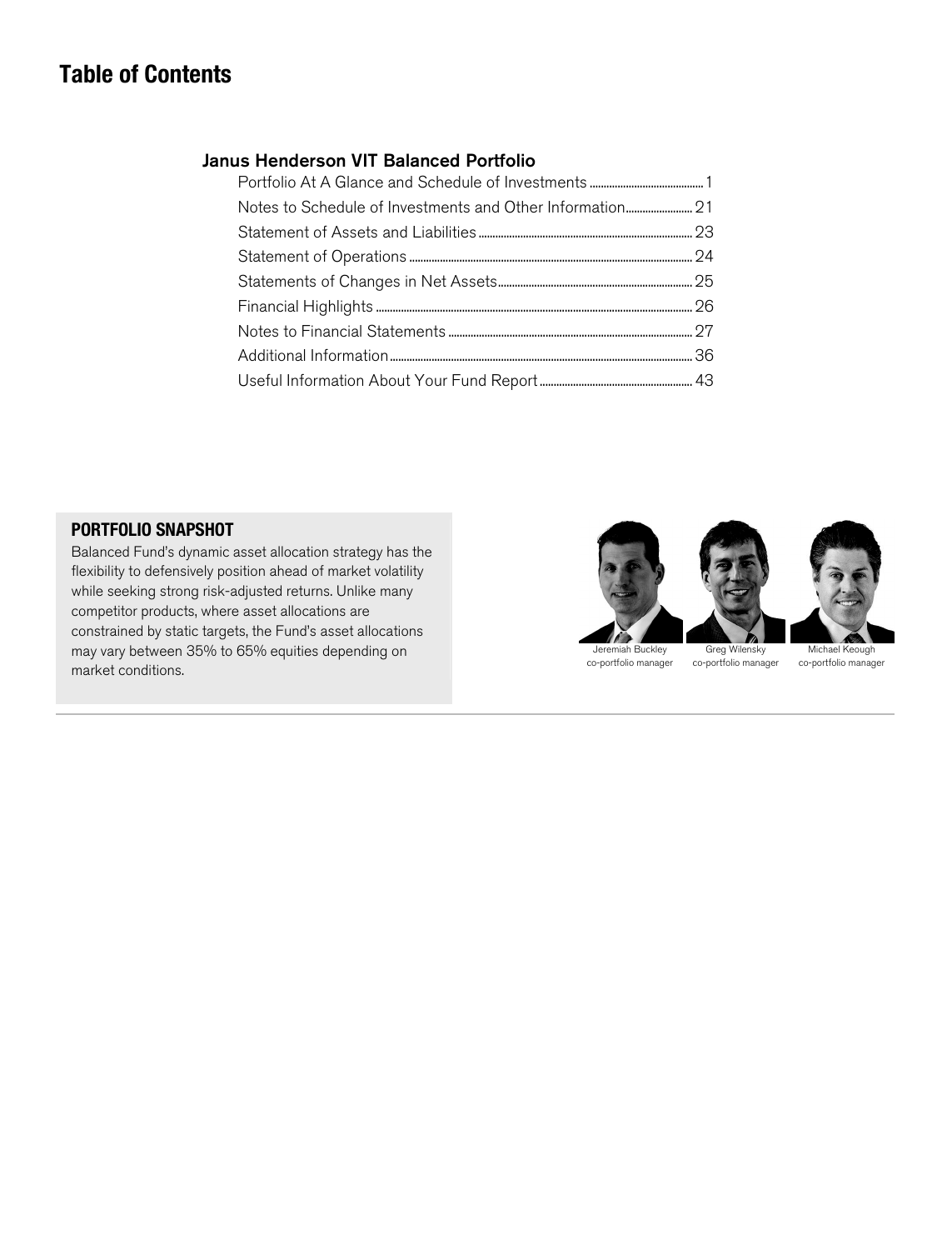| 5 Top Contributors - Equity Sleeve Holdings |                   |                          | 5 Top Detractors - Equity Sleeve Holdings |                   |                          |  |
|---------------------------------------------|-------------------|--------------------------|-------------------------------------------|-------------------|--------------------------|--|
|                                             | Average<br>Weiaht | Relative<br>Contribution |                                           | Average<br>Weight | Relative<br>Contribution |  |
| Lam Research Corp                           | $2.64\%$          | 0.48%                    | Mastercard Inc.                           | 3.88%             | $-0.40%$                 |  |
| Alphabet Inc - Class C                      | 4.98%             | 0.34%                    | Merck & Co Inc                            | 1.78%             | $-0.22%$                 |  |
| Morgan Stanley                              | $2.12\%$          | $0.31\%$                 | Progressive Corp                          | 1.82%             | $-0.20%$                 |  |
| Eli Lilly & Co                              | .95%              | $0.31\%$                 | Monster Beverage Corp                     | 1.14%             | $-0.18%$                 |  |
| <b>NVIDIA Corp</b>                          | .90%              | 0.30%                    | Honeywell International Inc               | 1.82%             | $-0.16%$                 |  |

### **5 Top Contributors - Equity Sleeve Sectors**\*

|                               | Relative     | <b>Equity Sleeve</b>  | <b>S&amp;P 500 Index</b> |
|-------------------------------|--------------|-----------------------|--------------------------|
|                               | Contribution | <b>Average Weight</b> | Average Weight           |
| Information Technology        | 0.61%        | 31.94%                | 26.99%                   |
| Utilities                     | 0.35%        | $0.00\%$              | 2.62%                    |
| Industrials                   | 0.13%        | 8.61%                 | 8.59%                    |
| <b>Health Care</b>            | 0.10%        | 15.37%                | 13.11%                   |
| <b>Communication Services</b> | 0.06%        | 9.89%                 | 10.97%                   |

### **5 Top Detractors - Equity Sleeve Sectors**\*

|                         | Relative            | <b>Equity Sleeve</b> | <b>S&amp;P 500 Index</b> |
|-------------------------|---------------------|----------------------|--------------------------|
|                         | <b>Contribution</b> | Average Weight       | Average Weight           |
| Energy                  | $-0.69\%$           | $0.00\%$             | 2.74%                    |
| Consumer Discretionary  | $-0.55%$            | 16.93%               | 12.47%                   |
| <b>Financials</b>       | $-0.29%$            | 9.67%                | 11.27%                   |
| <b>Consumer Staples</b> | $-0.11%$            | 6.29%                | 6.07%                    |
| Real Estate             | $-0.10%$            | 0.60%                | 2.47%                    |

Relative contribution reflects how the portolio's holdings impacted return relative to the benchmark. Cash and securities not held in the portfolio are not shown. For equity portfolios, relative contribution compares the performance of a security in the portfolio to the benchmark's total return, factoring in the difference in weight of that security in the benchmark. Returns are calculated using daily returns and previous day ending weights rolled up by ticker, excluding fixed income securities, gross of advisory fees, may exclude certain derivatives and will differ from actual performance. Performance attribution reflects returns gross of advisory fees and may differ from actual returns as they are based on end of day holdings. Attribution is calculated by geometrically linking daily returns for the portfolio and index.

\* Based on sector classification according to the Global Industry Classification Standard ("GICS") codes, which are the exclusive property and a service mark of MSCI Inc. and Standard & Poor's.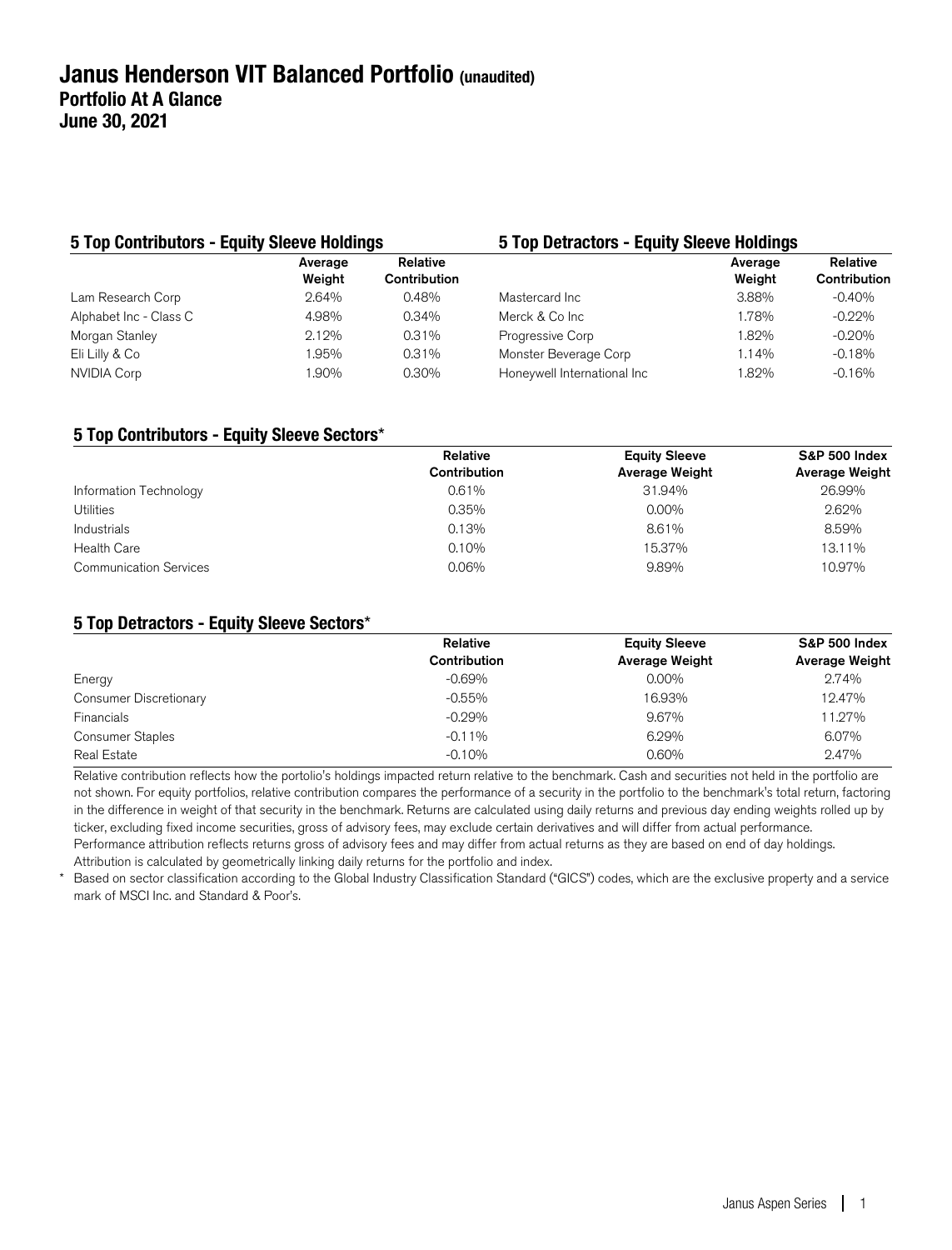## **Janus Henderson VIT Balanced Portfolio (unaudited) Portfolio At A Glance June 30, 2021**

| 5 Largest Equity Holdings - (% of Net Assets) |         | Asset Allocation - (% of Net Assets) |           |  |  |
|-----------------------------------------------|---------|--------------------------------------|-----------|--|--|
| Microsoft Corp                                |         | Common Stocks                        | 64.5%     |  |  |
| Software                                      | $5.2\%$ | Corporate Bonds                      | 13.0%     |  |  |
| Alphabet Inc - Class C                        |         | United States Treasury Notes/Bonds   | $9.4\%$   |  |  |
| Interactive Media & Services                  | $3.6\%$ | Asset-Backed/Commercial              |           |  |  |
| Apple Inc                                     |         | Mortgage-Backed Securities           | $5.2\%$   |  |  |
| Technology Hardware, Storage & Peripherals    | $3.3\%$ | Mortgage-Backed Securities           | $5.0\%$   |  |  |
| Amazon.com Inc.                               |         | <b>Investment Companies</b>          | 4.0%      |  |  |
| Internet & Direct Marketing Retail            | $3.0\%$ | Inflation-Indexed Bonds              | 1.4%      |  |  |
| Mastercard Inc                                |         | Bank Loans and Mezzanine Loans       | $0.4\%$   |  |  |
| Information Technology Services               | $2.4\%$ | <b>Preferred Stocks</b>              | $0.2\%$   |  |  |
|                                               | 17.5%   | Other                                | $(3.1)\%$ |  |  |
|                                               |         |                                      | 100.0%    |  |  |

### Top Country Allocations - Long Positions - (% of Investment Securities)

| As of June 30, 2021  |           |            |     |       | As of December 31, 2020 |      |     |     |     |     |       |
|----------------------|-----------|------------|-----|-------|-------------------------|------|-----|-----|-----|-----|-------|
| <b>United States</b> |           |            |     | 98.0% | <b>United States</b>    |      |     |     |     |     | 97.9% |
| United Kingdom       | 0.8%      |            |     |       | United Kingdom          | 0.8% |     |     |     |     |       |
| France               | 0.2%      |            |     |       | France                  | 0.3% |     |     |     |     |       |
| Australia            | $0.2\%$   |            |     |       | Canada                  | 0.3% |     |     |     |     |       |
| Taiwan               | 0.2%      |            |     |       | Switzerland             | 0.2% |     |     |     |     |       |
|                      | 20%<br>0% | 40%<br>60% | 80% | 100%  |                         | 0%   | 20% | 40% | 60% | 80% | 100%  |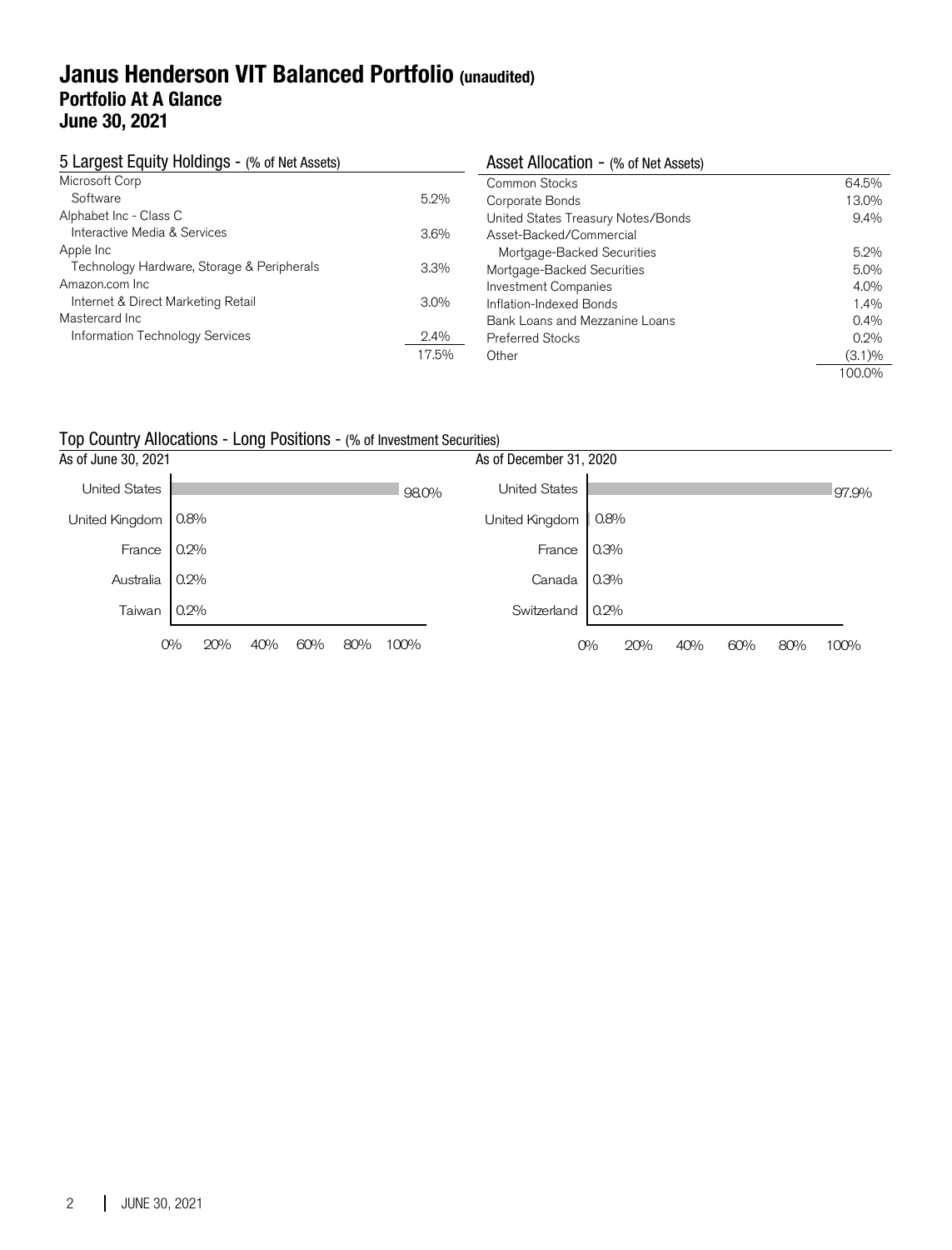## **Janus Henderson VIT Balanced Portfolio (unaudited) Performance**



| Average Annual Total Return - for the periods ended June 30, 2021                                  | <b>Prospectus Expense Ratios</b> |                    |                     |             |                            |                                                             |
|----------------------------------------------------------------------------------------------------|----------------------------------|--------------------|---------------------|-------------|----------------------------|-------------------------------------------------------------|
|                                                                                                    | Fiscal<br>Year-to-Date           | <b>One</b><br>Year | <b>Five</b><br>Year | Ten<br>Year | <b>Since</b><br>Inception* | <b>Total Annual Fund</b><br>Operating Expenses <sup>#</sup> |
| <b>Institutional Shares</b>                                                                        | 8.56%                            | 24.28%             | 13.76%              | 10.51%      | 10.32%                     | 0.62%                                                       |
| Service Shares                                                                                     | 8.45%                            | 24.00%             | 13.48%              | 10.24%      | 10.13%                     | 0.87%                                                       |
| S&P 500 Index                                                                                      | 15.25%                           | 40.79%             | 17.65%              | 14.84%      | 10.49%                     |                                                             |
| Bloomberg Barclays U.S. Aggregate<br>Bond Index                                                    | $-1.60%$                         | $-0.33\%$          | $3.03\%$            | 3.39%       | 5.08%                      |                                                             |
| Balanced Index                                                                                     | 7.43%                            | 20.92%             | 11.16%              | 9.82%       | 8.31%                      |                                                             |
| Morningstar Quartile - Institutional<br>Shares                                                     |                                  | 3rd                | 1st                 | 1st         | 1st                        |                                                             |
| Morningstar Ranking - based on total<br>returns for Allocation - 50% to 70%<br><b>Equity Funds</b> |                                  | 422/703            | 30/662              | 35/545      | 10/210                     |                                                             |

Returns quoted are past performance and do not guarantee future results; current performance may be lower or higher. Investment returns and principal value will vary; there may be a gain or loss when shares are sold. For the most recent month-end performance call 800.668.0434 or visit janushenderson.com/VITperformance.

Performance may be affected by risks that include those associated with foreign and emerging markets, fixed income securities, high-yield and high-risk securities, undervalued, overlooked and smaller capitalization companies, real estate related securities including Real Estate Investment Trusts (REITs), non-diversification, portfolio turnover, derivatives, short sales, initial public offerings (IPOs) and potential conflicts of interest. Each product has different risks. Please see the prospectus for more information about risks, holdings and other details.

Returns do not reflect the deduction of fees, charges or expenses of any insurance product or qualified plan. If applied, returns would have been lower.

Returns include reinvestment of all dividends and distributions and do not reflect the deduction of taxes that a shareholder would pay on Portfolio distributions or redemptions of Portfolio shares. The returns do not include adjustments in accordance with generally accepted accounting principles required at the period end for financial reporting purposes.

Performance for Service Shares prior to December 31, 1999 reflects the performance of Institutional Shares, adjusted to reflect the expenses of Service Shares.

Ranking is for the share class shown only; other classes may have different performance characteristics.

© 2021 Morningstar, Inc. All Rights Reserved.

There is no assurance that the investment process will consistently lead to successful investing.

See Notes to Schedule of Investments and Other Information for index definitions.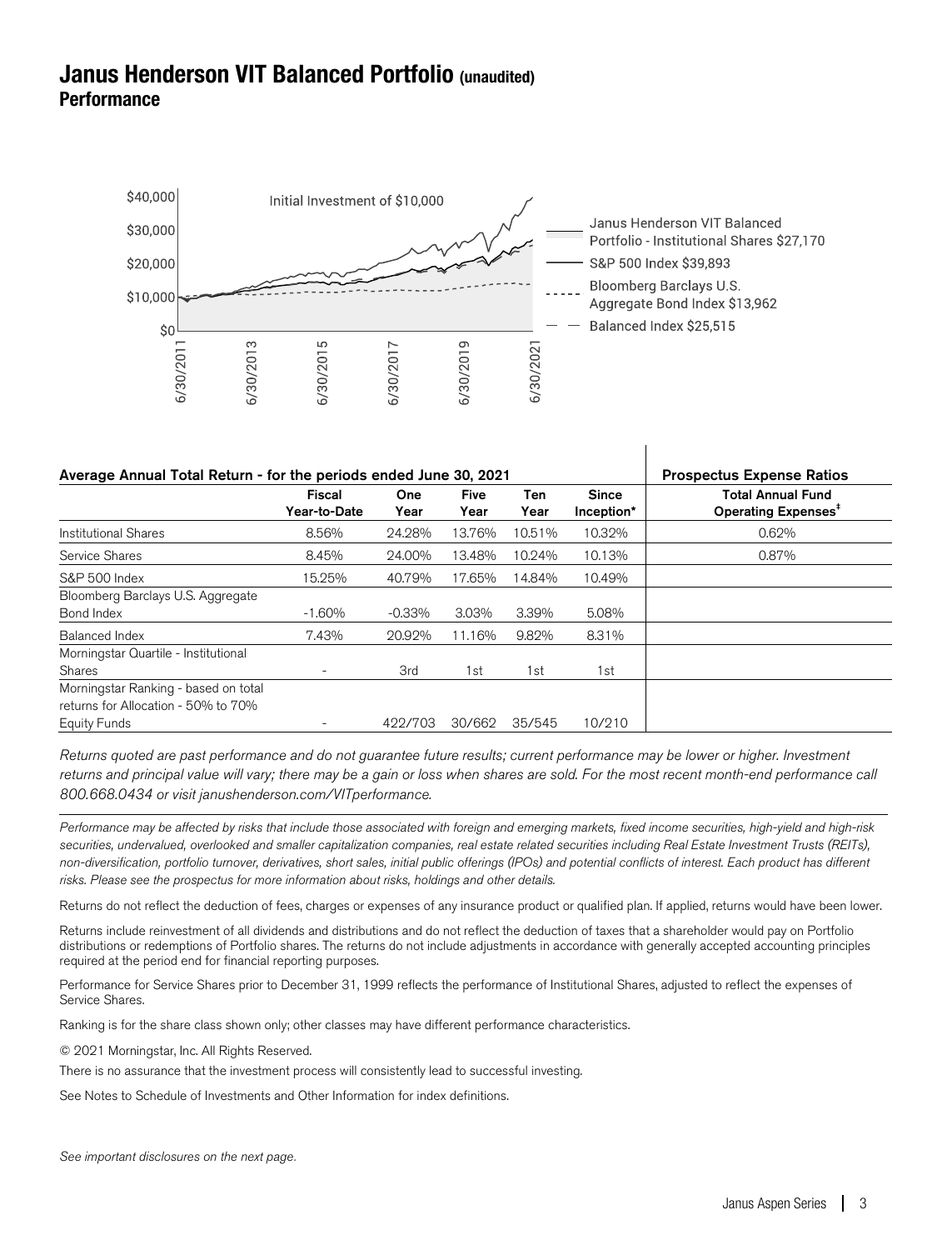## **Janus Henderson VIT Balanced Portfolio (unaudited) Performance**

Index performance does not reflect the expenses of managing a portfolio as an index is unmanaged and not available for direct investment. See "Useful Information About Your Portfolio Report."

Effective April 3, 2021, Jeremiah Buckley, Michael Keough, and Greg Wilensky are Co-Portfolio Managers of the Portfolio.

\*The Portfolio's inception date – September 13, 1993

‡ As stated in the prospectus. See Financial Highlights for actual expense ratios during the reporting period.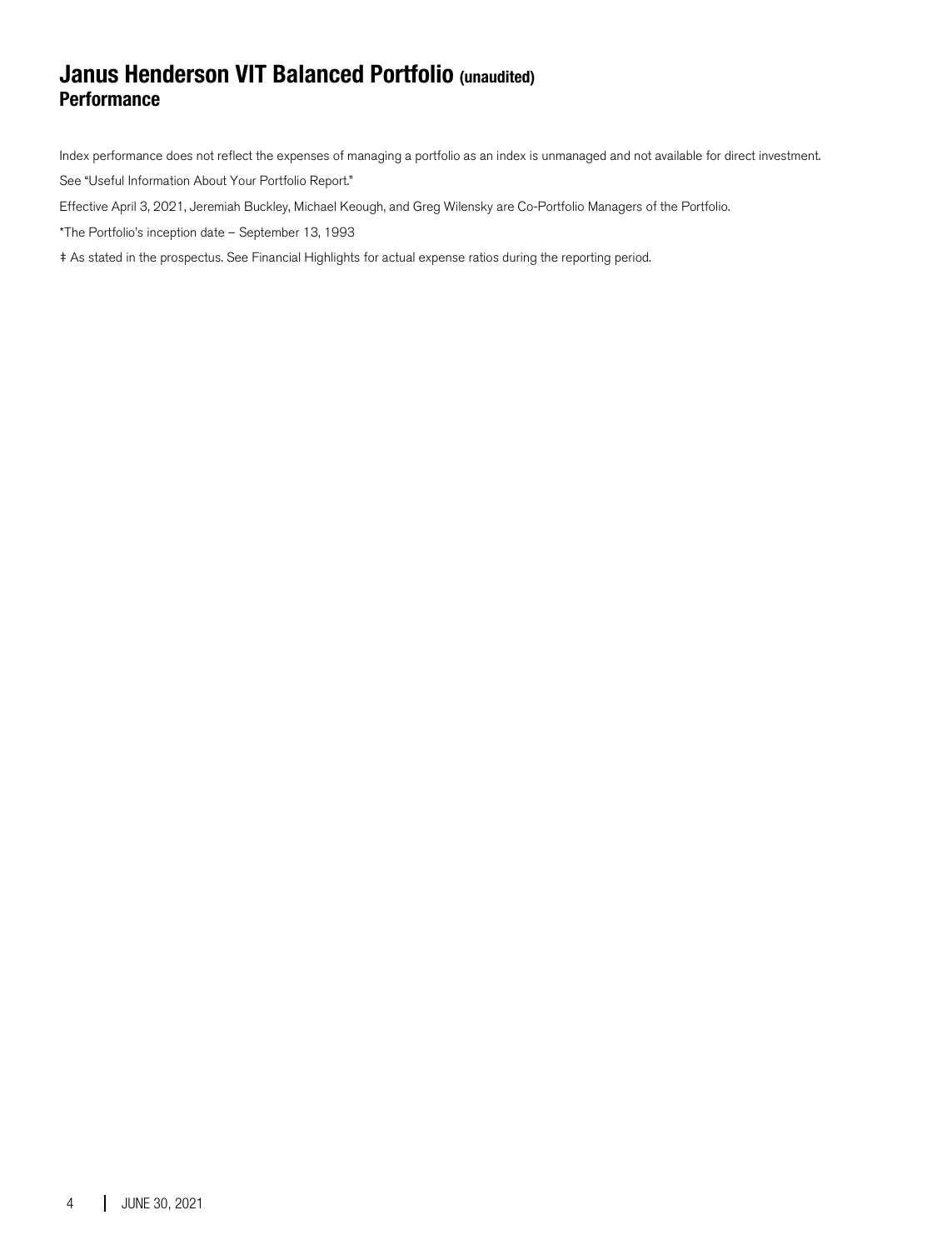## **Janus Henderson VIT Balanced Portfolio (unaudited) Expense Examples**

As a shareholder of the Portfolio, you incur two types of costs: (1) transaction costs and (2) ongoing costs, including management fees; 12b-1 distribution and shareholder servicing fees (applicable to Service Shares only); transfer agent fees and expenses payable pursuant to the Transfer Agency Agreement; and other Portfolio expenses. This example is intended to help you understand your ongoing costs (in dollars) of investing in the Portfolio and to compare these costs with the ongoing costs of investing in other mutual funds. To do so, compare this 5% hypothetical example with the 5% hypothetical examples that appear in the shareholder reports of the other funds. The example is based upon an investment of \$1,000 invested at the beginning of the period and held for the sixmonths indicated, unless noted otherwise in the table and footnotes below.

### Actual Expenses

The information in the table under the heading "Actual" provides information about actual account values and actual expenses. You may use the information in these columns, together with the amount you invested, to estimate the expenses that you paid over the period. Simply divide your account value by \$1,000 (for example, an \$8,600 account value divided by \$1,000 = 8.6), then multiply the result by the number in the appropriate column for your share class under the heading entitled "Expenses Paid During Period" to estimate the expenses you paid on your account during the period.

### Hypothetical Example for Comparison Purposes

The information in the table under the heading "Hypothetical (5% return before expenses)" provides information about hypothetical account values and hypothetical expenses based upon the Portfolio's actual expense ratio and an assumed rate of return of 5% per year before expenses, which is not the Portfolio's actual return. The hypothetical account values and expenses may not be used to estimate the actual ending account balance or expenses you paid for the period. You may use this information to compare the ongoing costs of investing in the Portfolio and other funds. To do so, compare this 5% hypothetical example with the 5% hypothetical examples that appear in the shareholder reports of the other funds. Additionally, for an analysis of the fees associated with an investment in either share class or other similar funds, please visit www.finra.org/fundanalyzer.

Please note that the expenses shown in the table are meant to highlight your ongoing costs only and do not reflect any transaction costs, such as any charges at the separate account level or contract level. These fees are fully described in the Portfolio's prospectuses. Therefore, the hypothetical examples are useful in comparing ongoing costs only, and will not help you determine the relative total costs of owning different funds. In addition, if these transaction costs were included, your costs would have been higher.

|                |                                                  | Actual                                  |                                                                         | Hypothetical<br>(5% return before expenses)      |                                         |                                                                         |                                                                       |
|----------------|--------------------------------------------------|-----------------------------------------|-------------------------------------------------------------------------|--------------------------------------------------|-----------------------------------------|-------------------------------------------------------------------------|-----------------------------------------------------------------------|
|                | <b>Beginning</b><br>Account<br>Value<br>(1/1/21) | Ending<br>Account<br>Value<br>(6/30/21) | <b>Expenses</b><br><b>Paid During</b><br>Period<br>$(1/1/21 - 6/30/21)$ | <b>Beginning</b><br>Account<br>Value<br>(1/1/21) | Ending<br>Account<br>Value<br>(6/30/21) | <b>Expenses</b><br><b>Paid During</b><br>Period<br>$(1/1/21 - 6/30/21)$ | <b>Net Annualized</b><br><b>Expense Ratio</b><br>$(1/1/21 - 6/30/21)$ |
| Institutional  |                                                  |                                         |                                                                         |                                                  |                                         |                                                                         |                                                                       |
| Shares         | \$1,000.00                                       | \$1,085.60                              | \$3.15                                                                  | \$1,000.00                                       | \$1.021.77                              | \$3.06                                                                  | 0.61%                                                                 |
| Service Shares | \$1,000.00                                       | \$1,084.50                              | \$4.39                                                                  | \$1,000.00                                       | \$1,020.58                              | \$4.26                                                                  | 0.85%                                                                 |

† Expenses Paid During Period are equal to the Net Annualized Expense Ratio multiplied by the average account value over the period, multiplied by 181/365 (to reflect the one-half year period). Expenses in the examples include the effect of applicable fee waivers and/or expense reimbursements, if any. Had such waivers and/or reimbursements not been in effect, your expenses would have been higher. Please refer to the Notes to Financial Statements or the Portfolio's prospectuses for more information regarding waivers and/or reimbursements.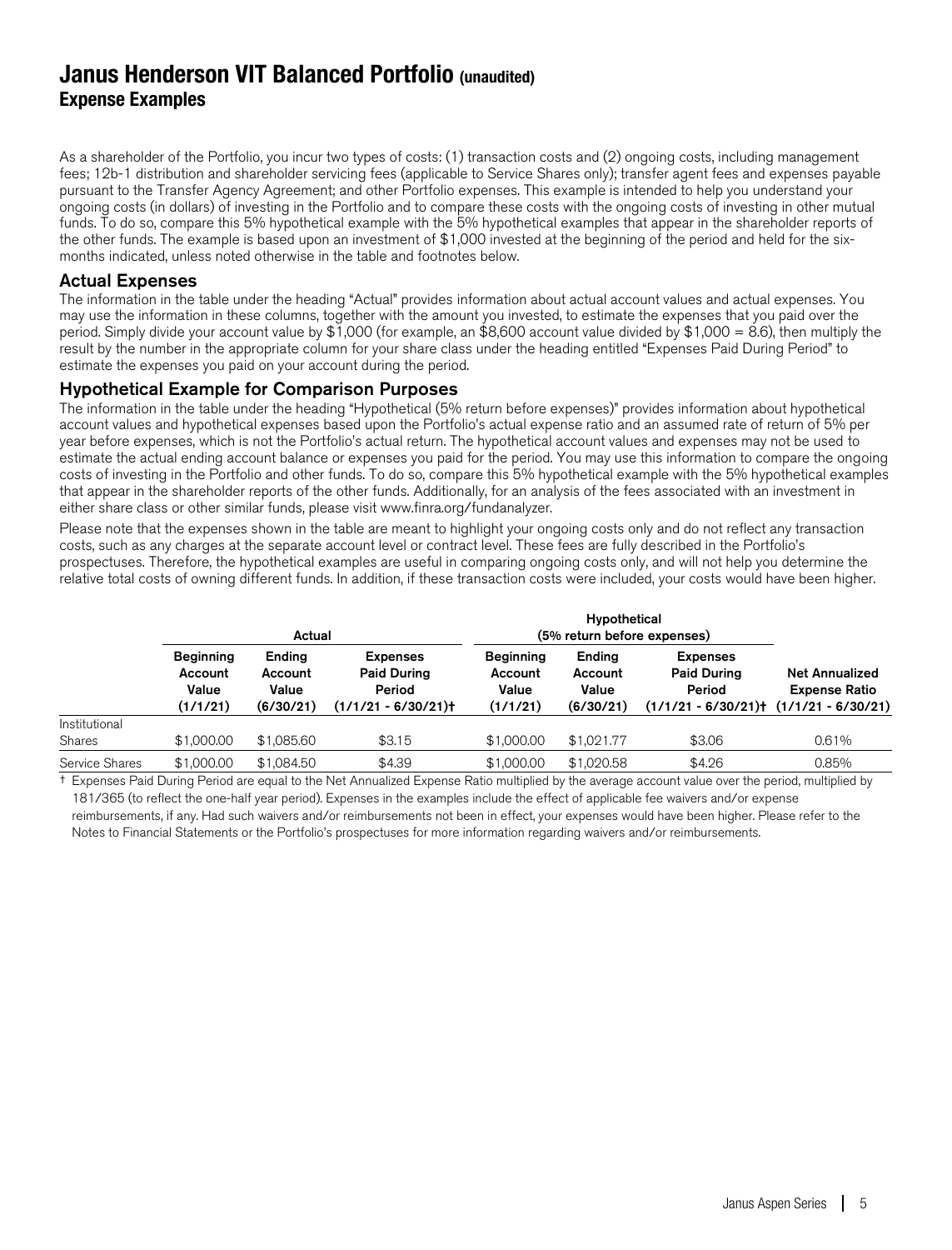|                                                                                                                                 | Shares or<br><b>Principal Amounts</b> | Value                  |
|---------------------------------------------------------------------------------------------------------------------------------|---------------------------------------|------------------------|
| Asset-Backed/Commercial Mortgage-Backed Securities- 5.2%                                                                        |                                       |                        |
| 208 Park Avenue Mortgage Trust 2017-280P,                                                                                       |                                       |                        |
| ICE LIBOR USD 1 Month + 0.8800%, 0.9529%, 9/15/34 (144A) <sup>‡</sup>                                                           | \$3,072,117                           | \$3,072,174            |
| Angel Oak Mortgage Trust I LLC 2018-2,                                                                                          |                                       |                        |
| ICE LIBOR USD 12 Month + 0.7600%, 3.6740%, 7/27/48 (144A) <sup>‡</sup>                                                          | 228,189                               | 228,189                |
| Angel Oak Mortgage Trust I LLC 2019-5, 2.5930%, 10/25/49 (144A) <sup>‡</sup><br>Angel Oak Mortgage Trust I LLC 2019-6,          | 1,495,188                             | 1,500,490              |
| ICE LIBOR USD 12 Month + 0.9500%, 2.6200%, 11/25/59 (144A) <sup>‡</sup>                                                         | 1,391,335                             | 1,399,658              |
| Angel Oak Mortgage Trust I LLC 2020-3,                                                                                          |                                       |                        |
| ICE LIBOR USD 12 Month + 1.0000%, 2.4100%, 4/25/65 (144A) <sup>‡</sup>                                                          | 2,297,929                             | 2,312,250              |
| Arbys Funding LLC 2020-1A, 3.2370%, 7/30/50 (144A)                                                                              | 8,176,215                             | 8,528,878              |
| Bank 2018-BN12 A4, 4.2550%, 5/15/61 <sup>‡</sup>                                                                                | 1,122,676                             | 1,295,857              |
| Bank 2019-BN17, 3.7140%, 4/15/52                                                                                                | 2,498,288                             | 2,813,309              |
| Bank 2019-BN18, 3.5840%, 5/15/62                                                                                                | 4,251,505                             | 4,773,435              |
| Bank 2019-BN20, 3.0110%, 9/15/62<br>Bank 2019-BN23, 2.9200%, 12/15/52                                                           | 2,044,338<br>3,677,640                | 2,208,568<br>3,970,375 |
| Bank 2019-BNK24, 2.9600%, 11/15/62                                                                                              | 864,000                               | 930,201                |
| Barclays Comercial Mortgage Securities LLC 2015-SRCH,                                                                           |                                       |                        |
| 4.1970%, 8/10/35 (144A)                                                                                                         | 2,528,000                             | 2,864,922              |
| Barclays Comercial Mortgage Securities LLC 2017-DELC,                                                                           |                                       |                        |
| ICE LIBOR USD 1 Month + 0.8500%, 0.9229%, 8/15/36 (144A) <sup>‡</sup>                                                           | 2,087,000                             | 2,088,608              |
| Benchmark Mortgage Trust 2020-B16, 2.7320%, 2/15/53                                                                             | 2,207,000                             | 2,335,635              |
| BVRT Financing Trust, 1.8270%, 7/10/32 <sup>‡</sup>                                                                             | 123,281                               | 123,281                |
| BVRT Financing Trust 2021-1F M1, 1.5600%, 7/1/33 <sup>‡</sup><br>BVRT Financing Trust 2021-2F M1, 1.5600%, 1/10/32 <sup>‡</sup> | 1,100,401<br>3,476,726                | 1,100,475<br>3,476,726 |
| BVRT Financing Trust 2021-CRT1 M2, 2.3270%, 1/10/33 <sup>‡</sup>                                                                | 3,439,000                             | 3,445,448              |
| BVRT Financing Trust 2021-CRT2 M1, 1.8451%, 11/10/32 <sup>‡</sup>                                                               | 3,801,315                             | 3,801,315              |
| BX Commercial Mortgage Trust 2018-IND,                                                                                          |                                       |                        |
| ICE LIBOR USD 1 Month + 0.7500%, 0.8230%, 11/15/35 (144A) <sup>‡</sup>                                                          | 1,674,067                             | 1,674,843              |
| BX Commercial Mortgage Trust 2019-OC11, 3.2020%, 12/9/41 (144A)                                                                 | 2,230,000                             | 2,401,899              |
| BX Commercial Mortgage Trust 2019-OC11, 3.6050%, 12/9/41 (144A)                                                                 | 1,121,000                             | 1,229,932              |
| BX Commercial Mortgage Trust 2019-OC11, 3.8560%, 12/9/41 (144A)                                                                 | 2,229,000                             | 2,428,652              |
| BX Commercial Mortgage Trust 2019-OC11, 4.0755%, 12/9/41 (144A) <sup>‡</sup><br>BX Commercial Mortgage Trust 2019-XL,           | 3,343,000                             | 3,586,417              |
| ICE LIBOR USD 1 Month + 0.9200%, 0.9930%, 10/15/36 (144A) <sup>‡</sup>                                                          | 4,051,064                             | 4,058,076              |
| BX Commercial Mortgage Trust 2019-XL,                                                                                           |                                       |                        |
| ICE LIBOR USD 1 Month + 1.0800%, 1.1530%, 10/15/36 (144A) <sup>‡</sup>                                                          | 657,223                               | 657,976                |
| BX Commercial Mortgage Trust 2020-FOX A,                                                                                        |                                       |                        |
| ICE LIBOR USD 1 Month + 1.0000%, 1.0730%, 11/15/32 (144A) <sup>‡</sup>                                                          | 7,005,575                             | 7,023,533              |
| BX Commercial Mortgage Trust 2020-FOX B,                                                                                        |                                       |                        |
| ICE LIBOR USD 1 Month + 1.3500%, 1.4230%, 11/15/32 (144A) <sup>‡</sup><br>BX Commercial Mortgage Trust 2020-FOX C,              | 1,237,838                             | 1,240,393              |
| ICE LIBOR USD 1 Month + 1.5500%, 1.6230%, 11/15/32 (144A) <sup>‡</sup>                                                          | 1,128,791                             | 1,131,878              |
| BX Commercial Mortgage Trust 2021-LBA AJV,                                                                                      |                                       |                        |
| ICE LIBOR USD 1 Month + 0.8000%, 0.8730%, 2/15/36 (144A) <sup>‡</sup>                                                           | 4,525,000                             | 4,532,161              |
| BX Commercial Mortgage Trust 2021-LBA AV,                                                                                       |                                       |                        |
| ICE LIBOR USD 1 Month + 0.8000%, 0.8730%, 2/15/36 (144A) <sup>‡</sup>                                                           | 5,146,000                             | 5,153,972              |
| BXP Trust 2017-GM, 3.3790%, 6/13/39 (144A)                                                                                      | 1,140,000                             | 1,241,859              |
| CarMax Auto Owner Trust 2017-3, 2.7200%, 5/15/23                                                                                | 2,701,000                             | 2,712,952              |
| CF Hippolyta Issuer LLC 2021-1A A1, 1.5300%, 3/15/61 (144A)<br>CF Hippolyta Issuer LLC 2021-1A B1, 1.9800%, 3/15/61 (144A)      | 4,652,000<br>1,757,000                | 4,682,492<br>1,777,947 |
| Chase Auto Credit Linked Notes 2021-1 B, 0.8750%, 9/25/28 (144A)                                                                | 2,398,000                             | 2,399,767              |
| CIM Trust 2021-NR1 A1, 2.5690%, 7/25/55 (144A) <sup>C</sup>                                                                     | 4,188,444                             | 4,187,285              |
| Cold Storage Trust 2020-ICE5 A,                                                                                                 |                                       |                        |
| ICE LIBOR USD 1 Month + 0.9000%, 0.9729%, 11/15/37 (144A) <sup>‡</sup>                                                          | 6,622,407                             | 6,641,248              |
| Cold Storage Trust 2020-ICE5 B,                                                                                                 |                                       |                        |
| ICE LIBOR USD 1 Month + 1.3000%, 1.3729%, 11/15/37 (144A) <sup>‡</sup>                                                          | 2,944,057                             | 2,950,742              |
| Cold Storage Trust 2020-ICE5 C,                                                                                                 |                                       |                        |
| ICE LIBOR USD 1 Month + 1.6500%, 1.7229%, 11/15/37 (144A) <sup>‡</sup><br>COLT Funding LLC 2020-2,                              | 2,955,853                             | 2,963,262              |
| ICE LIBOR USD 12 Month + 1.5000%, 1.8530%, 3/25/65 (144A) <sup>‡</sup>                                                          | 1,108,775                             | 1,115,254              |
|                                                                                                                                 |                                       |                        |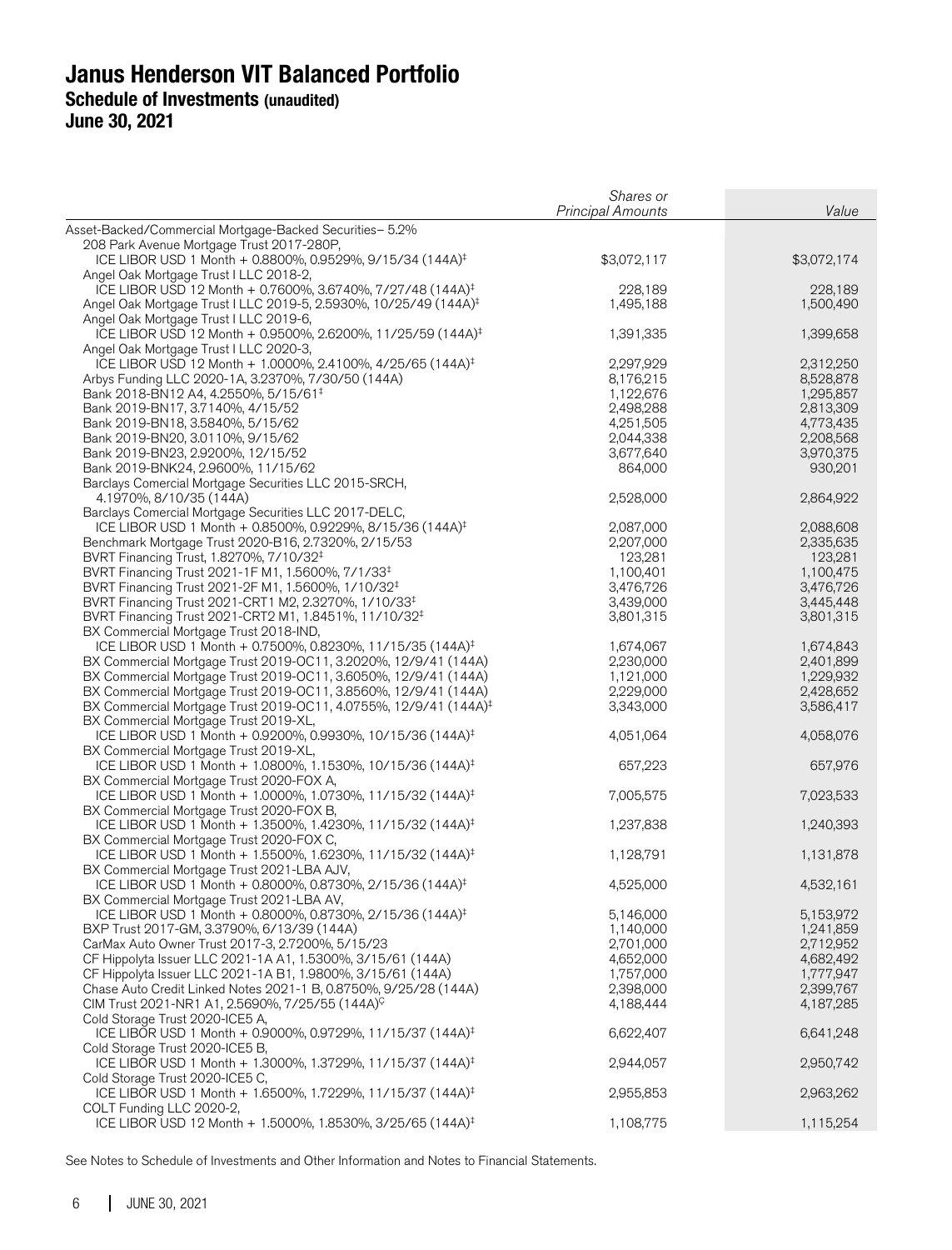|                                                                                                                                      | Shares or<br><b>Principal Amounts</b> | Value                  |
|--------------------------------------------------------------------------------------------------------------------------------------|---------------------------------------|------------------------|
| Asset-Backed/Commercial Mortgage-Backed Securities- (continued)                                                                      |                                       |                        |
| COLT Funding LLC 2020-3,                                                                                                             |                                       |                        |
| ICE LIBOR USD 12 Month + 1.2000%, 1.5060%, 4/27/65 (144A) <sup>‡</sup><br>Connecticut Avenue Securities Trust 2014-C04,              | \$1,185,965                           | \$1,190,579            |
| ICE LIBOR USD 1 Month + 4.9000%, 4.9915%, 11/25/24 <sup>‡</sup>                                                                      | 319,998                               | 329,334                |
| Connecticut Avenue Securities Trust 2016-C03,                                                                                        |                                       |                        |
| ICE LIBOR USD 1 Month + 5.9000%, 5.9915%, 10/25/28 <sup>‡</sup>                                                                      | 631,672                               | 663,110                |
| Connecticut Avenue Securities Trust 2016-C04,<br>ICE LIBOR USD 1 Month + 4.2500%, 4.3415%, 1/25/29 <sup>‡</sup>                      | 1,565,511                             | 1,634,438              |
| Connecticut Avenue Securities Trust 2016-C06 1M2,                                                                                    |                                       |                        |
| ICE LIBOR USD 1 Month + 4.2500%, 4.3415%, 4/25/29 <sup>‡</sup>                                                                       | 1,957,353                             | 2,040,188              |
| Connecticut Avenue Securities Trust 2017-C01,<br>ICE LIBOR USD 1 Month + 3.5500%, 3.6415%, 7/25/29 <sup>‡</sup>                      | 2,126,010                             | 2,199,289              |
| Connecticut Avenue Securities Trust 2017-C06 1M2,                                                                                    |                                       |                        |
| ICE LIBOR USD 1 Month + 2.6500%, 2.7415%, 2/25/30 <sup>‡</sup>                                                                       | 1,635,067                             | 1,664,700              |
| Connecticut Avenue Securities Trust 2018-R07,                                                                                        |                                       |                        |
| ICE LIBOR USD 1 Month + 2.4000%, 2.4915%, 4/25/31 (144A) <sup>‡</sup><br>Connecticut Avenue Securities Trust 2019-R02,               | 2,072,131                             | 2,082,393              |
| ICE LIBOR USD 1 Month + 2.3000%, 2.3915%, 8/25/31 (144A) <sup>‡</sup>                                                                | 1,165,830                             | 1,173,721              |
| Connecticut Avenue Securities Trust 2019-R03,                                                                                        |                                       |                        |
| ICE LIBOR USD 1 Month + 2.1500%, 2.2415%, 9/25/31 (144A) <sup>‡</sup><br>Connecticut Avenue Securities Trust 2019-R04,               | 1,688,182                             | 1,700,145              |
| ICE LIBOR USD 1 Month + 2.1000%, 2.1915%, 6/25/39 (144A) <sup>‡</sup>                                                                | 1,755,570                             | 1,756,657              |
| Connecticut Avenue Securities Trust 2019-R05,                                                                                        |                                       |                        |
| ICE LIBOR USD 1 Month + 2.0000%, 2.0915%, 7/25/39 (144A) <sup>‡</sup>                                                                | 1,486,698                             | 1,492,443              |
| Connecticut Avenue Securities Trust 2019-R07,<br>ICE LIBOR USD 1 Month + 2.1000%, 2.1915%, 10/25/39 (144A) <sup>‡</sup>              | 652,224                               | 654,646                |
| Connecticut Avenue Securities Trust 2020-R02,                                                                                        |                                       |                        |
| ICE LIBOR USD 1 Month + 2.0000%, 2.0915%, 1/25/40 (144A) <sup>‡</sup>                                                                | 3,770,825                             | 3,786,747              |
| Cosmopolitan Hotel Trust 2017,<br>ICE LIBOR USD 1 Month + 0.9300%, 1.0029%, 11/15/36 (144A) <sup>‡</sup>                             | 2,618,339                             | 2,622,586              |
| Credit Acceptance Auto Loan Trust 2018-2, 3.9400%, 7/15/27 (144A)                                                                    | 258,704                               | 260,638                |
| Credit Suisse Commercial Mortgage Trust 2019-ICE4,                                                                                   |                                       |                        |
| ICE LIBOR USD 1 Month + 0.9800%, 1.0530%, 5/15/36 (144A) <sup>‡</sup>                                                                | 7,812,000                             | 7,823,818              |
| Credit Suisse Commercial Mortgage Trust 2019-ICE4 C,<br>ICE LIBOR USD 1 Month + 1.4300%, 1.5030%, 5/15/36 (144A) <sup>‡</sup>        | 1,486,000                             | 1,488,027              |
| Credit Suisse Commercial Mortgage Trust 2020-UNFI, 4.1682%, 12/6/22 <sup>‡</sup>                                                     | 2,312,000                             | 2,309,028              |
| Credit Suisse Commercial Mortgage Trust 2021-WEHO A, 4.0422%, 4/15/23 <sup>‡</sup>                                                   | 4,280,225                             | 4,280,031              |
| DB Master Finance LLC 2019-1A A23, 4.3520%, 5/20/49 (144A)                                                                           | 1,289,040                             | 1,426,362              |
| DB Master Finance LLC 2019-1A A2I, 3.7870%, 5/20/49 (144A)                                                                           | 1,612,283                             | 1,633,566              |
| DB Master Finance LLC 2019-1A A2II, 4.0210%, 5/20/49 (144A)<br>Diamond Infrastructure Funding LLC 2021-1A A, 1.7600%, 4/15/49 (144A) | 1,014,923<br>4,917,000                | 1,070,835<br>4,892,667 |
| Domino's Pizza Master Issuer LLC, 4.1180%, 7/25/47 (144A)                                                                            | 911,385                               | 983,084                |
| Domino's Pizza Master Issuer LLC, 4.1160%, 7/25/48 (144A)                                                                            | 3,349,125                             | 3,494,783              |
| Domino's Pizza Master Issuer LLC, 4.3280%, 7/25/48 (144A)                                                                            | 2,015,325                             | 2,194,061              |
| Domino's Pizza Master Issuer LLC, 3.6680%, 10/25/49 (144A)                                                                           | 6,437,513                             | 6,955,422              |
| Drive Auto Receivables Trust 2017-1, 5.1700%, 9/16/24                                                                                | 2,997,000                             | 3,032,606              |
| Drive Auto Receivables Trust 2017-2, 5.2700%, 11/15/24                                                                               | 2,613,000                             | 2,661,789              |
| Drive Auto Receivables Trust 2017-3, 3.5300%, 12/15/23 (144A)                                                                        | 220,457                               | 222,465                |
| Drive Auto Receivables Trust 2018-4, 3.6600%, 11/15/24                                                                               | 30,296                                | 30,329                 |
| Exeter Automobile Receivables Trust 2021-1A C, 0.7400%, 1/15/26                                                                      | 965,000                               | 964,234                |
| Exeter Automobile Receivables Trust 2021-1A D, 1.0800%, 11/16/26<br>Extended Stay America Trust 2021-ESH A,                          | 3,089,000                             | 3,087,558              |
| ICE LIBOR USD 1 Month + 1.0800%, 0%, 7/15/38 (144A) <sup>‡</sup>                                                                     | 6,114,000                             | 6,114,000              |
| Extended Stay America Trust 2021-ESH B,                                                                                              |                                       |                        |
| ICE LIBOR USD 1 Month + 1.3800%, 0%, 7/15/38 (144A) <sup>‡</sup>                                                                     | 1,663,000                             | 1,663,000              |
| Fannie Mae Connecticut Avenue Securities,<br>ICE LIBOR USD 1 Month + 5.0000%, 5.0915%, 7/25/25 <sup>‡</sup>                          | 1,754,085                             | 1,799,372              |
| Fannie Mae Connecticut Avenue Securities,                                                                                            |                                       |                        |
| ICE LIBOR USD 1 Month + 5.7000%, 5.7915%, 4/25/28 <sup>‡</sup>                                                                       | 1,331,102                             | 1,409,812              |
| Fannie Mae REMICS, 3.0000%, 5/25/48                                                                                                  | 3,526,092                             | 3,737,559              |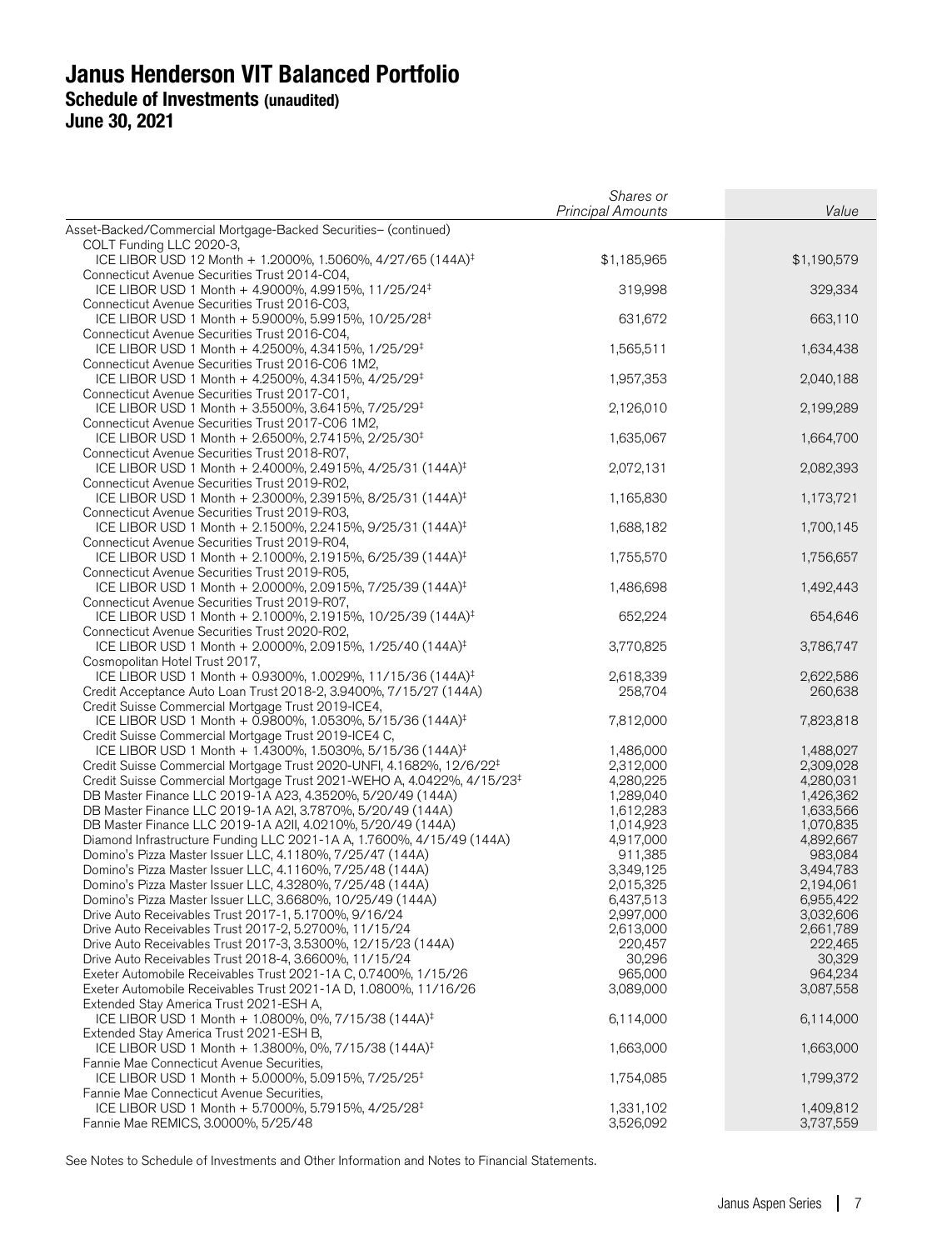|                                                                                                                                               | Shares or<br><b>Principal Amounts</b> | Value       |
|-----------------------------------------------------------------------------------------------------------------------------------------------|---------------------------------------|-------------|
|                                                                                                                                               |                                       |             |
| Asset-Backed/Commercial Mortgage-Backed Securities- (continued)<br>Fannie Mae REMICS, 3.0000%, 11/25/49                                       | \$4,810,305                           | \$5,093,815 |
| Freddie Mac Structured Agency Credit Risk Debt Notes 2016-DNA1 M3,<br>ICE LIBOR USD 1 Month + 5.5500%, 5.6416%, 7/25/28 <sup>‡</sup>          | 1,810,072                             | 1,890,064   |
| Freddie Mac Structured Agency Credit Risk Debt Notes 2019-DNA4 M2,<br>ICE LIBOR USD 1 Month + 1.9500%, 2.0415%, 10/25/49 (144A) <sup>‡</sup>  | 688,488                               | 691,737     |
| Freddie Mac Structured Agency Credit Risk Debt Notes 2020-DNA6 M2,<br>US 30 Day Average SOFR + 2.0000%, 2.0180%, 12/25/50 (144A) <sup>‡</sup> | 4,640,000                             | 4,683,067   |
| Freddie Mac Structured Agency Credit Risk Debt Notes 2020-HQA4 M2,<br>ICE LIBOR USD 1 Month + 3.1500%, 3.2415%, 9/25/50 (144A) <sup>‡</sup>   | 2,020,920                             | 2,043,655   |
| Freddie Mac Structured Agency Credit Risk Debt Notes 2020-HQA5 M2,<br>US 30 Day Average SOFR + 2.6000%, 2.6180%, 11/25/50 (144A) <sup>‡</sup> | 7,495,000                             | 7,642,564   |
| Freddie Mac Structured Agency Credit Risk Debt Notes 2021-DNA2 M2,<br>US 30 Day Average SOFR + 2.3000%, 2.3180%, 8/25/33 (144A) <sup>‡</sup>  | 1,710,000                             | 1,753,522   |
| Freddie Mac Structured Agency Credit Risk Debt Notes 2021-HQA1 M2,<br>US 30 Day Average SOFR + 2.2500%, 2.2680%, 8/25/33 (144A) <sup>‡</sup>  | 2,628,000                             | 2,658,458   |
| Great Wolf Trust,<br>ICE LIBOR USD 1 Month + 1.0340%, 1.1070%, 12/15/36 (144A) <sup>‡</sup>                                                   | 1,067,000                             | 1,068,126   |
| Great Wolf Trust,<br>ICE LIBOR USD 1 Month + 1.3340%, 1.4070%, 12/15/36 (144A) <sup>‡</sup>                                                   | 1,195,000                             | 1,195,416   |
| Great Wolf Trust,<br>ICE LIBOR USD 1 Month + 1.6330%, 1.7060%, 12/15/36 (144A) <sup>‡</sup>                                                   | 1,332,000                             | 1,332,488   |
| GS Mortgage Securities Trust 2018-GS10, 4.1550%, 7/10/51 <sup>‡</sup>                                                                         | 1,603,823                             | 1,843,809   |
| GS Mortgage Securities Trust 2018-GS9, 3.9920%, 3/10/51 <sup>‡</sup>                                                                          | 2,669,380                             | 3,031,020   |
| GS Mortgage Securities Trust 2020-GC45, 2.9106%, 2/13/53                                                                                      | 2,189,000                             | 2,347,086   |
| GS Mortgage Securities Trust 2020-GC47, 2.3772%, 5/12/53                                                                                      | 3,112,000                             | 3,206,921   |
|                                                                                                                                               |                                       |             |
| Jack in the Box Funding LLC 2019-1A A23, 4.9700%, 8/25/49 (144A)                                                                              | 3,528,338                             | 3,869,955   |
| Jack in the Box Funding LLC 2019-1A A2I, 3.9820%, 8/25/49 (144A)                                                                              | 3,528,338                             | 3,585,349   |
| Jack in the Box Funding LLC 2019-1A A2II, 4.4760%, 8/25/49 (144A)<br>Life Financial Services Trust 2021-BMR A,                                | 4,962,500                             | 5,241,495   |
| ICE LIBOR USD 1 Month + 0.7000%, 0.7730%, 3/15/38 (144A) <sup>‡</sup><br>Life Financial Services Trust 2021-BMR C,                            | 8,608,000                             | 8,622,408   |
| ICE LIBOR USD 1 Month + 1.1000%, 1.1730%, 3/15/38 (144A) <sup>‡</sup><br>Mercury Financial Credit Card Master Trust 2021-1A A,                | 4,272,000                             | 4,281,116   |
| 1.5400%, 3/20/26 (144A)<br>MHC Commercial Mortgage Trust 2021-MHC A,                                                                          | 3,873,000                             | 3,885,521   |
| ICE LIBOR USD 1 Month + 0.8010%, 0.8738%, 4/15/38 (144A) <sup>‡</sup><br>MHC Commercial Mortgage Trust 2021-MHC C,                            | 9,039,888                             | 9,047,049   |
| ICE LIBOR USD 1 Month + 1.3510%, 1.4238%, 4/15/38 (144A) <sup>‡</sup>                                                                         | 4,357,691                             | 4,361,874   |
| Morgan Stanley Capital I Trust 2016-UB11, 2.7820%, 8/15/49                                                                                    | 2,782,000                             | 2,945,925   |
| Morgan Stanley Capital I Trust 2019-H6, 3.4170%, 6/15/52                                                                                      | 1,423,916                             | 1,576,227   |
|                                                                                                                                               |                                       |             |
| Morgan Stanley Capital I Trust 2015-UBS8, 3.8090%, 12/15/48                                                                                   | 2,221,000                             | 2,432,141   |
| Morgan Stanley Capital I Trust 2018-H3, 4.1770%, 7/15/51                                                                                      | 2,249,599                             | 2,589,443   |
| Morgan Stanley Capital I Trust 2018-H4, 4.3100%, 12/15/51<br>MRA Issuance Trust 2021-NA1 A1X,                                                 | 3,365,443                             | 3,891,395   |
| ICE LIBOR USD 1 Month + 1.5000%, 0%, 3/8/22 (144A) <sup>‡</sup><br>New Residential Mortgage Loan Trust 2018-2,                                | 7,199,000                             | 7,199,000   |
| ICE LIBOR USD 6 Month + 0.6800%, 4.5000%, 2/25/58 (144A) <sup>‡</sup><br>Newday Funding Master Issuer PLC 2021-1A A2,                         | 715,705                               | 772,475     |
| SOFR + 1.1000%, 1.1100%, 3/15/29 (144A) <sup>‡</sup><br>NRZ Excess Spread Collateralized Notes 2020-PLS1 A,                                   | 3,636,000                             | 3,655,242   |
| 3.8440%, 12/25/25 (144A)<br>Oak Street Investment Grade Net Lease Fund 2020-1A A1,                                                            | 1,788,885                             | 1,856,421   |
| 1.8500%, 11/20/50 (144A)                                                                                                                      | 3,722,740                             | 3,777,959   |
| OneMain Direct Auto Receivables Trust 2018-1, 3.8500%, 10/14/25 (144A)                                                                        | 570,000                               | 580,116     |
| OneMain Direct Auto Receivables Trust 2018-1, 4.4000%, 1/14/28 (144A)                                                                         | 566,000                               | 577,291     |
|                                                                                                                                               |                                       |             |
| Planet Fitness Master Issuer LLC 2018-1A, 4.2620%, 9/5/48 (144A)                                                                              | 2,652,980                             | 2,652,980   |
| Planet Fitness Master Issuer LLC 2019-1A, 3.8580%, 12/5/49 (144A)                                                                             | 3,355,895                             | 3,380,129   |
| Preston Ridge Partners Mortgage Trust 2020-1A, 2.9810%, 2/25/25 (144A) <sup>C</sup>                                                           | 871,226                               | 878,697     |
| Preston Ridge Partners Mortgage Trust 2020-3, 2.8570%, 9/25/25 (144A) <sup>C</sup>                                                            | 5,239,242                             | 5,282,011   |
| Preston Ridge Partners Mortgage Trust 2020-4 A1, 2.9510%, 10/25/25 (144A) <sup>C</sup>                                                        | 3,450,104                             | 3,464,751   |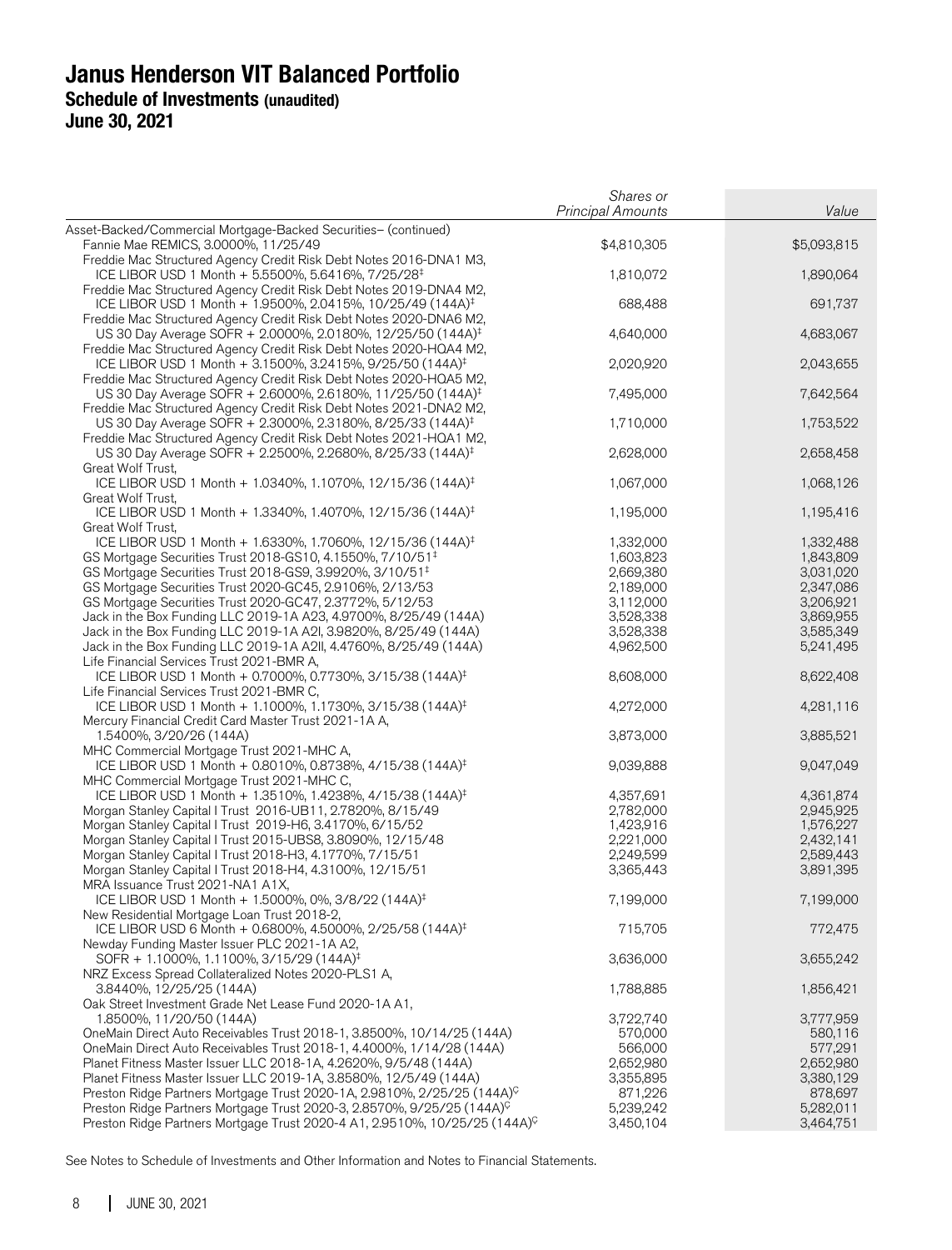|                                                                                                                                     | Shares or                |                        |
|-------------------------------------------------------------------------------------------------------------------------------------|--------------------------|------------------------|
|                                                                                                                                     | <b>Principal Amounts</b> | Value                  |
| Asset-Backed/Commercial Mortgage-Backed Securities- (continued)                                                                     |                          |                        |
| Preston Ridge Partners Mortgage Trust 2020-5 A1, 3.1040%, 11/25/25 (144A) <sup>C</sup>                                              | \$1,767,894              | \$1,772,494            |
| Santander Drive Auto Receivables Trust 2020-3 D, 1.6400%, 11/16/26                                                                  | 7,470,000                | 7,570,491              |
| Sequoia Mortgage Trust 2013-5, 2.5000%, 5/25/43 (144A) <sup>‡</sup>                                                                 | 1,015,995                | 1,032,554              |
| Sequoia Mortgage Trust 2020-2, 3.5000%, 3/25/50 (144A) <sup>‡</sup>                                                                 | 474,495                  | 483,675                |
| Spruce Hill Mortgage Loan Trust 2020-SH1 A1,                                                                                        |                          |                        |
| ICE LIBOR USD 12 Month + 0.9500%, 2.5210%, 1/28/50 (144A) <sup>‡</sup>                                                              | 397,250                  | 439,819                |
| Spruce Hill Mortgage Loan Trust 2020-SH1 A2,                                                                                        |                          |                        |
| ICE LIBOR USD 12 Month + 1.0500%, 2.6240%, 1/28/50 (144A) <sup>‡</sup>                                                              | 988,517                  | 1,094,006              |
| Spruce Hill Mortgage Loan Trust 2020-SH2, 3.4070%, 6/25/55 (144A) <sup>‡</sup>                                                      | 2,455,943                | 2,497,389              |
| Taco Bell Funding LLC 2016-1A A23, 4.9700%, 5/25/46 (144A)                                                                          | 2,252,160                | 2,433,825              |
| Taco Bell Funding LLC 2018-1A A2I, 4.3180%, 11/25/48 (144A)                                                                         | 2,943,525                | 2,943,525              |
| Taco Bell Funding LLC 2018-1A A2II, 4.9400%, 11/25/48 (144A)                                                                        | 2,167,425                | 2,445,461              |
| Vantage Data Centers LLC 2020-1A A2, 1.6450%, 9/15/45 (144A)                                                                        | 7,100,000                | 7,112,062              |
| Vantage Data Centers LLC 2020-2A A2, 1.9920%, 9/15/45 (144A)                                                                        | 3,097,000                | 3,084,388              |
| VASA Trust 2021-VASA A,                                                                                                             |                          |                        |
| ICE LIBOR USD 1 Month + 0.9000%, 0.9730%, 7/15/39 (144A) <sup>‡</sup>                                                               | 2,382,000                | 2,371,414              |
| VCAT Asset Securitization LLC 2020-NPL1, 3.6710%, 8/25/50 (144A) <sup>C</sup>                                                       | 1,635,761                | 1,660,248              |
| VCAT Asset Securitization LLC 2021-NPL1 A1, 2.2891%, 12/26/50 (144A)                                                                | 1,726,072                | 1,730,719              |
| Wells Fargo Commercial Mortgage Trust 2021-SAVE A,                                                                                  |                          |                        |
| ICE LIBOR USD 1 Month + 1.1500%, 1.2230%, 2/15/40 (144A) <sup>‡</sup>                                                               | 2,281,645                | 2,291,554              |
| Wendy's Funding LLC, 3.8840%, 3/15/48 (144A)                                                                                        | 322,310                  | 349,502                |
| Wendy's Funding LLC, 3.7830%, 6/15/49 (144A)                                                                                        | 2,023,245                | 2,156,854              |
| Wendy's Funding LLC 2021-1A A2I, 2.3700%, 6/15/51 (144A)<br>Wendy's Funding LLC 2021-1A A2II, 2.7750%, 6/15/51 (144A)               | 2,076,000                | 2,083,999<br>2,434,644 |
|                                                                                                                                     | 2,415,000                |                        |
| Westlake Automobile Receivable Trust 2020-1A D, 2.8000%, 6/16/25 (144A)<br>Wingstop Funding LLC 2020-1A A2, 2.8410%, 12/5/50 (144A) | 3,399,000<br>3,614,940   | 3,518,853<br>3,745,524 |
| Zaxby's Funding LLC 2021-1A A2, 3.2380%, 7/30/51 (144A)                                                                             | 3,052,000                | 3,105,746              |
| Total Asset-Backed/Commercial Mortgage-Backed Securities (cost \$389,303,231)                                                       |                          | 395,835,820            |
|                                                                                                                                     |                          |                        |
| Bank Loans and Mezzanine Loans-0.4%                                                                                                 |                          |                        |
| Basic Industry - 0%                                                                                                                 |                          |                        |
| Alpha 3 BV, ICE LIBOR USD 1 Month + 2.5000%, 3.0000%, 3/18/28 <sup>‡</sup>                                                          | 4,325,000                | 4,300,693              |
| Capital Goods - 0.1%                                                                                                                |                          |                        |
| Madison IAQ LLC, ICE LIBOR USD 1 Month + 3.2500%, 3.7500%, 6/21/28 <sup>f,‡</sup><br>Consumer Non-Cyclical - 0.3%                   | 7,309,932                | 7,309,931              |
| Elanco Animal Health Inc, ICE LIBOR USD 1 Month + 1.7500%, 1.8651%, 8/1/27 <sup>‡</sup>                                             | 9,185,883                | 9,040,470              |
| ICON Luxembourg Sarl, ICE LIBOR USD 1 Month + 2.5000%, 3.0000%, 6/16/28 $f^{+\pm}$                                                  | 9,399,720                | 9,412,974              |
| Indigo Merger Sub Inc, ICE LIBOR USD 1 Month + 2.5000%, 3.0000%, 7/1/28 <sup>f,‡</sup>                                              | 2,341,946                | 2,345,248              |
|                                                                                                                                     |                          | 20,798,692             |
| Total Bank Loans and Mezzanine Loans (cost \$32,485,137)                                                                            |                          | 32,409,316             |
| Corporate Bonds- 13.0%                                                                                                              |                          |                        |
| Banking - 2.9%                                                                                                                      |                          |                        |
| Ally Financial Inc.                                                                                                                 |                          |                        |
| US Treasury Yield Curve Rate 5 Year + 3.8680%, 4.7000% <sup>#,µ</sup>                                                               | 5,533,000                | 5,730,528              |
| Bank of America Corp, ICE LIBOR USD 3 Month + 1.5120%, 3.7050%, 4/24/28 <sup>‡</sup>                                                | 7,355,000                | 8,133,026              |
| Bank of America Corp, ICE LIBOR USD 3 Month + 1.0700%, 3.9700%, 3/5/29 <sup>‡</sup>                                                 | 3,294,000                | 3,713,153              |
| Bank of America Corp, SOFR + 1.0600%, 2.0870%, 6/14/29 <sup>‡</sup>                                                                 | 7.305.000                | 7,364,110              |
| Bank of America Corp, SOFR + 2.1500%, 2.5920%, 4/29/31 <sup>‡</sup>                                                                 | 14,103,000               | 14,539,307             |
| Bank of America Corp, ICE LIBOR USD 3 Month + 3.1350%, 5.2000% <sup>‡,µ</sup>                                                       | 2,002,000                | 2,082,581              |
| Bank of America Corp, ICE LIBOR USD 3 Month + 3.7050%, 6.2500% <sup>‡, µ</sup>                                                      | 5,841,000                | 6,461,606              |
| Bank of New York Mellon Corp,                                                                                                       |                          |                        |
| US Treasury Yield Curve Rate 5 Year + 4.3580%, 4.7000% <sup>‡,<math>\mu</math></sup>                                                | 8,577,000                | 9,359,651              |
| BNP Paribas SA, ICE LIBOR USD 3 Month + 2.2350%, 4.7050%, 1/10/25 (144A) <sup>‡</sup>                                               | 3,042,000                | 3,318,811              |
| BNP Paribas SA, ICE LIBOR USD 3 Month + 1.1110%, 2.8190%, 11/19/25                                                                  |                          |                        |
| $(144A)^{\ddagger}$                                                                                                                 | 2,067,000                | 2,174,776              |
| <b>BNP Paribas SA,</b>                                                                                                              |                          |                        |
| US Treasury Yield Curve Rate 5 Year + 2.0500%, 2.5880%, 8/12/35 (144A) <sup>‡</sup>                                                 | 7,787,000                | 7,607,221              |
| Citigroup Inc, ICE LIBOR USD 3 Month + 1.5630%, 3.8870%, 1/10/28 <sup>‡</sup>                                                       | 9,899,000                | 11,017,051             |
| Citigroup Inc, SOFR + 3.9140%, 4.4120%, 3/31/31 <sup><math>\pm</math></sup>                                                         | 6,795,000                | 7,934,300              |
| Citigroup Inc, ICE LIBOR USD 3 Month $+$ 4.0680%, 5.9500% <sup>‡,<math>\mu</math></sup>                                             | 3,565,000                | 3,748,081              |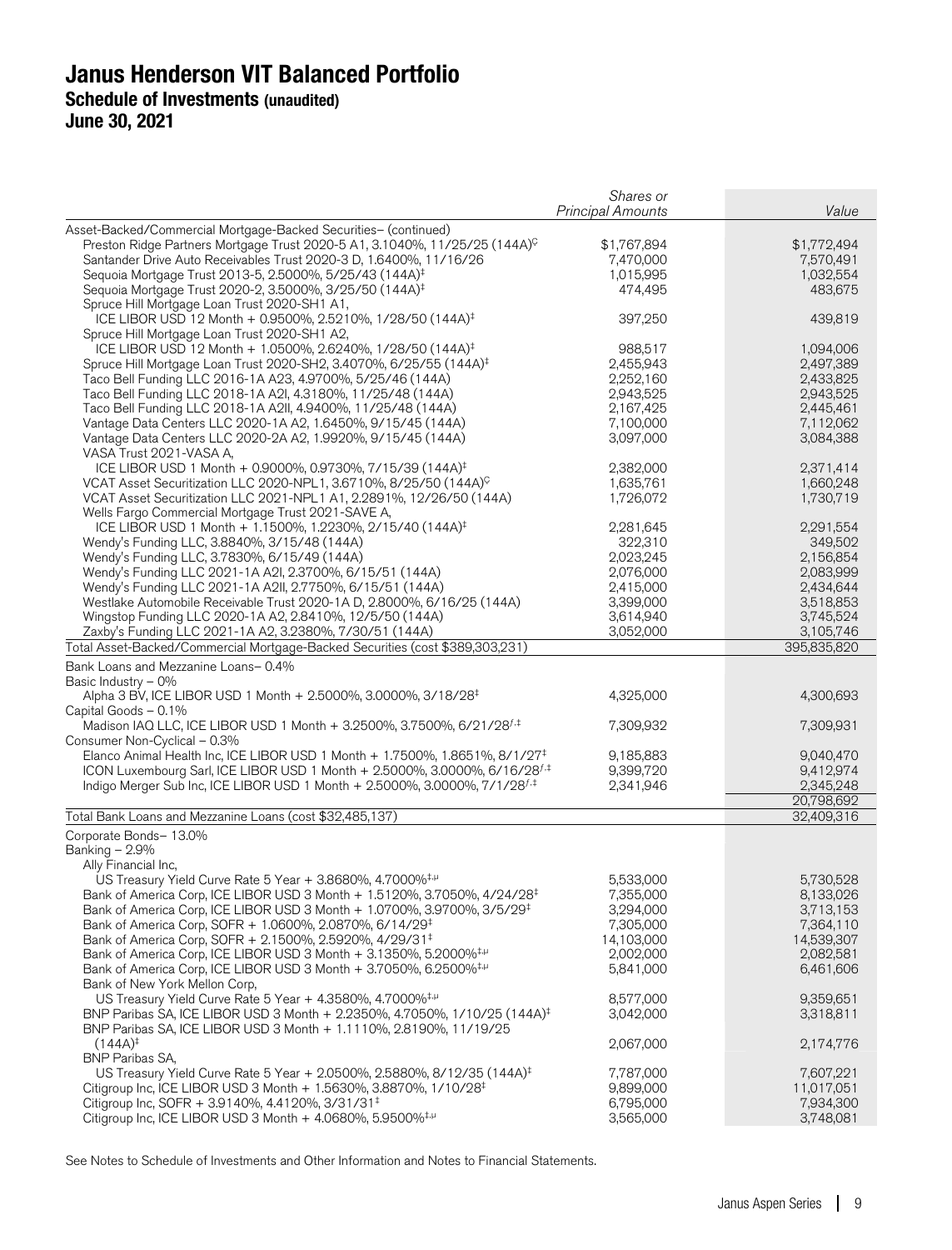|                                                                                                                                             | Shares or<br><b>Principal Amounts</b> | Value                  |
|---------------------------------------------------------------------------------------------------------------------------------------------|---------------------------------------|------------------------|
| Corporate Bonds- (continued)                                                                                                                |                                       |                        |
| Banking- (continued)                                                                                                                        |                                       |                        |
| Citigroup Inc, ICE LIBOR USD 3 Month $+ 3.4660\%$ , 5.3500% <sup>‡,<math>\mu</math></sup>                                                   | \$2,436,000                           | \$2,527,391            |
| Citigroup Inc, ICE LIBOR USD 3 Month + 3.4230%, 6.3000% <sup>‡,µ</sup>                                                                      | 555,000                               | 597,014                |
| Citigroup Inc, ICE LIBOR USD 3 Month $+$ 3.9050%, 5.9500% <sup>‡,<math>\mu</math></sup><br>Citigroup Inc, SOFR + 3.8130%, 5.0000% $\pm \mu$ | 2,339,000<br>3,727,000                | 2,559,919              |
| Credit Agricole SA/London, SOFR + 1.6760%, 1.9070%, 6/16/26 (144A) <sup>‡</sup>                                                             | 1,778,000                             | 3,900,678<br>1,812,744 |
| First Republic Bank/CA, 4.6250%, 2/13/47                                                                                                    | 1,653,000                             | 2,096,586              |
| Goldman Sachs Group Inc, 3.5000%, 4/1/25                                                                                                    | 10,761,000                            | 11,674,580             |
| Goldman Sachs Group Inc,                                                                                                                    |                                       |                        |
| US Treasury Yield Curve Rate 5 Year + 3.2240%, 4.9500% $^{1,1}$                                                                             | 1,666,000                             | 1,780,721              |
| HSBC Holdings PLC, SOFR + 1.5380%, 1.6450%, 4/18/26 <sup>‡</sup>                                                                            | 3,742,000                             | 3,792,172              |
| HSBC Holdings PLC, SOFR + 1.2900%, 1.5890%, 5/24/27 <sup>‡</sup>                                                                            | 7,498,000                             | 7,512,452              |
| JPMorgan Chase & Co, SOFR + 1.8500%, 2.0830%, 4/22/26 <sup>‡</sup>                                                                          | 2,623,000                             | 2,712,298              |
| JPMorgan Chase & Co, ICE LIBOR USD 3 Month + 1.2450%, 3.9600%, 1/29/27 <sup>‡</sup>                                                         | 6,655,000                             | 7,411,042              |
| JPMorgan Chase & Co, SOFR + 0.8850%, 1.5780%, 4/22/27 <sup>‡</sup>                                                                          | 6,670,000                             | 6,704,558              |
| JPMorgan Chase & Co, SOFR + 2.5150%, 2.9560%, 5/13/31 <sup>‡</sup>                                                                          | 13,078,000                            | 13,738,526             |
| JPMorgan Chase & Co, SOFR + 3.3800%, 5.0000%, 7/31/69 <sup>‡</sup><br>JPMorgan Chase & Co, SOFR + 3.1250%, 4.6000%, 1/23/70 <sup>‡</sup>    | 2,000,000<br>2,111,000                | 2,113,900<br>2,187,629 |
| Morgan Stanley, SOFR + 1.9900%, 2.1880%, 4/28/26 <sup>‡</sup>                                                                               | 6,824,000                             | 7,085,371              |
| Morgan Stanley, 4.3500%, 9/8/26                                                                                                             | 3,985,000                             | 4,512,081              |
| Morgan Stanley, 3.9500%, 4/23/27                                                                                                            | 6,273,000                             | 7,009,251              |
| Morgan Stanley, SOFR + 0.8790%, 1.5930%, 5/4/27 <sup>‡</sup>                                                                                | 3,223,000                             | 3,245,804              |
| Morgan Stanley, SOFR + 1.0340%, 1.7940%, 2/13/32 <sup>‡</sup>                                                                               | 5,529,000                             | 5,312,330              |
| National Australia Bank Ltd, 2.9900%, 5/21/31 (144A)                                                                                        | 8,080,000                             | 8,203,576              |
| Natwest Group PLC,                                                                                                                          |                                       |                        |
| US Treasury Yield Curve Rate 5 Year + 2.3500%, 3.0320%, 11/28/35 <sup>‡</sup>                                                               | 5,500,000                             | 5,508,800              |
| SVB Financial Group, 1.8000%, 2/2/31                                                                                                        | 2,878,000                             | 2,752,865              |
| SVB Financial Group,                                                                                                                        |                                       |                        |
| US Treasury Yield Curve Rate 10 Year + 3.0640%, 4.1000% <sup>‡,µ</sup>                                                                      | 6,329,000                             | 6,419,948              |
| Westpac Banking Corp,<br>US Treasury Yield Curve Rate 5 Year + 1.7500%, 2.6680%, 11/15/35 <sup>‡</sup>                                      | 5,490,000                             | 5,400,074              |
|                                                                                                                                             |                                       | 221,756,512            |
| Basic Industry - 0.3%                                                                                                                       |                                       |                        |
| Allegheny Technologies Inc, 5.8750%, 12/1/27                                                                                                | 4,100,000                             | 4,294,750              |
| Axalta Coating Systems Ltd, 3.3750%, 2/15/29 (144A)                                                                                         | 7,654,000                             | 7,481,785              |
| Element Solutions Inc, 3.8750%, 9/1/28 (144A)                                                                                               | 5,787,000                             | 5,904,476              |
| Georgia-Pacific LLC, 3.1630%, 11/15/21 (144A)                                                                                               | 3,657,000                             | 3,678,477              |
| Reliance Steel & Aluminum Co, 4.5000%, 4/15/23                                                                                              | 2,242,000                             | 2,373,615              |
|                                                                                                                                             |                                       | 23,733,103             |
| Brokerage - 0.3%                                                                                                                            |                                       |                        |
| Charles Schwab Corp,                                                                                                                        |                                       |                        |
| US Treasury Yield Curve Rate 5 Year + 4.9710%, 5.3750% <sup>‡,µ</sup>                                                                       | 15,360,000                            | 16,977,408             |
| Charles Schwab Corp,<br>US Treasury Yield Curve Rate 10 Year + 3.0790%, 4.0000% <sup>‡,µ</sup>                                              | 3,606,000                             | 3,688,938              |
|                                                                                                                                             |                                       | 20,666,346             |
| Capital Goods - 0.6%                                                                                                                        |                                       |                        |
| Boeing Co, 4.5080%, 5/1/23                                                                                                                  | 6,065,000                             | 6,465,864              |
| Boeing Co, 4.8750%, 5/1/25                                                                                                                  | 1,957,000                             | 2,192,756              |
| Boeing Co, 2.1960%, 2/4/26                                                                                                                  | 1,978,000                             | 1,996,906              |
| Boeing Co, 3.2500%, 2/1/28                                                                                                                  | 2,110,000                             | 2,236,789              |
| Boeing Co, 3.6250%, 2/1/31                                                                                                                  | 4,560,000                             | 4,904,408              |
| Boeing Co, 3.9500%, 8/1/59                                                                                                                  | 2,752,000                             | 2,879,237              |
| General Dynamics Corp, 3.5000%, 4/1/27                                                                                                      | 2,033,000                             | 2,255,631              |
| TransDigm Inc, 4.6250%, 1/15/29 (144A)                                                                                                      | 9,491,000                             | 9,494,322              |
| Wabtec Corp, 4.4000%, 3/15/24                                                                                                               | 3,516,000                             | 3,809,543              |
| Wabtec Corp, 4.9500%, 9/15/28<br>Westinghouse Air Brake Technologies Corp, 3.2000%, 6/15/25                                                 | 3,028,000<br>2,775,000                | 3,512,439<br>2,951,212 |
|                                                                                                                                             |                                       | 42,699,107             |
| Communications - 1.5%                                                                                                                       |                                       |                        |
| AT&T Inc, 3.8000%, 12/1/57 (144A)                                                                                                           | 3,657,000                             | 3,810,164              |
|                                                                                                                                             |                                       |                        |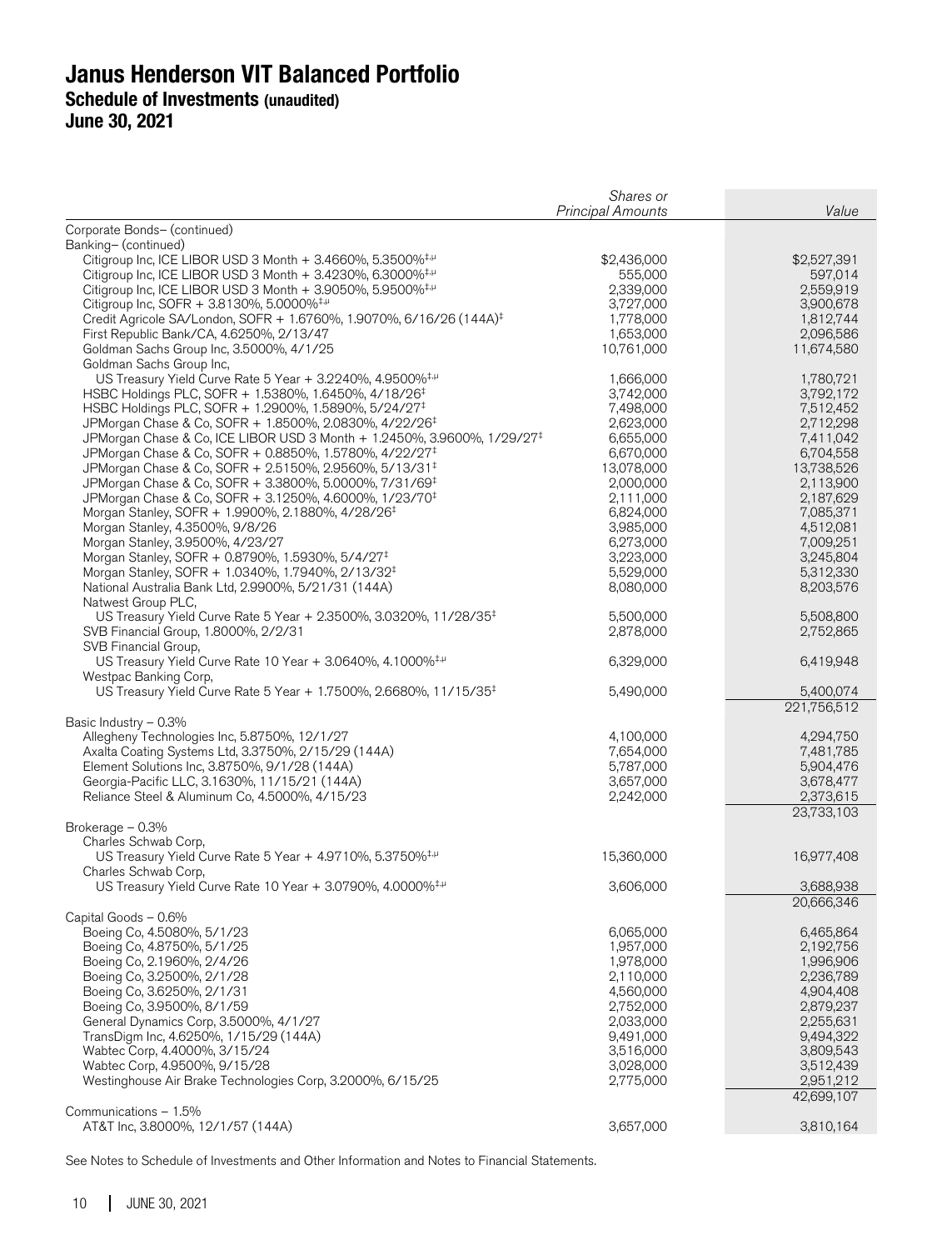|                                                                                                                   | Shares or                |                        |
|-------------------------------------------------------------------------------------------------------------------|--------------------------|------------------------|
|                                                                                                                   | <b>Principal Amounts</b> | Value                  |
| Corporate Bonds- (continued)                                                                                      |                          |                        |
| Communications- (continued)                                                                                       |                          |                        |
| AT&T Inc, 3.6500%, 9/15/59 (144A)<br>CCO Holdings LLC / CCO Holdings Capital Corp, 4.2500%, 2/1/31 (144A)         | \$604,000<br>6,601,000   | \$612,516<br>6,724,769 |
| CCO Holdings LLC / CCO Holdings Capital Corp, 4.5000%, 5/1/32                                                     | 9,894,000                | 10,252,657             |
| Cellnex Finance Co SA, 3.8750%, 7/7/41 (144A)                                                                     | 5,694,000                | 5,673,559              |
| CenturyLink Inc, 5.8000%, 3/15/22                                                                                 | 1,479,000                | 1,522,024              |
| Charter Communications Operating LLC / Charter Communications Operating                                           |                          |                        |
| Capital, 2.8000%, 4/1/31                                                                                          | 4,500,000                | 4,600,402              |
| Charter Communications Operating LLC / Charter Communications Operating                                           |                          |                        |
| Capital, 6.4840%, 10/23/45                                                                                        | 936,000                  | 1,289,042              |
| Charter Communications Operating LLC / Charter Communications Operating                                           |                          |                        |
| Capital, 5.3750%, 5/1/47                                                                                          | 1,778,000                | 2,178,780              |
| Charter Communications Operating LLC / Charter Communications Operating                                           |                          |                        |
| Capital, 4.8000%, 3/1/50                                                                                          | 2,585,000                | 2,968,999              |
| Comcast Corp, 3.7500%, 4/1/40                                                                                     | 1,775,000                | 2,000,922              |
| Crown Castle International Corp, 3.6500%, 9/1/27                                                                  | 1,958,000                | 2,158,877              |
| Crown Castle International Corp, 3.1000%, 11/15/29                                                                | 3,265,000                | 3,464,032              |
| CSC Holdings LLC, 4.1250%, 12/1/30 (144A)                                                                         | 5,750,000                | 5,714,062              |
| CSC Holdings LLC, 4.6250%, 12/1/30 (144A)                                                                         | 6,461,000                | 6,338,952              |
| CSC Holdings LLC, 3.3750%, 2/15/31 (144A)                                                                         | 4,001,000                | 3,780,585              |
| CSC Holdings LLC, 5.0000%, 11/15/31 (144A)                                                                        | 2,768,000                | 2,781,286              |
| Fox Corp, 4.0300%, 1/25/24<br>GCI LLC, 4.7500%, 10/15/28 (144A)                                                   | 2,592,000<br>9,592,000   | 2,807,945<br>9,817,412 |
| Level 3 Financing Inc, 3.8750%, 11/15/29 (144A)                                                                   | 4,402,000                | 4,714,674              |
| Sirius XM Radio Inc, 4.1250%, 7/1/30 (144A)                                                                       | 6,938,000                | 6,999,609              |
| T-Mobile USA Inc, 3.5000%, 4/15/25                                                                                | 3,170,000                | 3,435,789              |
| T-Mobile USA Inc, 2.2500%, 2/15/26                                                                                | 2,963,000                | 2,985,222              |
| T-Mobile USA Inc, 3.7500%, 4/15/27                                                                                | 4,405,000                | 4,867,525              |
| T-Mobile USA Inc, 2.6250%, 2/15/29                                                                                | 7,441,000                | 7,347,987              |
| T-Mobile USA Inc, 3.0000%, 2/15/41                                                                                | 3,014,000                | 2,976,837              |
| Verizon Communications Inc, 3.0000%, 3/22/27                                                                      | 2,200,000                | 2,367,486              |
| Verizon Communications Inc, 2.1000%, 3/22/28                                                                      | 1,798,000                | 1,835,606              |
| Verizon Communications Inc, 3.5500%, 3/22/51                                                                      | 3,036,000                | 3,243,561              |
|                                                                                                                   |                          | 119,271,281            |
| Consumer Cyclical - 1.0%                                                                                          |                          |                        |
| 1011778 BC ULC / New Red Finance Inc, 4.0000%, 10/15/30 (144A)                                                    | 10,521,000               | 10,179,067             |
| Choice Hotels International Inc, 3.7000%, 12/1/29                                                                 | 4,189,000                | 4,534,634              |
| Choice Hotels International Inc, 3.7000%, 1/15/31                                                                 | 1,267,000                | 1,371,071              |
| Dollar General Corp, 4.1250%, 4/3/50                                                                              | 3,153,000                | 3,693,636              |
| Experian Finance PLC, 2.7500%, 3/8/30 (144A)                                                                      | 5,895,000<br>1,284,000   | 6,092,388              |
| GLP Capital LP / GLP Financing II Inc, 5.2500%, 6/1/25<br>GLP Capital LP / GLP Financing II Inc, 5.3750%, 4/15/26 | 2,597,000                | 1,445,335<br>2,989,173 |
| GLP Capital LP / GLP Financing II Inc, 5.3000%, 1/15/29                                                           | 344,000                  | 400,760                |
| GLP Capital LP / GLP Financing II Inc, 4.0000%, 1/15/30                                                           | 4,670,000                | 5,012,358              |
| GoDaddy Operating Co LLC / GD Finance Co Inc, 3.5000%, 3/1/29 (144A)                                              | 7,625,000                | 7,575,437              |
| IHS Markit Ltd, 5.0000%, 11/1/22 (144A)                                                                           | 1,475,000                | 1,545,120              |
| IHS Markit Ltd, 4.7500%, 2/15/25 (144A)                                                                           | 2,588,000                | 2,897,266              |
| Lithia Motors Inc, 3.8750%, 6/1/29 (144A)                                                                         | 8,746,000                | 9,065,666              |
| MDC Holdings Inc, 5.5000%, 1/15/24                                                                                | 2,249,000                | 2,464,117              |
| MGM Resorts International, 7.7500%, 3/15/22                                                                       | 544,000                  | 568,589                |
| Nordstrom Inc, 4.3750%, 4/1/30                                                                                    | 3,998,000                | 4,165,923              |
| Service Corp International/US, 3.3750%, 8/15/30                                                                   | 2,052,000                | 2,010,550              |
| Service Corporation International, 4.0000%, 5/15/31                                                               | 5,480,000                | 5,593,299              |
| Yum! Brands Inc, 4.6250%, 1/31/32                                                                                 | 5,533,000                | 5,809,650              |
|                                                                                                                   |                          | 77,414,039             |
| Consumer Non-Cyclical - 1.9%                                                                                      |                          |                        |
| Anheuser-Busch Cos LLC / Anheuser-Busch InBev Worldwide Inc,                                                      |                          |                        |
| 4.9000%, 2/1/46                                                                                                   | 4,540,000                | 5,746,505              |
| Aramark Services Inc, 6.3750%, 5/1/25 (144A)<br>Coca-Cola Femsa SAB de CV, 2.7500%, 1/22/30                       | 7,110,000<br>2,607,000   | 7,554,375<br>2,714,096 |
|                                                                                                                   |                          |                        |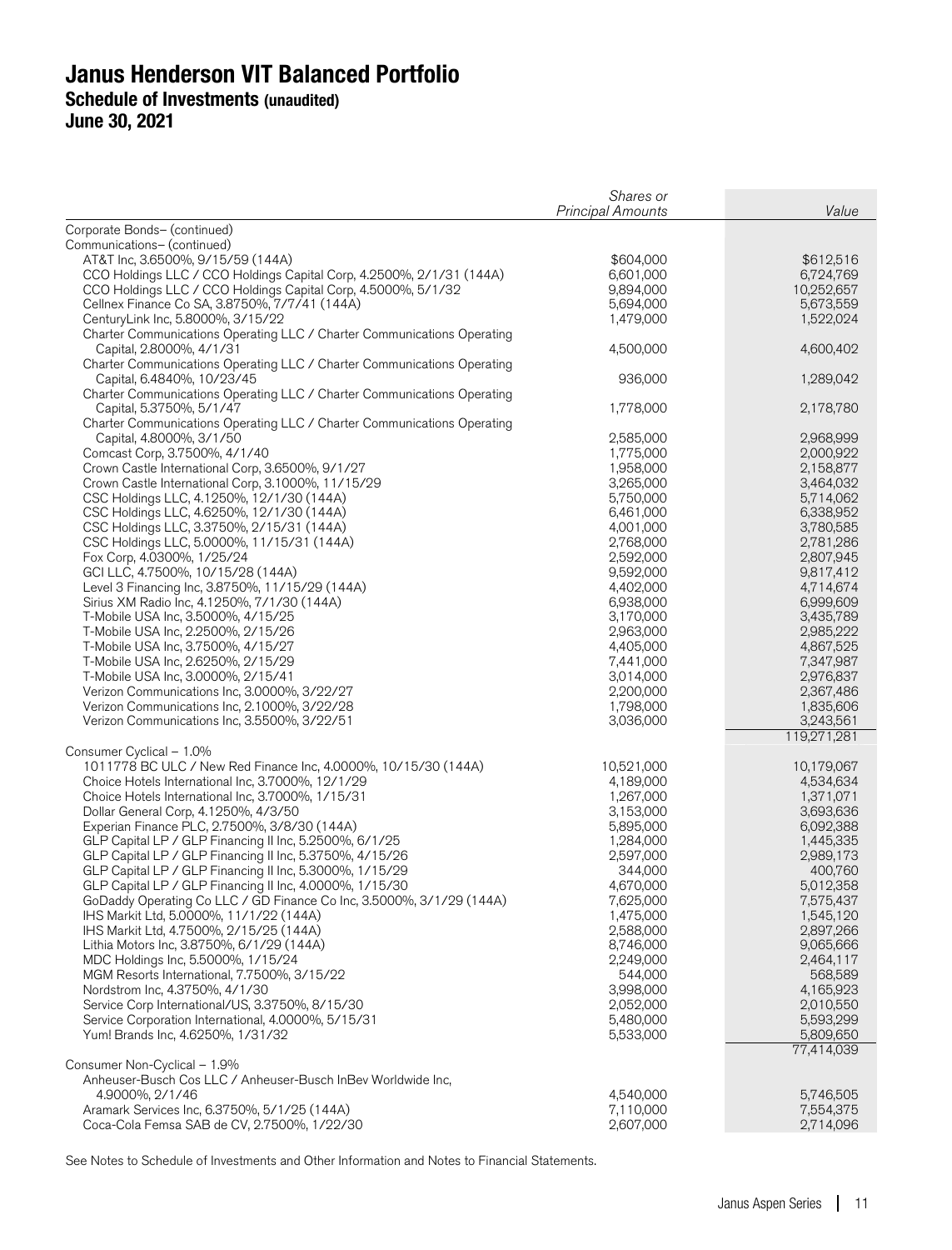|                                                                                                   | Shares or<br><b>Principal Amounts</b> | Value                  |
|---------------------------------------------------------------------------------------------------|---------------------------------------|------------------------|
| Corporate Bonds- (continued)                                                                      |                                       |                        |
| Consumer Non-Cyclical- (continued)                                                                |                                       |                        |
| CVS Health Corp, 5.0500%, 3/25/48                                                                 | \$2,563,000                           | \$3,329,018            |
| DaVita Inc, 4.6250%, 6/1/30 (144A)                                                                | 4,493,000                             | 4,619,792              |
| DaVita Inc, 3.7500%, 2/15/31 (144A)                                                               | 6,903,000                             | 6,626,880              |
| Diageo Capital PLC, 1.3750%, 9/29/25                                                              | 3,173,000                             | 3,225,018              |
| Diageo Capital PLC, 2.0000%, 4/29/30                                                              | 2,989,000                             | 2,991,093              |
| Diageo Capital PLC, 2.1250%, 4/29/32                                                              | 2,398,000                             | 2,408,144              |
| Elanco Animal Health Inc, 5.2720%, 8/28/23<br>Hasbro Inc, 3.9000%, 11/19/29                       | 5,460,000<br>8,515,000                | 5,872,721<br>9,467,661 |
| Hasbro Inc, 6.3500%, 3/15/40                                                                      | 1,921,000                             | 2,678,192              |
| Hasbro Inc, 5.1000%, 5/15/44                                                                      | 1,990,000                             | 2,432,528              |
| HCA Inc, 4.7500%, 5/1/23                                                                          | 3,958,000                             | 4,240,930              |
| HCA Inc, 5.3750%, 2/1/25                                                                          | 2,189,000                             | 2,469,192              |
| HCA Inc, 5.8750%, 2/15/26                                                                         | 1,152,000                             | 1,331,309              |
| HCA Inc, 5.3750%, 9/1/26                                                                          | 883,000                               | 1,016,112              |
| HCA Inc, 5.6250%, 9/1/28                                                                          | 2,351,000                             | 2,785,935              |
| HCA Inc, 5.8750%, 2/1/29                                                                          | 1,902,000                             | 2,296,665              |
| HCA Inc, 3.5000%, 9/1/30                                                                          | 9,956,000                             | 10,606,824             |
| HCA Inc, 5.5000%, 6/15/47                                                                         | 1,035,000                             | 1,348,007              |
| HCA Inc, 5.2500%, 6/15/49<br>HCA Inc, 3.5000%, 7/15/51                                            | 1,552,000<br>5,333,000                | 1,978,322              |
| JBS Finance Luxembourg Sarl, 3.6250%, 1/15/32 (144A)                                              | 3,765,000                             | 5,330,570<br>3,763,833 |
| JBS USA LUX SA / JBS USA Finance Inc, 6.7500%, 2/15/28 (144A)                                     | 2,573,000                             | 2,827,084              |
| JBS USA LUX SA / JBS USA Food Co / JBS USA Finance Inc,                                           |                                       |                        |
| 6.5000%, 4/15/29 (144A)                                                                           | 7,364,000                             | 8,275,369              |
| JBS USA LUX SA / JBS USA Food Co / JBS USA Finance Inc,                                           |                                       |                        |
| 5.5000%, 1/15/30 (144A)                                                                           | 5,277,000                             | 5,901,691              |
| JBS USA LUX SA / JBS USA Food Co / JBS USA Finance Inc,                                           |                                       |                        |
| 3.7500%, 12/1/31 (144A)                                                                           | 3,507,000                             | 3,588,538              |
| Kraft Heinz Foods Co, 3.8750%, 5/15/27                                                            | 4,757,000                             | 5,226,865              |
| Kraft Heinz Foods Co, 5.0000%, 6/4/42                                                             | 2,892,000                             | 3,531,417              |
| Kraft Heinz Foods Co, 4.3750%, 6/1/46                                                             | 833,000                               | 943,955                |
| Kraft Heinz Foods Co, 4.8750%, 10/1/49<br>Mondelez International Inc, 2.7500%, 4/13/30            | 1,946,000<br>720,000                  | 2,362,349<br>758,406   |
| Organon Finance 1 LLC, 4.1250%, 4/30/28 (144A)                                                    | 6,012,000                             | 6,131,038              |
| Royalty Pharma PLC, 3.5500%, 9/2/50 (144A)                                                        | 3,923,000                             | 3,901,995              |
| Sysco Corp, 6.6000%, 4/1/50                                                                       | 1,422,000                             | 2,208,883              |
|                                                                                                   |                                       | 142,491,312            |
| Electric $-0.5%$                                                                                  |                                       |                        |
| Dominion Energy Inc, 3.3750%, 4/1/30                                                              | 5,928,000                             | 6,455,061              |
| Duquesne Light Holdings Inc, 2.7750%, 1/7/32 (144A)                                               | 4,842,000                             | 4,879,267              |
| East Ohio Gas Co/The, 2.0000%, 6/15/30 (144A)                                                     | 648,000                               | 640,619                |
| NextEra Energy Capital Holdings Inc, 2.7500%, 5/1/25                                              | 2,601,000                             | 2,762,430              |
| NRG Energy Inc, 7.2500%, 5/15/26                                                                  | 4,447,000                             | 4,609,782              |
| NRG Energy Inc, 6.6250%, 1/15/27<br>NRG Energy Inc, 3.3750%, 2/15/29 (144A)                       | 4,756,000                             | 4,923,506              |
| NRG Energy Inc, 3.6250%, 2/15/31 (144A)                                                           | 4,783,000<br>5,400,000                | 4,681,457<br>5,306,580 |
| Pacific Gas and Electric Co, 3.0000%, 6/15/28                                                     | 5,674,000                             | 5,699,522              |
|                                                                                                   |                                       | 39,958,224             |
| Energy $-0.5%$                                                                                    |                                       |                        |
| Cheniere Corpus Christi Holdings LLC, 3.7000%, 11/15/29                                           | 4,749,000                             | 5.187.248              |
| Cheniere Energy Inc, 4.6250%, 10/15/28 (144A)                                                     | 6,335,000                             | 6,683,425              |
| Cheniere Energy Partners LP, 4.0000%, 3/1/31 (144A)                                               | 3,621,000                             | 3,783,945              |
| Continental Resources Inc, 5.7500%, 1/15/31 (144A)                                                | 5,520,000                             | 6,610,200              |
| Energy Transfer Operating LP, 5.8750%, 1/15/24                                                    | 1,589,000                             | 1,760,777              |
| Energy Transfer Operating LP, 5.5000%, 6/1/27                                                     | 1,185,000                             | 1,389,750              |
| Energy Transfer Operating LP, 4.9500%, 6/15/28                                                    | 184,000                               | 212,590                |
| Hess Midstream Operations LP, 5.1250%, 6/15/28 (144A)<br>NGPL PipeCo LLC, 3.2500%, 7/15/31 (144A) | 6,466,000<br>2,236,000                | 6,781,217<br>2,304,487 |
| ONEOK Inc, 6.3500%, 1/15/31                                                                       | 3,407,000                             | 4,405,803              |
|                                                                                                   |                                       |                        |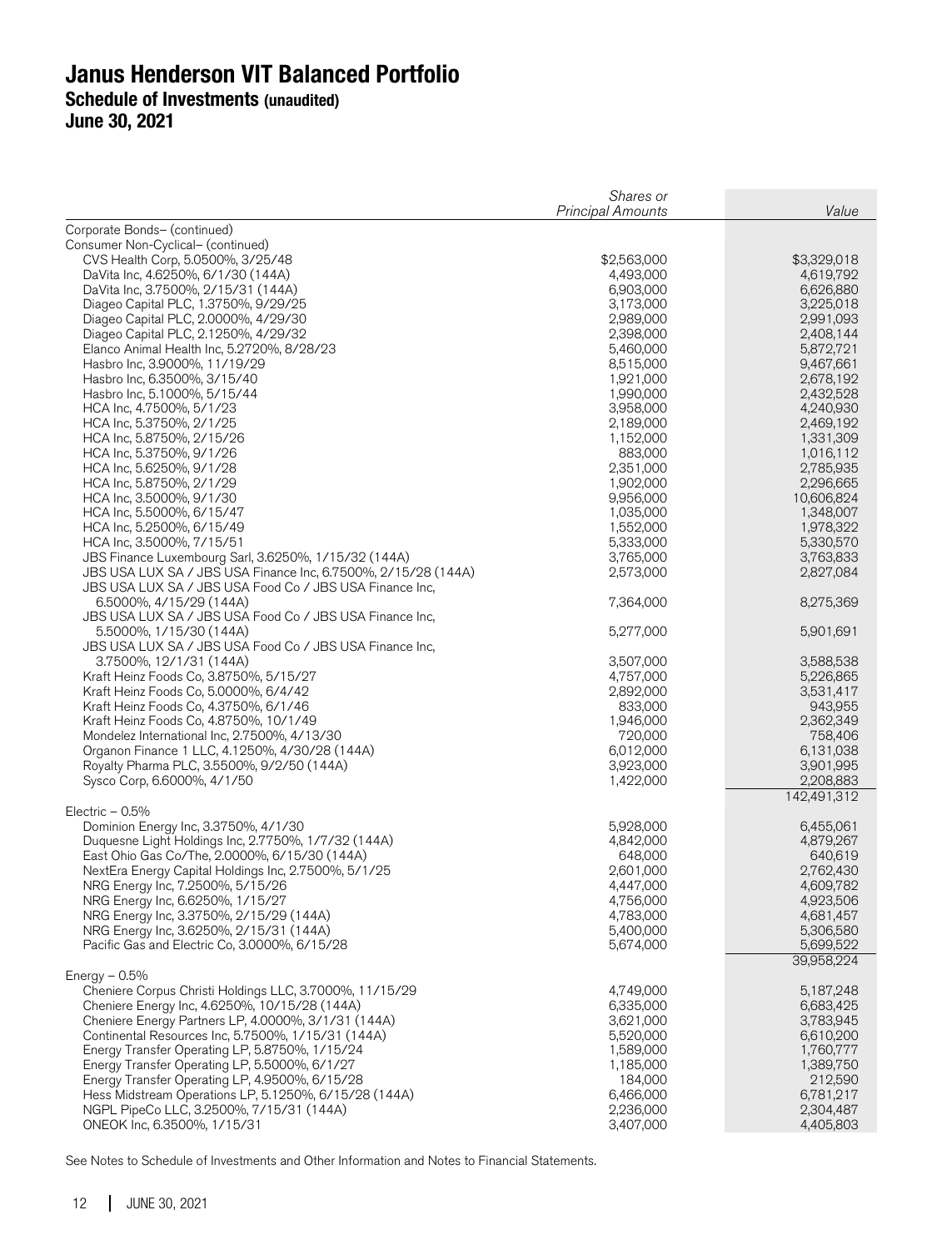|                                                                                           | Shares or<br><b>Principal Amounts</b> | Value                   |
|-------------------------------------------------------------------------------------------|---------------------------------------|-------------------------|
| Corporate Bonds- (continued)                                                              |                                       |                         |
| Energy- (continued)                                                                       |                                       |                         |
| ONEOK Inc, 7.1500%, 1/15/51                                                               | \$890,000                             | \$1,308,372             |
|                                                                                           |                                       | 40,427,814              |
| Finance Companies - 0.4%<br>AerCap Ireland Capital DAC / AerCap Global Aviation Trust,    |                                       |                         |
| 4.6250%, 10/15/27                                                                         | 5,280,000                             | 5,913,248               |
| Air Lease Corp, 1.8750%, 8/15/26                                                          | 4,823,000                             | 4,826,727               |
| Air Lease Corp, 3.0000%, 2/1/30                                                           | 2,435,000                             | 2,469,882               |
| GE Capital International Funding Co Unlimited Co, 4.4180%, 11/15/35                       | 8,684,000                             | 10,407,613              |
| Quicken Loans LLC, 3.6250%, 3/1/29 (144A)                                                 | 4,435,000                             | 4,379,562               |
| Quicken Loans LLC, 3.8750%, 3/1/31 (144A)                                                 | 6,482,000                             | 6,530,550<br>34,527,582 |
| Financial Institutions - 0%                                                               |                                       |                         |
| Jones Lang LaSalle Inc, 4.4000%, 11/15/22                                                 | 2,938,000                             | 3,055,732               |
| Industrial Conglomerates - 0.1%                                                           |                                       |                         |
| General Electric Co, ICE LIBOR USD 3 Month + 3.3300%, 3.4489% <sup>‡,µ</sup>              | 5,540,000                             | 5,429,200               |
| Information Technology Services - 0.1%<br>Booz Allen Hamilton Inc, 3.8750%, 9/1/28 (144A) |                                       |                         |
| Insurance $-0.6%$                                                                         | 5,412,000                             | 5,520,240               |
| Brown & Brown Inc, 4.5000%, 3/15/29                                                       | 2,493,000                             | 2,867,580               |
| Brown & Brown Inc, 2.3750%, 3/15/31                                                       | 955,000                               | 954,184                 |
| Centene Corp, 5.3750%, 6/1/26 (144A)                                                      | 6,910,000                             | 7,220,950               |
| Centene Corp, 4.2500%, 12/15/27                                                           | 5,363,000                             | 5,651,261               |
| Centene Corp, 2.4500%, 7/15/28                                                            | 6,624,000                             | 6,713,424               |
| Centene Corp, 3.0000%, 10/15/30<br>Centene Corp, 2.5000%, 3/1/31                          | 2,372,000<br>1,618,000                | 2,436,708<br>1,595,753  |
| Molina Healthcare Inc, 4.3750%, 6/15/28 (144A)                                            | 13,333,000                            | 13,899,652              |
| Prudential Financial Inc,                                                                 |                                       |                         |
| US Treasury Yield Curve Rate 5 Year + 3.0350%, 3.7000%, 10/1/50 <sup>‡</sup>              | 7,720,000                             | 8,048,100               |
|                                                                                           |                                       | 49,387,612              |
| Real Estate Investment Trusts (REITs) - 0.3%                                              |                                       |                         |
| Agree LP, 2.0000%, 6/15/28<br>Agree LP, 2.9000%, 10/1/30                                  | 3,231,000<br>2,058,000                | 3,204,422<br>2,147,283  |
| Agree LP, 2.6000%, 6/15/33                                                                | 2,424,000                             | 2,415,054               |
| MPT Operating Partnership LP / MPT Finance Corp, 3.5000%, 3/15/31                         | 5,909,000                             | 5,968,031               |
| Sun Communities Inc, 2.7000%, 7/15/31                                                     | 6,161,000                             | 6,160,376               |
|                                                                                           |                                       | 19,895,166              |
| Technology - 1.9%<br>Analog Devices Inc, 2.9500%, 4/1/25                                  | 2,815,000                             | 3,011,887               |
| Broadcom Inc, 4.1500%, 11/15/30                                                           | 5,187,000                             | 5,816,780               |
| Broadcom Inc, 4.3000%, 11/15/32                                                           | 4,150,000                             | 4,725,711               |
| Broadcom Inc, 3.4190%, 4/15/33 (144A)                                                     | 5,082,000                             | 5,336,935               |
| Broadcom Inc, 3.4690%, 4/15/34 (144A)                                                     | 8,000,000                             | 8,462,036               |
| Broadridge Financial Solutions Inc, 2.6000%, 5/1/31                                       | 5,341,000                             | 5,438,436               |
| CoStar Group Inc, 2.8000%, 7/15/30 (144A)<br>Equinix Inc, 2.1500%, 7/15/30                | 6,989,000<br>2,665,000                | 7,099,850<br>2,647,987  |
| Marvell Technology Inc, 4.2000%, 6/22/23 (144A)                                           | 1,361,000                             | 1,446,890               |
| Marvell Technology Inc, 1.6500%, 4/15/26 (144A)                                           | 3,675,000                             | 3,672,879               |
| Marvell Technology Inc, 4.8750%, 6/22/28 (144A)                                           | 4,065,000                             | 4,699,144               |
| Marvell Technology Inc, 2.9500%, 4/15/31 (144A)                                           | 5,823,000                             | 6,034,788               |
| Microchip Technology Inc, 2.6700%, 9/1/23                                                 | 6,452,000                             | 6,719,884               |
| Microchip Technology Inc, 4.2500%, 9/1/25<br>MSCI Inc, 4.0000%, 11/15/29 (144A)           | 5,055,000<br>422,000                  | 5,307,072<br>445,210    |
| MSCI Inc, 3.6250%, 9/1/30 (144A)                                                          | 7,118,000                             | 7,279,294               |
| MSCI Inc, 3.8750%, 2/15/31 (144A)                                                         | 6,019,000                             | 6,246,277               |
| PayPal Holdings Inc, 1.6500%, 6/1/25                                                      | 2,243,000                             | 2,301,990               |
| Qorvo Inc, 3.3750%, 4/1/31 (144A)                                                         | 5,951,000                             | 6,202,251               |
| Seagate HDD Cayman, 4.8750%, 6/1/27                                                       | 212,000                               | 233,730                 |
| Seagate HDD Cayman, 4.0910%, 6/1/29 (144A)<br>Seagate HDD Cayman, 3.1250%, 7/15/29 (144A) | 1,690,000<br>988,000                  | 1,730,222<br>957,288    |
|                                                                                           |                                       |                         |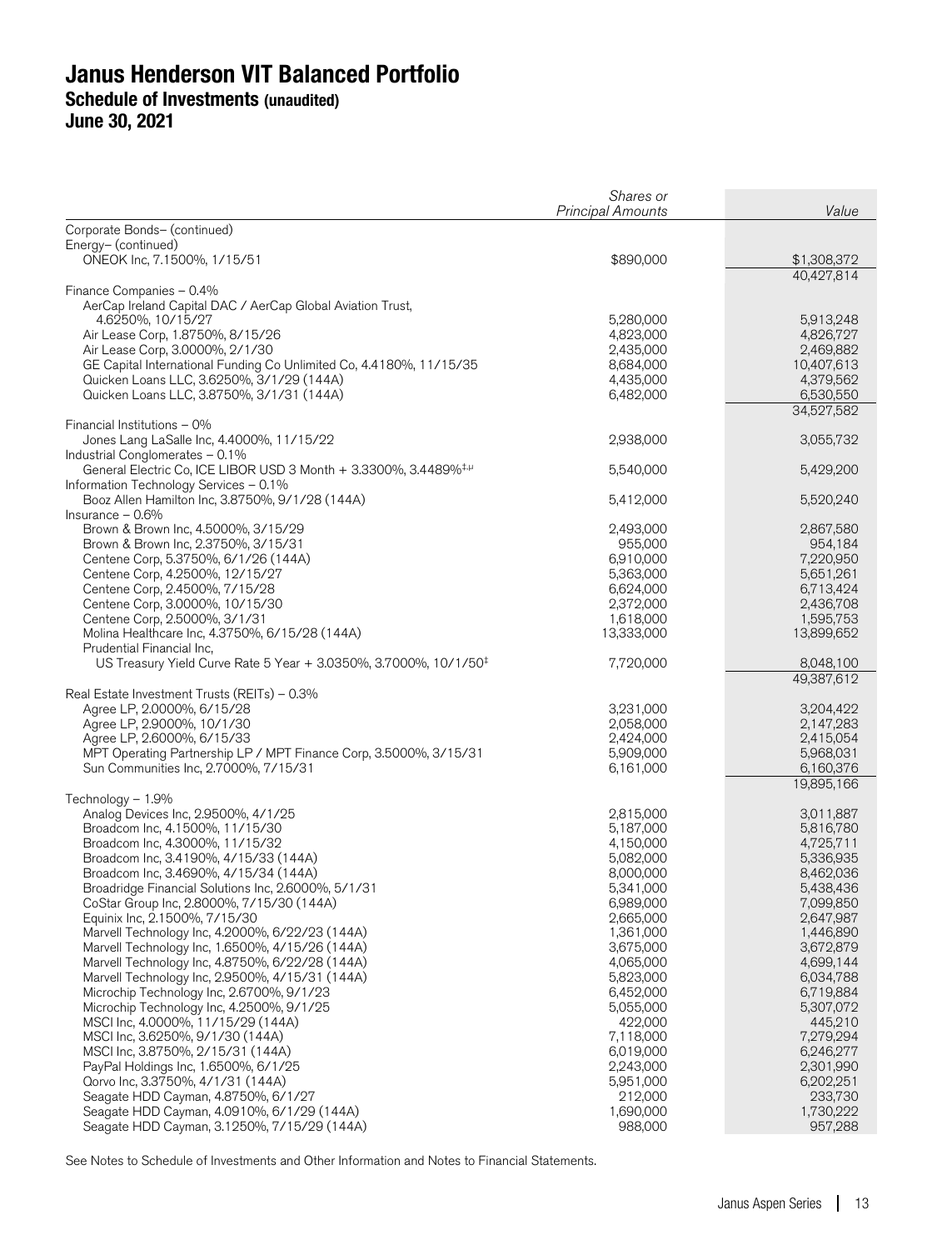|                                                                                            | Shares or<br><b>Principal Amounts</b> | Value                   |
|--------------------------------------------------------------------------------------------|---------------------------------------|-------------------------|
| Corporate Bonds- (continued)                                                               |                                       |                         |
| Technology- (continued)                                                                    |                                       |                         |
| Seagate HDD Cayman, 4.1250%, 1/15/31 (144A)                                                | \$1,741,000                           | \$1,775,820             |
| Sensata Technologies Inc, 3.7500%, 2/15/31 (144A)<br>SK Hynix Inc, 1.5000%, 1/19/26 (144A) | 2,439,000<br>4,696,000                | 2,411,756               |
| SK Hynix Inc, 2.3750%, 1/19/31 (144A)                                                      | 3,075,000                             | 4,632,228<br>2,994,221  |
| Skyworks Solutions Inc, 0.9000%, 6/1/23                                                    | 1,126,000                             | 1,129,348               |
| Skyworks Solutions Inc, 1.8000%, 6/1/26                                                    | 1,755,000                             | 1,777,110               |
| Skyworks Solutions Inc, 3.0000%, 6/1/31                                                    | 1,575,000                             | 1,609,822               |
| Switch Ltd, 4.1250%, 6/15/29 (144A)                                                        | 4,148,000                             | 4,256,885               |
| Total System Services Inc, 4.8000%, 4/1/26                                                 | 3,189,000                             | 3,646,016               |
| Trimble Inc, 4.7500%, 12/1/24                                                              | 5,510,000                             | 6,121,229               |
| Trimble Inc, 4.9000%, 6/15/28                                                              | 3,194,000                             | 3,746,015               |
| TSMC Global Ltd, 1.2500%, 4/23/26 (144A)<br>TSMC Global Ltd, 1.7500%, 4/23/28 (144A)       | 6,559,000<br>6,559,000                | 6,502,088<br>6,557,163  |
| Twilio Inc, 3.6250%, 3/15/29                                                               | 2,158,000                             | 2,201,160               |
| Twilio Inc, 3.8750%, 3/15/31                                                               | 2,158,000                             | 2,214,647               |
|                                                                                            |                                       | 147,392,049             |
| Transportation $-0.1\%$                                                                    |                                       |                         |
| GXO Logistics inc, 1.6500%, 7/15/26 (144A)                                                 | 4,255,000                             | 4,233,555               |
| GXO Logistics inc, 2.6500%, 7/15/31 (144A)                                                 | 2,815,000                             | 2,792,396<br>7,025,951  |
| Total Corporate Bonds (cost \$962,731,057)                                                 |                                       | 1,000,651,270           |
| Inflation-Indexed Bonds- 1.4%                                                              |                                       |                         |
| United States Treasury Inflation Indexed Bonds, 0.6250%, 4/15/23 <sup>CC</sup>             | 30,434,780                            | 32,193,696              |
| United States Treasury Inflation Indexed Bonds, 0.1250%, 4/15/26 <sup>CC</sup>             | 47,941,487                            | 52,148,852              |
| United States Treasury Inflation Indexed Bonds, 0.1250%, 1/15/31 <sup>CC</sup>             | 19,008,531                            | 20,917,056              |
| Total Inflation-Indexed Bonds (cost \$105,283,501)                                         |                                       | 105,259,604             |
| Mortgage-Backed Securities- 5.0%                                                           |                                       |                         |
| Fannie Mae:                                                                                |                                       |                         |
| 1.5000%, TBA, 15 Year Maturity                                                             | 1,180,441                             | 1,194,240               |
| 2.0000%, TBA, 15 Year Maturity                                                             | 10,750,785                            | 11,087,500              |
| 2.5000%, TBA, 15 Year Maturity<br>2.0000%, TBA, 30 Year Maturity                           | 8,099,200<br>29,455,483               | 8,445,036<br>29,754,456 |
| 2.5000%, TBA, 30 Year Maturity                                                             | 59,717,563                            | 61,753,932              |
| 3.5000%, TBA, 30 Year Maturity                                                             | 20,048,900                            | 21,101,467              |
|                                                                                            |                                       | 133,336,631             |
| Fannie Mae Pool:                                                                           |                                       |                         |
| 3.0000%, 10/1/34                                                                           | 507,998                               | 538,185                 |
| 2.5000%, 11/1/34                                                                           | 352,557                               | 371,059                 |
| 3.0000%, 11/1/34                                                                           | 208,353                               | 221,994                 |
| 3.0000%, 12/1/34                                                                           | 217,812<br>81,075                     | 231,870                 |
| 6.0000%, 2/1/37<br>4.5000%, 11/1/42                                                        | 438,808                               | 96,097<br>486,315       |
| 3.0000%, 1/1/43                                                                            | 239,491                               | 253,978                 |
| 3.0000%, 2/1/43                                                                            | 67,541                                | 71,766                  |
| 3.0000%, 5/1/43                                                                            | 2,230,851                             | 2,346,359               |
| 3.0000%, 5/1/43                                                                            | 532,795                               | 566,476                 |
| 5.0000%, 7/1/44                                                                            | 56,704                                | 63,617                  |
| 4.5000%, 10/1/44                                                                           | 1,127,694                             | 1,264,818               |
| 4.5000%, 3/1/45                                                                            | 1,647,554                             | 1,847,891               |
| 4.5000%, 6/1/45                                                                            | 961,595                               | 1,068,301               |
| 3.5000%, 12/1/45                                                                           | 678,568                               | 723,873                 |
| 3.0000%, 1/1/46<br>4.5000%, 2/1/46                                                         | 81,551<br>2,009,907                   | 86,005<br>2,227,506     |
| 3.5000%, 7/1/46                                                                            | 1,120,295                             | 1,212,672               |
| 3.0000%, 9/1/46                                                                            | 5,696,089                             | 6,047,051               |
| 3.0000%, 2/1/47                                                                            | 18,341,081                            | 19,471,155              |
| 3.0000%, 3/1/47                                                                            | 2,018,751                             | 2,149,184               |
| 3.5000%, 3/1/47                                                                            | 586,359                               | 625,507                 |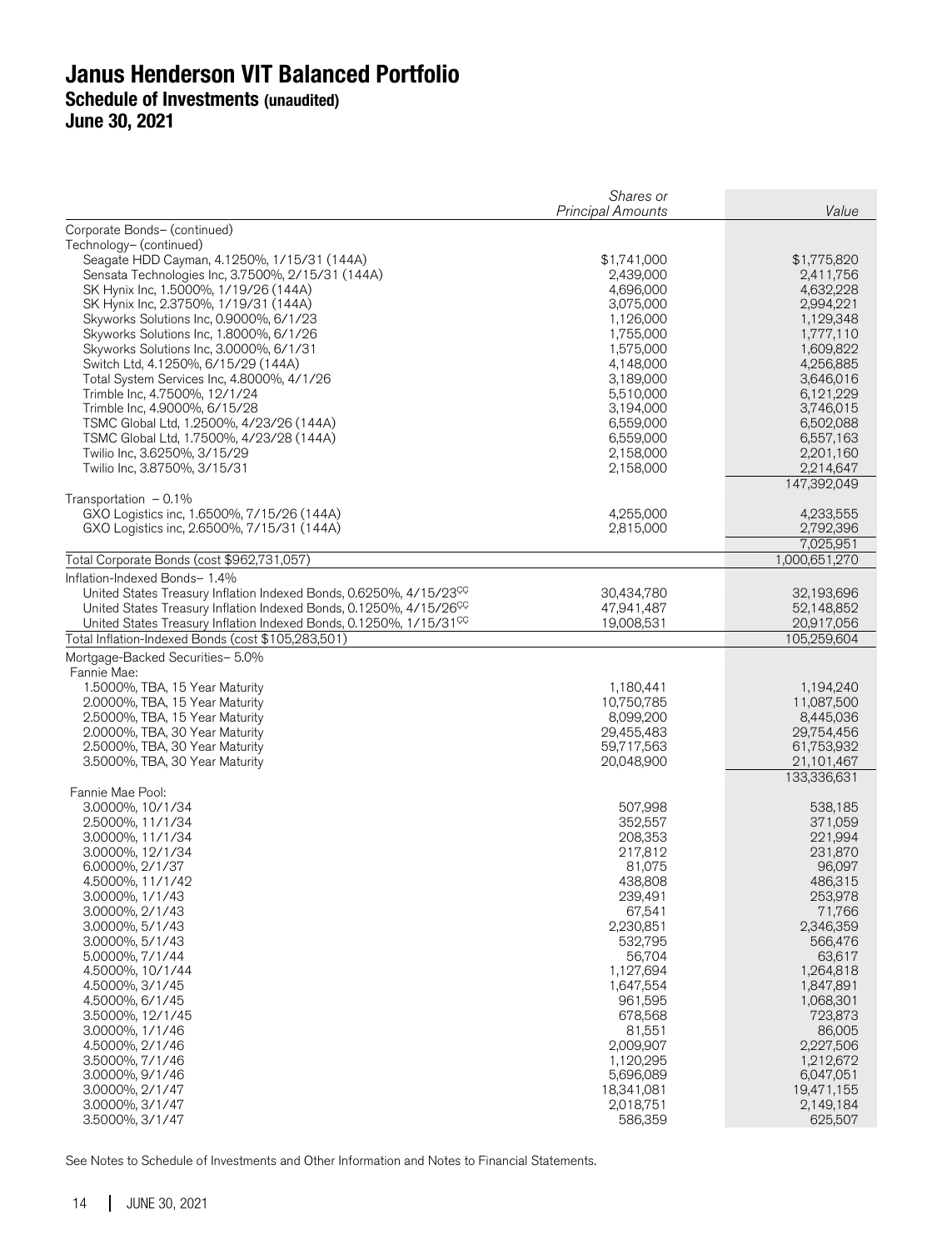|                                         | Shares or<br><b>Principal Amounts</b> | Value                  |
|-----------------------------------------|---------------------------------------|------------------------|
| Mortgage-Backed Securities- (continued) |                                       |                        |
| Fannie Mae Pool- (continued)            |                                       |                        |
| 3.5000%, 7/1/47                         | \$502,833                             | \$536,404              |
| 3.5000%, 8/1/47                         | 405,080                               | 428,228                |
| 3.5000%, 8/1/47                         | 345,860                               | 376,333                |
| 3.5000%, 12/1/47<br>3.5000%, 12/1/47    | 168,347<br>99,171                     | 183,180<br>107,909     |
| 3.5000%, 1/1/48                         | 1,132,660                             | 1,215,981              |
| 4.0000%, 1/1/48                         | 4,061,838                             | 4,440,589              |
| 4.0000%, 1/1/48                         | 4,017,101                             | 4,383,392              |
| 3.0000%, 2/1/48                         | 1,025,147                             | 1,096,989              |
| 3.5000%, 3/1/48<br>4.0000%, 3/1/48      | 154,523<br>1,380,563                  | 168,055<br>1,507,816   |
| 4.5000%, 3/1/48                         | 50,622                                | 54,494                 |
| 3.0000%, 5/1/48                         | 451,817                               | 477,540                |
| 5.0000%, 5/1/48                         | 1,231,022                             | 1,345,022              |
| 3.5000%, 7/1/48                         | 14,049,133                            | 14,930,545             |
| 4.5000%, 8/1/48                         | 29,742                                | 31,984                 |
| 3.0000%, 11/1/48<br>4.0000%, 2/1/49     | 2,130,839<br>691,409                  | 2,241,169<br>737,232   |
| 3.0000%, 8/1/49                         | 1,258,058                             | 1,336,870              |
| 3.0000%, 9/1/49                         | 235,536                               | 248,238                |
| 2.5000%, 1/1/50                         | 632,780                               | 657,058                |
| 2.5000%, 10/1/50                        | 1,109,623                             | 1,149,780              |
| 2.5000%, 1/1/51<br>3.5000%, 8/1/56      | 2,127,757<br>3,938,213                | 2,201,060<br>4,275,145 |
| 3.0000%, 2/1/57                         | 3,800,251                             | 4,037,566              |
| 3.0000%, 6/1/57                         | 72,194                                | 76,702                 |
|                                         |                                       | 90,216,960             |
| Freddie Mac Gold Pool:                  |                                       |                        |
| 3.5000%, 1/1/47<br>Freddie Mac Pool:    | 424,622                               | 457,439                |
| 3.0000%, 5/1/31                         | 4,867,436                             | 5,146,907              |
| 3.0000%, 9/1/32                         | 993,118                               | 1,052,081              |
| 3.0000%, 10/1/32                        | 503,673                               | 531,004                |
| 3.0000%, 1/1/33                         | 616,713                               | 653,329                |
| 2.5000%, 12/1/33                        | 4,956,537                             | 5,190,905              |
| 3.0000%, 10/1/34<br>3.0000%, 10/1/34    | 1,063,618<br>433,401                  | 1,129,787<br>459,135   |
| 2.5000%, 11/1/34                        | 1,522,513                             | 1,602,582              |
| 2.5000%, 11/1/34                        | 307,894                               | 324,086                |
| 6.0000%, 4/1/40                         | 1,281,553                             | 1,525,033              |
| 2.0000%, 5/1/41                         | 22,494,590                            | 22,995,238             |
| 3.5000%, 7/1/42                         | 200,281<br>265,492                    | 215,721                |
| 3.5000%, 8/1/42<br>3.5000%, 8/1/42      | 213,858                               | 285,961<br>230,346     |
| 3.5000%, 2/1/43                         | 707,538                               | 762,921                |
| 3.0000%, 3/1/43                         | 2,088,249                             | 2,217,348              |
| 3.0000%, 6/1/43                         | 146,495                               | 153,119                |
| 3.5000%, 2/1/44                         | 743,981                               | 802,216                |
| 4.5000%, 5/1/44<br>3.5000%, 12/1/44     | 372,798<br>4,453,510                  | 414,169<br>4,781,796   |
| 3.0000%, 1/1/45                         | 1,117,284                             | 1,183,887              |
| 3.0000%, 1/1/46                         | 175,487                               | 188,446                |
| 3.5000%, 7/1/46                         | 999,952                               | 1,077,393              |
| 3.0000%, 8/1/46                         | 282,405                               | 297,018                |
| 3.0000%, 10/1/46                        | 2,318,192                             | 2,457,423              |
| 4.0000%, 3/1/47<br>3.0000%, 4/1/47      | 461,858<br>429,386                    | 501,304<br>451,604     |
| 3.5000%, 4/1/47                         | 178,197                               | 193,002                |
| 3.5000%, 9/1/47                         | 1,638,395                             | 1,732,008              |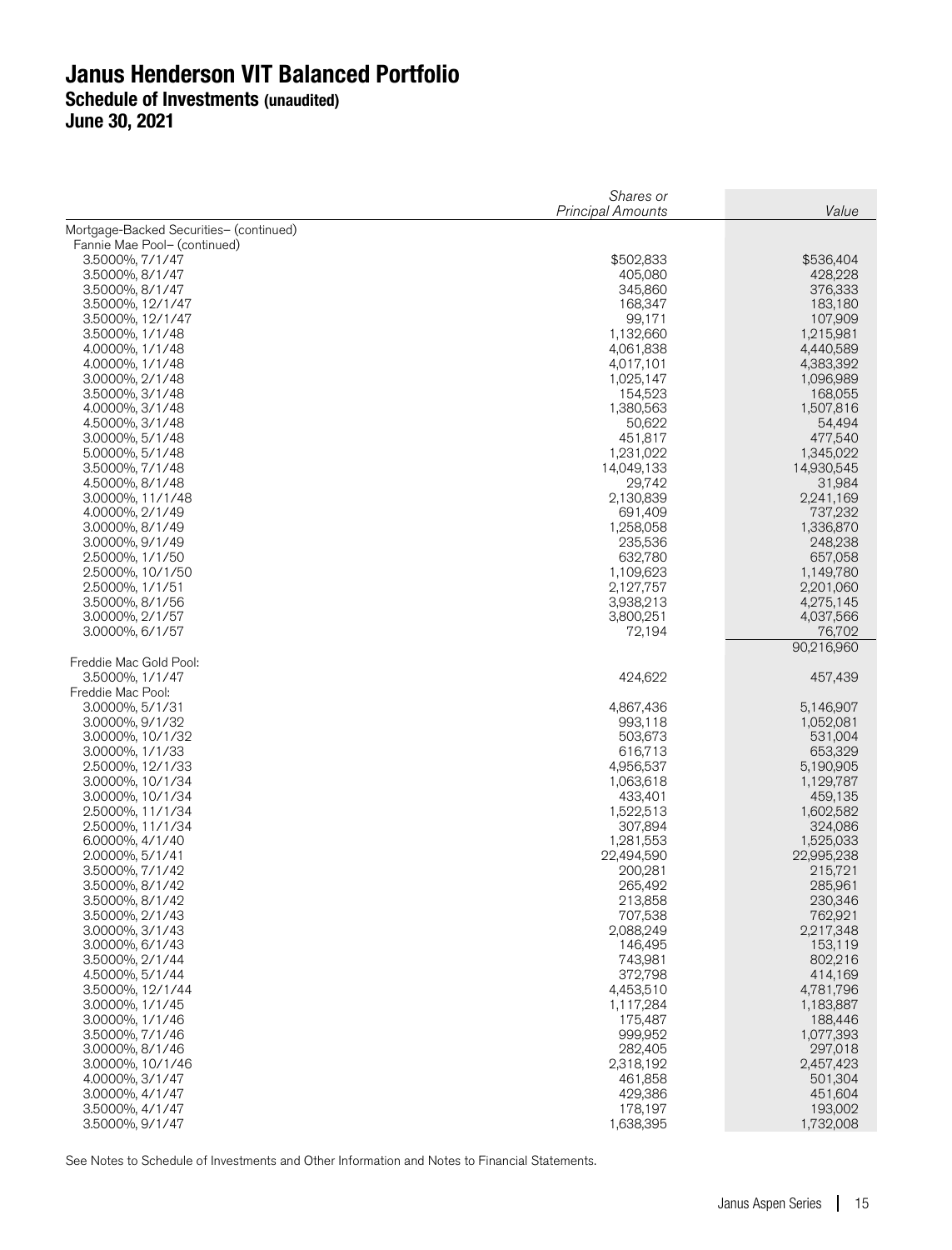|                                                       | Shares or<br>Principal Amounts | Value                    |
|-------------------------------------------------------|--------------------------------|--------------------------|
| Mortgage-Backed Securities- (continued)               |                                |                          |
| Freddie Mac Pool- (continued)                         |                                |                          |
| 3.5000%, 12/1/47                                      | \$2,516,537                    | \$2,714,058              |
| 3.5000%, 2/1/48                                       | 987,316                        | 1,056,445                |
| 4.0000%, 3/1/48                                       | 1,217,229                      | 1,329,798                |
| 4.5000%, 3/1/48                                       | 46.617                         | 50,138                   |
| 4.0000%, 4/1/48<br>4.0000%, 4/1/48                    | 1,440,674<br>1,022,569         | 1,533,364<br>1,111,718   |
| 4.0000%, 5/1/48                                       | 1,796,916                      | 1,916,400                |
| 4.5000%, 7/1/48                                       | 318,710                        | 343,138                  |
| 5.0000%, 9/1/48                                       | 133,178                        | 145,836                  |
| 4.5000%, 12/1/48                                      | 912,824                        | 993,953                  |
| 3.0000%, 8/1/49                                       | 913,596                        | 964,194                  |
| 3.0000%, 8/1/49                                       | 376,688                        | 400,316                  |
| 3.0000%, 12/1/49                                      | 582,509                        | 607,190                  |
| 3.0000%, 12/1/49                                      | 577,743                        | 602,222                  |
| 2.5000%, 1/1/50                                       | 259,549                        | 269,521                  |
| 3.0000%, 3/1/50                                       | 723,550                        | 755,510                  |
| 3.5000%, 3/1/50                                       | 301,536                        | 320,147<br>73,669,717    |
| Ginnie Mae:                                           |                                |                          |
| 2.0000%, TBA, 30 Year Maturity                        | 44,216,122                     | 45,024,393               |
| 2.5000%, TBA, 30 Year Maturity                        | 20,540,500                     | 21,245,861<br>66,270,254 |
| Ginnie Mae I Pool:                                    |                                |                          |
| 4.0000%, 1/15/45                                      | 4,169,981                      | 4,625,273                |
| 4.5000%, 8/15/46                                      | 4,363,963                      | 4,920,789                |
| 4.0000%, 7/15/47                                      | 1,041,749                      | 1,138,196                |
| 4.0000%, 8/15/47                                      | 199,913                        | 218,422                  |
| 4.0000%, 11/15/47                                     | 342,101                        | 373,773                  |
| 4.0000%, 12/15/47                                     | 403,822                        | 441,209<br>11,717,662    |
| Ginnie Mae II Pool:                                   |                                |                          |
| 4.0000%, 8/20/47                                      | 487,051                        | 522,409                  |
| 4.0000%, 8/20/47                                      | 98,193                         | 105,629                  |
| 4.0000%, 8/20/47                                      | 71,989                         | 77,216                   |
| 4.5000%, 2/20/48                                      | 596,132                        | 642,955                  |
| 4.0000%, 5/20/48                                      | 286,365                        | 304,422                  |
| 4.5000%, 5/20/48                                      | 1,238,282                      | 1,346,784                |
| 4.5000%, 5/20/48                                      | 144,446                        | 157,103                  |
| 4.0000%, 6/20/48<br>5.0000%, 8/20/48                  | 2,874,740<br>2,259,066         | 3,053,305<br>2,452,358   |
|                                                       |                                | 8,662,181                |
| Total Mortgage-Backed Securities (cost \$378,325,390) |                                | 384,330,844              |
| United States Treasury Notes/Bonds- 9.4%              |                                |                          |
| 0.1250%, 2/28/23                                      | 157,629,000                    | 157,431,964              |
| 0.1250%, 4/30/23                                      | 134,497,000                    | 134,244,818              |
| 0.2500%, 5/15/24                                      | 9,749,000                      | 9,695,685                |
| 0.3750%, 1/31/26<br>0.5000%, 2/28/26                  | 46,025,100                     | 45,102,800<br>85,625,270 |
| 0.7500%, 4/30/26                                      | 86,943,000<br>45,488,000       | 45,257,006               |
| 1.2500%, 4/30/28                                      | 2,498,600                      | 2,506,408                |
| 0.8750%, 11/15/30                                     | 38,146,900                     | 36,275,318               |
| 1.1250%, 2/15/31                                      | 12,629,800                     | 12,260,773               |
| 1.6250%, 5/15/31                                      | 4,193,500                      | 4,257,713                |
| 1.1250%, 5/15/40                                      | 3,805,000                      | 3,284,785                |
| 1.3750%, 11/15/40                                     | 13,566,000                     | 12,186,083               |
| 1.8750%, 2/15/41                                      | 24.068.000                     | 23,560,316               |
| 2.2500%, 5/15/41                                      | 9,735,000                      | 10,128,963               |
| 2.7500%, 8/15/42                                      | 29,504,500                     | 33,246,731               |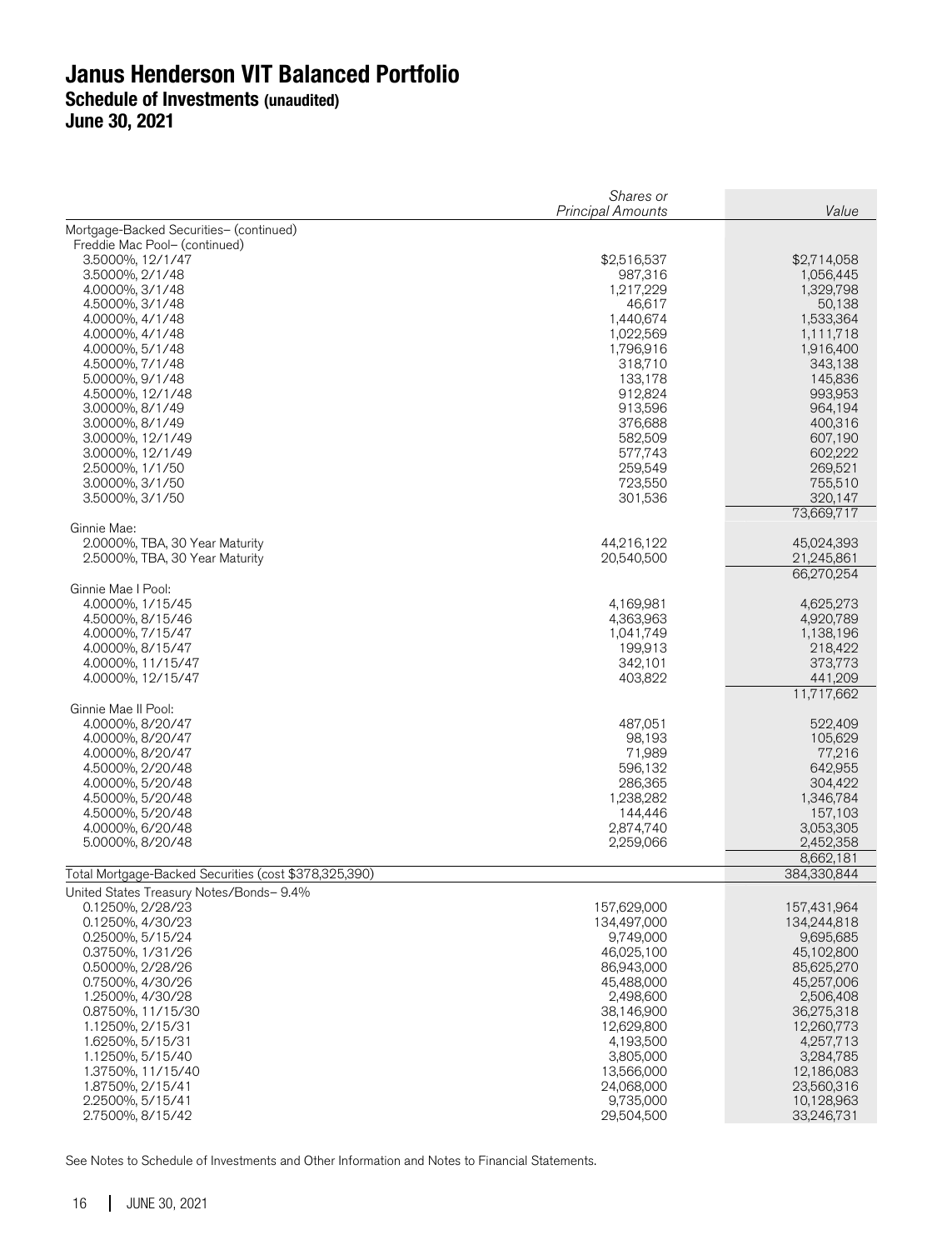|                                                                   | Shares or<br><b>Principal Amounts</b> | Value                    |
|-------------------------------------------------------------------|---------------------------------------|--------------------------|
| United States Treasury Notes/Bonds- (continued)                   |                                       |                          |
| 1.3750%, 8/15/50                                                  | \$46,677,000                          | \$39,349,076             |
| 1.6250%, 11/15/50                                                 | 63,839,100                            | 57,335,492               |
| 1.8750%, 2/15/51                                                  | 12,086,200                            | 11,534,767               |
| Total United States Treasury Notes/Bonds (cost \$727,245,639)     |                                       | 723,283,968              |
| Common Stocks-64.5%                                               |                                       |                          |
| Aerospace & Defense - 1.1%                                        |                                       |                          |
| General Dynamics Corp                                             | 265,689                               | 50,018,611               |
| L3Harris Technologies Inc                                         | 153,731                               | 33,228,956<br>83,247,567 |
| Air Freight & Logistics - 1.2%                                    |                                       |                          |
| United Parcel Service Inc                                         | 454,323                               | 94,485,554               |
| Airlines - 0.4%                                                   |                                       |                          |
| Southwest Airlines Co*                                            | 567,982                               | 30,154,164               |
| Auto Components - 0.4%                                            |                                       |                          |
| Aptiv PLC*                                                        | 193,564                               | 30,453,424               |
| Banks - 1.5%                                                      | 2,744,103                             | 113,139,367              |
| Bank of America Corp<br>Beverages - 0.8%                          |                                       |                          |
| Constellation Brands Inc                                          | 56,868                                | 13,300,857               |
| Monster Beverage Corp*                                            | 569,305                               | 52,006,012               |
|                                                                   |                                       | 65,306,869               |
| Biotechnology - 0.9%                                              |                                       |                          |
| AbbVie Inc                                                        | 594,110                               | 66,920,550               |
| Capital Markets - 2.8%                                            |                                       |                          |
| Charles Schwab Corp<br>CME Group Inc                              | 185,614<br>308,206                    | 13,514,555<br>65,549,252 |
| Morgan Stanley                                                    | 1,206,488                             | 110,622,885              |
| S&P Global Inc                                                    | 52,759                                | 21,654,932               |
|                                                                   |                                       | 211,341,624              |
| Chemicals $-0.4%$                                                 |                                       |                          |
| Sherwin-Williams Co                                               | 126,458                               | 34,453,482               |
| Communications Equipment - 0.5%                                   |                                       |                          |
| Motorola Solutions Inc<br>Consumer Finance - 1.1%                 | 168,671                               | 36,576,306               |
| American Express Co                                               | 524,948                               | 86,737,158               |
| Electrical Equipment - 0.4%                                       |                                       |                          |
| Rockwell Automation Inc                                           | 102,035                               | 29,184,051               |
| Electronic Equipment, Instruments & Components – 0.4%             |                                       |                          |
| Corning Inc                                                       | 674,663                               | 27,593,717               |
| Entertainment - 1.7%                                              |                                       |                          |
| Activision Blizzard Inc<br>Netflix Inc*                           | 475,311<br>45,559                     | 45,363,682<br>24,064,719 |
| Walt Disney Co*                                                   | 366,442                               | 64,409,510               |
|                                                                   |                                       | 133,837,911              |
| Food & Staples Retailing - 1.5%                                   |                                       |                          |
| Costco Wholesale Corp                                             | 224,314                               | 88,754,320               |
| Sysco Corp                                                        | 351,279                               | 27,311,942               |
|                                                                   |                                       | 116,066,262              |
| Food Products - 0.5%<br>Hershey Co                                | 206,936                               | 36,044,112               |
| Health Care Equipment & Supplies - 2.7%                           |                                       |                          |
| Abbott Laboratories                                               | 593,112                               | 68,759,474               |
| Edwards Lifesciences Corp*                                        | 342,096                               | 35,430,883               |
| Intuitive Surgical Inc*                                           | 30,613                                | 28,152,939               |
| Medtronic PLC                                                     | 338,686                               | 42,041,093               |
| Stryker Corp                                                      | 114,031                               | 29,617,272               |
|                                                                   |                                       | 204,001,661              |
| Health Care Providers & Services - 2.1%<br>UnitedHealth Group Inc | 405,202                               | 162,259,089              |
|                                                                   |                                       |                          |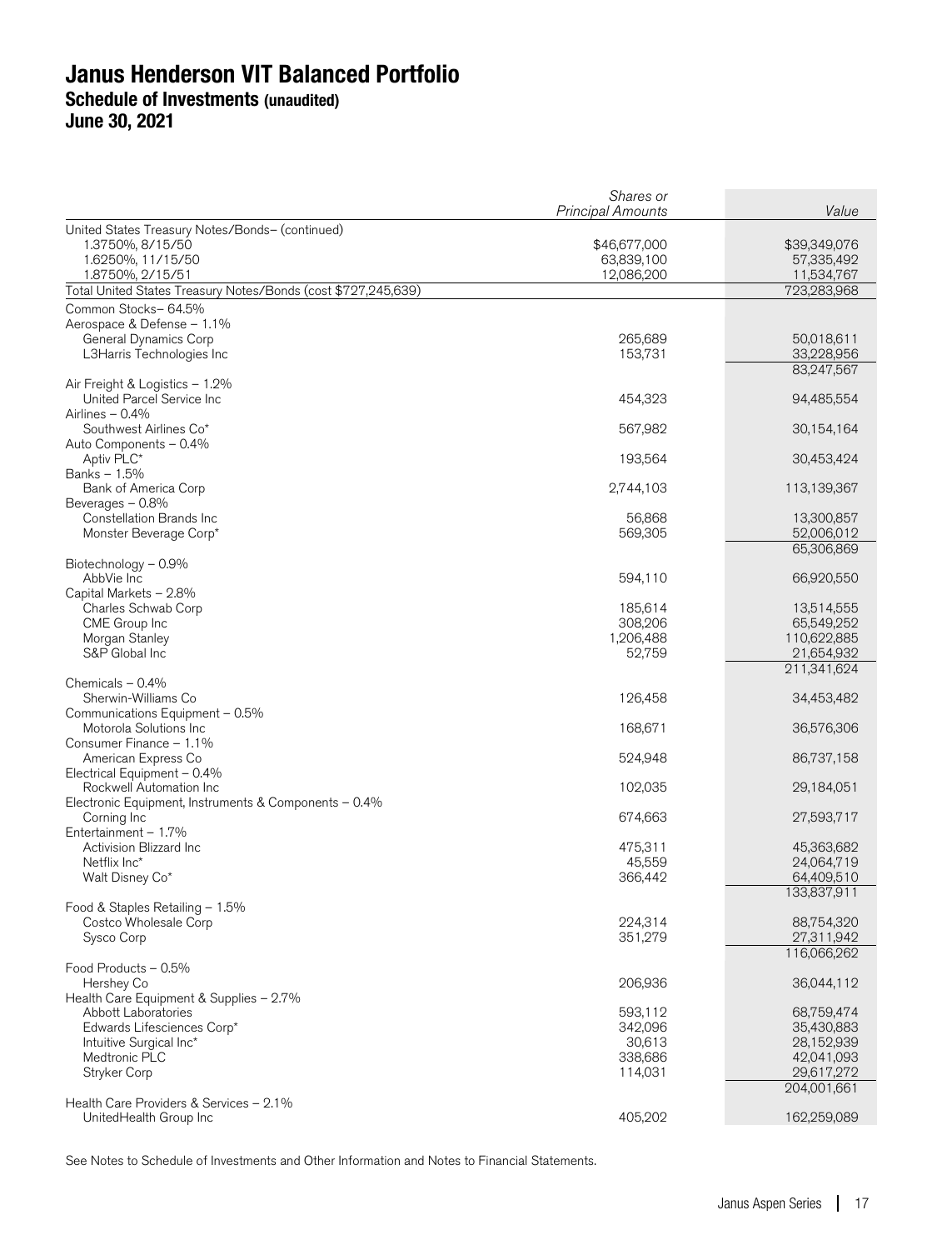**June 30, 2021** 

|                                                              | Shares or<br>Principal Amounts | Value                      |
|--------------------------------------------------------------|--------------------------------|----------------------------|
| Common Stocks- (continued)                                   |                                |                            |
| Hotels, Restaurants & Leisure - 2.6%                         |                                |                            |
| Hilton Worldwide Holdings Inc*                               | 393,686                        | \$47,486,405               |
| McDonald's Corp                                              | 432,113                        | 99,813,782                 |
| Starbucks Corp                                               | 455,867                        | 50,970,489<br>198,270,676  |
| Household Products - 0.9%                                    |                                |                            |
| Procter & Gamble Co                                          | 508,412                        | 68,600,031                 |
| Industrial Conglomerates - 1.1%                              |                                |                            |
| Honeywell International Inc                                  | 385,241                        | 84,502,613                 |
| Information Technology Services - 3.4%                       |                                |                            |
| Accenture PLC                                                | 171,258                        | 50,485,146                 |
| Fidelity National Information Services Inc<br>Mastercard Inc | 214,300<br>497,021             | 30,359,881<br>181,457,397  |
|                                                              |                                | 262,302,424                |
| Insurance $-1.1%$                                            |                                |                            |
| <b>Progressive Corp</b>                                      | 866,994                        | 85,147,481                 |
| Interactive Media & Services - 3.6%                          |                                |                            |
| Alphabet Inc - Class C*                                      | 109,118                        | 273,484,626                |
| Internet & Direct Marketing Retail - 3.7%                    |                                |                            |
| Amazon.com Inc*<br>Booking Holdings Inc*                     | 68,092<br>22,694               | 234,247,375<br>49,656,514  |
|                                                              |                                | 283,903,889                |
| Leisure Products - 0.5%                                      |                                |                            |
| Hasbro Inc                                                   | 383,896                        | 36,285,850                 |
| Life Sciences Tools & Services - 1.2%                        |                                |                            |
| Illumina Inc*                                                | 65,944                         | 31,205,360                 |
| Thermo Fisher Scientific Inc                                 | 125,501                        | 63,311,489<br>94,516,849   |
| Machinery $-1.4%$                                            |                                |                            |
| Deere & Co                                                   | 229,063                        | 80,792,811                 |
| Parker-Hannifin Corp                                         | 32,303                         | 9,920,574                  |
| Trane Technologies PLC                                       | 83,679                         | 15,408,651                 |
|                                                              |                                | 106,122,036                |
| Media $-1.4%$                                                |                                |                            |
| Comcast Corp<br>Multiline Retail - 1.0%                      | 1,856,679                      | 105,867,837                |
| Dollar General Corp                                          | 347,704                        | 75,239,669                 |
| Personal Products - 0.3%                                     |                                |                            |
| Estee Lauder Cos Inc                                         | 65,620                         | 20,872,410                 |
| Pharmaceuticals $-2.4%$                                      |                                |                            |
| AstraZeneca PLC (ADR)                                        | 398,761                        | 23,885,784                 |
| Eli Lilly & Co                                               | 444,964                        | 102,128,137                |
| Merck & Co Inc                                               | 793,852                        | 61,737,870<br>187,751,791  |
| Real Estate Management & Development – 0.3%                  |                                |                            |
| CBRE Group Inc*                                              | 295,202                        | 25,307,667                 |
| Road & Rail - 0.1%                                           |                                |                            |
| CSX Corp                                                     | 284,748                        | 9,134,716                  |
| Semiconductor & Semiconductor Equipment - 4.7%               |                                |                            |
| Advanced Micro Devices Inc*                                  | 381,973                        | 35,878,724                 |
| Lam Research Corp<br><b>NVIDIA Corp</b>                      | 205,620<br>148,081             | 133,796,934<br>118,479,608 |
| Texas Instruments Inc                                        | 384,992                        | 74,033,962                 |
|                                                              |                                | 362,189,228                |
| Software - 8.6%                                              |                                |                            |
| Adobe Inc*                                                   | 273,374                        | 160,098,749                |
| Autodesk Inc*                                                | 61,021                         | 17,812,030                 |
| Cadence Design Systems Inc*<br>Microsoft Corp                | 214,782                        | 29,386,473<br>398,532,368  |
|                                                              | 1,471,142                      |                            |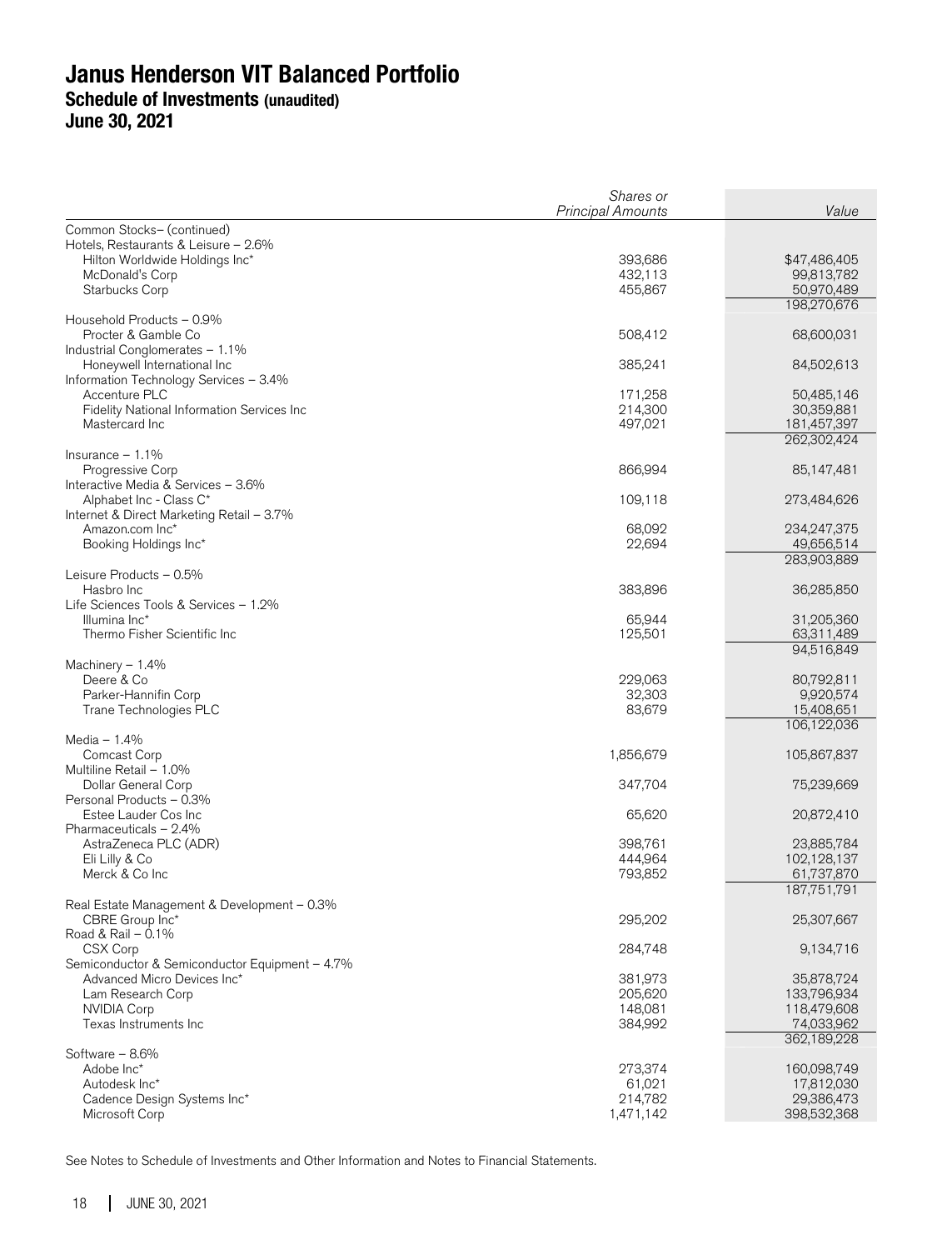|                                                                                      | Shares or<br><b>Principal Amounts</b> | Value           |
|--------------------------------------------------------------------------------------|---------------------------------------|-----------------|
|                                                                                      |                                       |                 |
| Common Stocks- (continued)                                                           |                                       |                 |
| Software- (continued)                                                                |                                       |                 |
| salesforce.com Inc*                                                                  | 232,449                               | \$56,780,317    |
|                                                                                      |                                       | 662,609,937     |
| Specialty Retail - 1.6%                                                              |                                       |                 |
| Home Depot Inc                                                                       | 374,981                               | 119,577,691     |
| Technology Hardware, Storage & Peripherals - 3.3%                                    |                                       |                 |
| Apple Inc                                                                            | 1,858,731                             | 254,571,798     |
| Textiles, Apparel & Luxury Goods - 0.9%                                              |                                       |                 |
| NIKE Inc.                                                                            | 454,865                               | 70,272,094      |
| Total Common Stocks (cost \$2,739,755,600)                                           |                                       | 4,948,334,181   |
| Preferred Stocks-0.2%                                                                |                                       |                 |
| Banks - 0.2%                                                                         |                                       |                 |
| First Republic Bank/CA, 4.1250%                                                      | 242.075                               | 6,209,224       |
| Truist Financial Corp, 4.7500%"                                                      | 264.250                               | 7,034,335       |
| Total Preferred Stocks (cost \$12,658,125)                                           |                                       | 13,243,559      |
| Investment Companies-4.0%                                                            |                                       |                 |
| Money Markets - 4.0%                                                                 |                                       |                 |
| Janus Henderson Cash Liquidity Fund LLC, 0.0636% <sup>®,£</sup> (cost \$303,857,826) | 303,832,709                           | 303,863,092     |
| Total Investments (total cost \$5,651,645,506) – 103.1%                              |                                       | 7,907,211,654   |
| Liabilities, net of Cash, Receivables and Other Assets – (3.1)%                      |                                       | (235,584,754)   |
| Net Assets - 100%                                                                    |                                       | \$7,671,626,900 |

### Summary of Investments by Country - (Long Positions) (unaudited)

| Country              | Value           | $%$ of<br>Investment<br><b>Securities</b> |
|----------------------|-----------------|-------------------------------------------|
| <b>United States</b> | \$7,752,652,269 | 98.0%                                     |
| United Kingdom       | 63,371,786      | 0.8                                       |
| France               | 14,913,552      | 0.2                                       |
| Australia            | 13,603,650      | 0.2                                       |
| Taiwan               | 13,059,251      | 0.2                                       |
| Canada               | 10,179,067      | 0.1                                       |
| Luxembourg           | 9,412,974       | 0.1                                       |
| Ireland              | 8,258,496       | 0.1                                       |
| South Korea          | 7,626,449       | 0.1                                       |
| Belgium              | 5,746,505       | 0.1                                       |
| Spain                | 5,673,559       | 0.1                                       |
| Mexico               | 2,714,096       | 0.0                                       |
| Total                | \$7,907.211,654 | 100.0%                                    |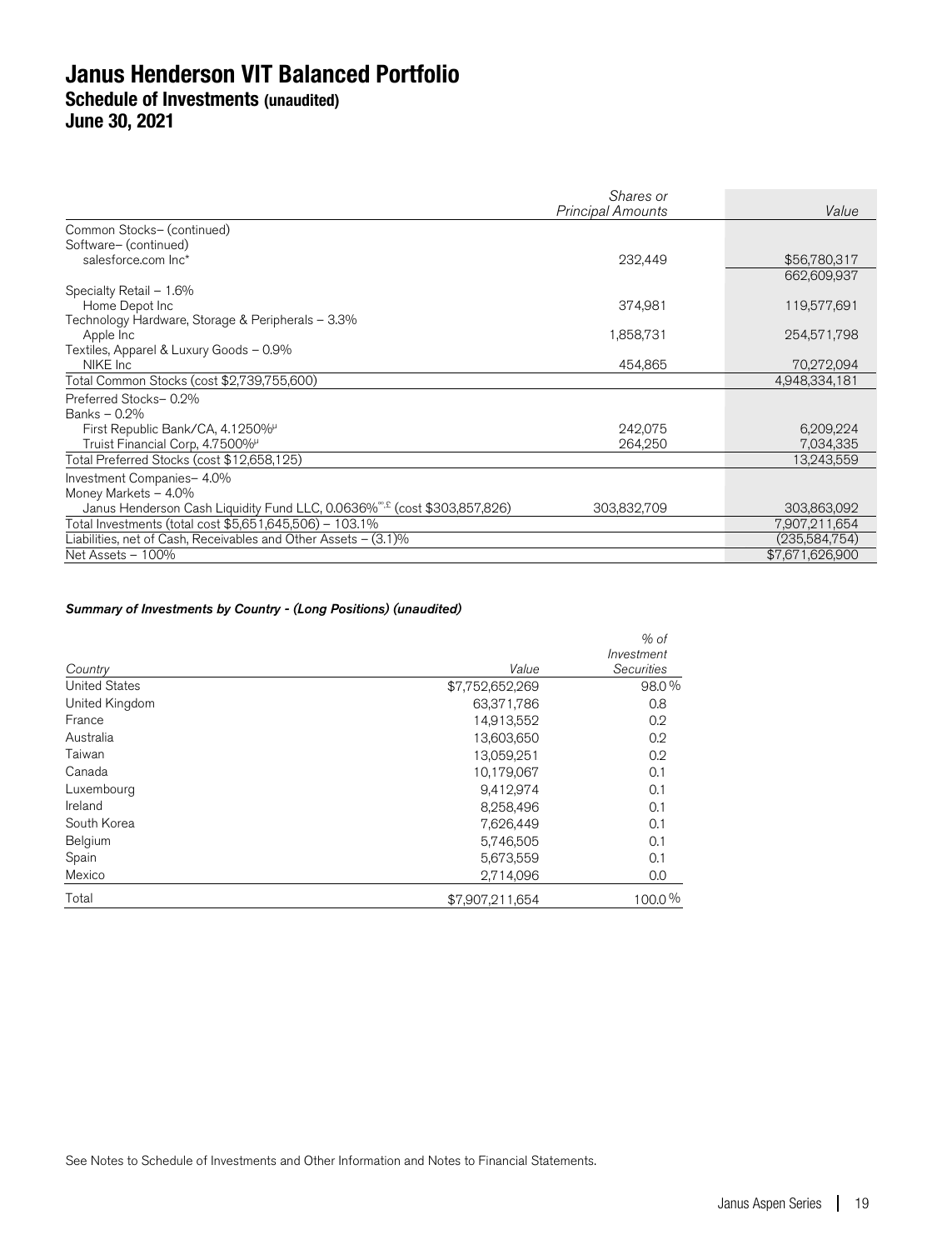### Schedules of Affiliated Investments – (% of Net Assets)

|                                                     | Dividend<br>Income | Realized<br>Gain/(Loss) | Change in<br>Unrealized<br>Appreciation/<br>Depreciation | Value<br>at 6/30/21 |
|-----------------------------------------------------|--------------------|-------------------------|----------------------------------------------------------|---------------------|
| Investment Companies - 4.0%<br>Money Markets - 4.0% |                    |                         |                                                          |                     |
| Janus Henderson Cash Liquidity Fund<br>LLC, 0.0636% | \$<br>75.485       | \$                      | $\overline{\phantom{a}}$                                 | \$<br>303,863,092   |
|                                                     |                    |                         |                                                          |                     |

|                                                     | Value       |             |                | Value       |  |
|-----------------------------------------------------|-------------|-------------|----------------|-------------|--|
|                                                     | at 12/31/20 | Purchases   | Sales Proceeds | at 6/30/21  |  |
| Investment Companies - 4.0%<br>Money Markets - 4.0% |             |             |                |             |  |
| Janus Henderson Cash Liquidity Fund<br>LLC, 0.0636% | 182.258.962 | 795,208,916 | (673.604.786)  | 303,863,092 |  |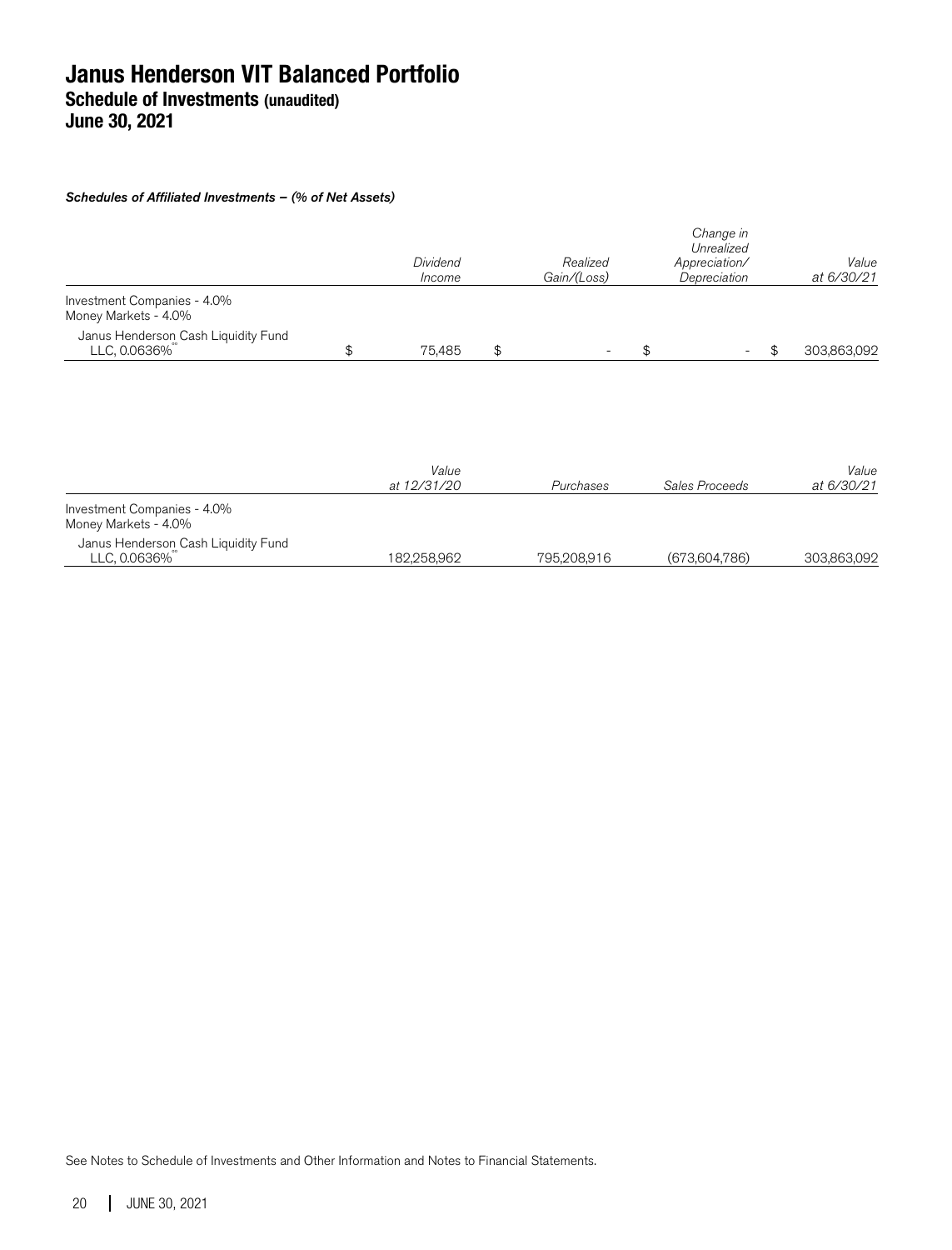## **Janus Henderson VIT Balanced Portfolio Notes to Schedule of Investments and Other Information (unaudited)**

| Balanced Index                                  | Balanced Index is an internally-calculated, hypothetical combination of total returns from the S&P 500 <sup>®</sup> Index<br>(55%) and the Bloomberg Barclays U.S. Aggregate Bond Index (45%).                                                                              |
|-------------------------------------------------|-----------------------------------------------------------------------------------------------------------------------------------------------------------------------------------------------------------------------------------------------------------------------------|
| Bloomberg Barclays U.S. Aggregate<br>Bond Index | Bloomberg Barclays U.S. Aggregate Bond Index is a broad-based measure of the investment grade, US dollar-<br>denominated, fixed-rate taxable bond market.                                                                                                                   |
| $S\&P 500^{\circ}$ Index                        | S&P 500 <sup>®</sup> Index reflects U.S. large-cap equity performance and represents broad U.S. equity market<br>performance.                                                                                                                                               |
| <b>ADR</b>                                      | American Depositary Receipt                                                                                                                                                                                                                                                 |
| <b>ICE</b>                                      | Intercontinental Exchange                                                                                                                                                                                                                                                   |
| <b>LIBOR</b>                                    | London Interbank Offered Rate                                                                                                                                                                                                                                               |
| <b>LLC</b>                                      | Limited Liability Company                                                                                                                                                                                                                                                   |
| LP                                              | Limited Partnership                                                                                                                                                                                                                                                         |
| <b>PLC</b>                                      | <b>Public Limited Company</b>                                                                                                                                                                                                                                               |
| <b>SOFR</b>                                     | Secured Overnight Financing Rate                                                                                                                                                                                                                                            |
| <b>TBA</b>                                      | (To Be Announced) Securities are purchased/sold on a forward commitment basis with an approximate<br>principal amount and no defined maturity date. The actual principal and maturity date will be determined upon<br>settlement when specific mortgage pools are assigned. |
| <b>ULC</b>                                      | Unlimited Liability Company                                                                                                                                                                                                                                                 |

- 144A Securities sold under Rule 144A of the Securities Act of 1933, as amended, are subject to legal and/or contractual restrictions on resale and may not be publicly sold without registration under the 1933 Act. Unless otherwise noted, these securities have been determined to be liquid under guidelines established by the Board of Trustees. The total value of 144A securities as of the period ended June 30, 2021 is \$664,767,171, which represents 8.7% of net assets.
- Non-income producing security.
- $f$  All or a portion of this position is not funded, or has been purchased on a delayed delivery or when-issued basis. If applicable, interest rates will be determined and interest will begin to accrue at a future date. See Notes to Financial Statements.
- ‡ Variable or floating rate security. Rate shown is the current rate as of June 30, 2021. Certain variable rate securities are not based on a published reference rate and spread; they are determined by the issuer or agent and current market conditions. Reference rate is as of reset date and may vary by security, which may not indicate a reference rate and/or spread in their description.
- ÇÇ Security is a U.S. Treasury Inflation-Protected Security (TIPS).
- ºº Rate shown is the 7-day yield as of June 30, 2021.
- μ Perpetual security. Perpetual securities have no stated maturity date, but they may be called/redeemed by the issuer. The date indicated, if any, represents the next call date.
- Ç Step bond. The coupon rate will increase or decrease periodically based upon a predetermined schedule. The rate shown reflects the current rate.
- £ The Portfolio may invest in certain securities that are considered affiliated companies. As defined by the Investment Company Act of 1940, as amended, an affiliated company is one in which the Portfolio owns 5% or more of the outstanding voting securities, or a company which is under common ownership or control.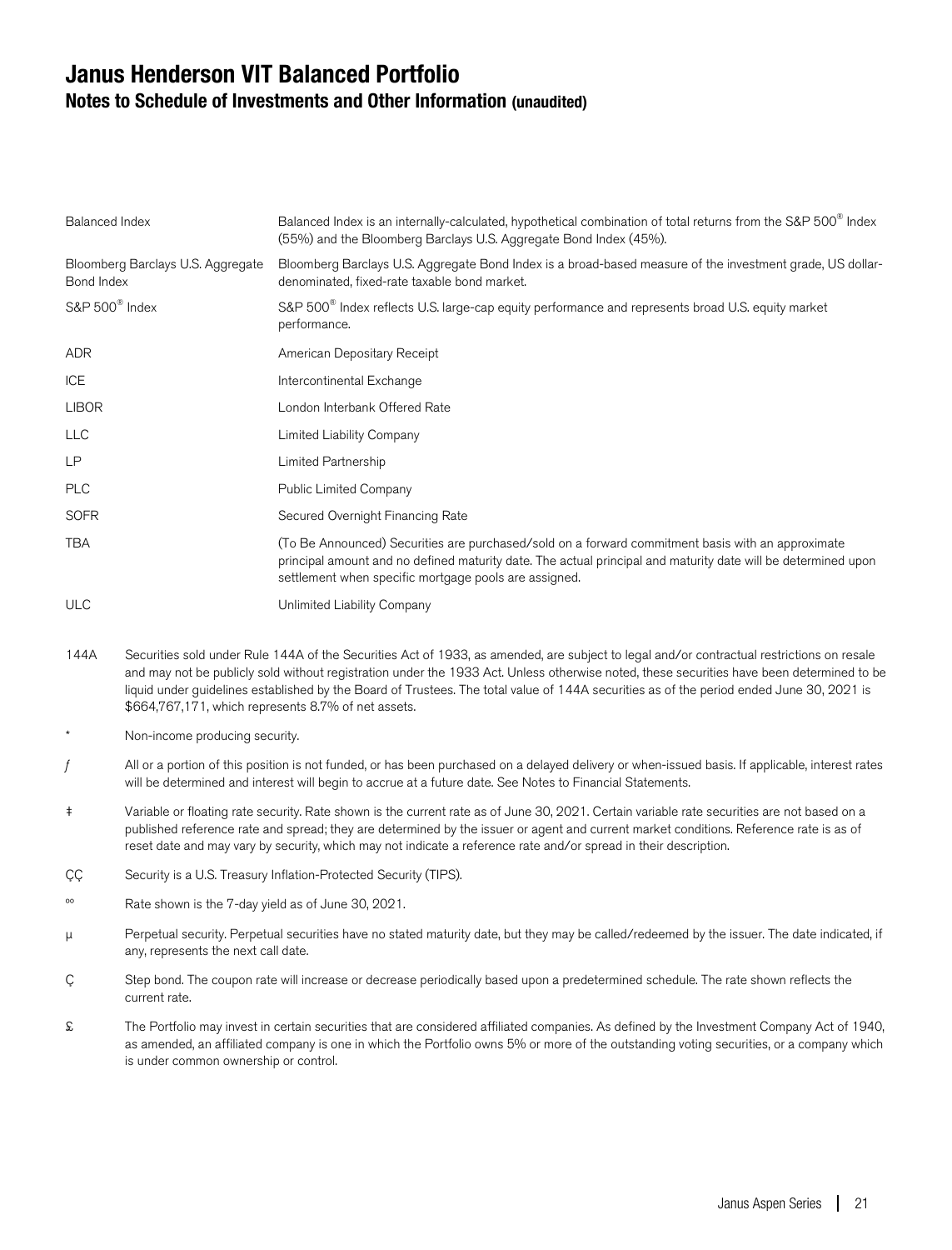## **Janus Henderson VIT Balanced Portfolio Notes to Schedule of Investments and Other Information (unaudited)**

The following is a summary of the inputs that were used to value the Portfolio's investments in securities and other financial instruments as of June 30, 2021. See Notes to Financial Statements for more information.

### **Valuation Inputs Summary**

|                                                    | Level 1 -<br><b>Quoted Prices</b> | Level 2 -<br><b>Other Significant</b><br><b>Observable Inputs</b> | Level $3 -$<br><b>Significant</b><br>Unobservable Inputs |
|----------------------------------------------------|-----------------------------------|-------------------------------------------------------------------|----------------------------------------------------------|
| Assets                                             |                                   |                                                                   |                                                          |
| <b>Investments In Securities:</b>                  |                                   |                                                                   |                                                          |
| Asset-Backed/Commercial Mortgage-Backed Securities | \$                                | \$<br>395,835,820                                                 | \$                                                       |
| Bank Loans and Mezzanine Loans                     |                                   | 32,409,316                                                        |                                                          |
| Corporate Bonds                                    |                                   | 1,000,651,270                                                     |                                                          |
| Inflation-Indexed Bonds                            |                                   | 105,259,604                                                       |                                                          |
| Mortgage-Backed Securities                         |                                   | 384,330,844                                                       |                                                          |
| United States Treasury Notes/Bonds                 |                                   | 723,283,968                                                       |                                                          |
| Common Stocks                                      | 4,948,334,181                     |                                                                   |                                                          |
| <b>Preferred Stocks</b>                            |                                   | 13.243.559                                                        |                                                          |
| <b>Investment Companies</b>                        |                                   | 303,863,092                                                       |                                                          |
| <b>Total Assets</b>                                | \$<br>4.948.334.181               | \$<br>2.958.877.473                                               | \$                                                       |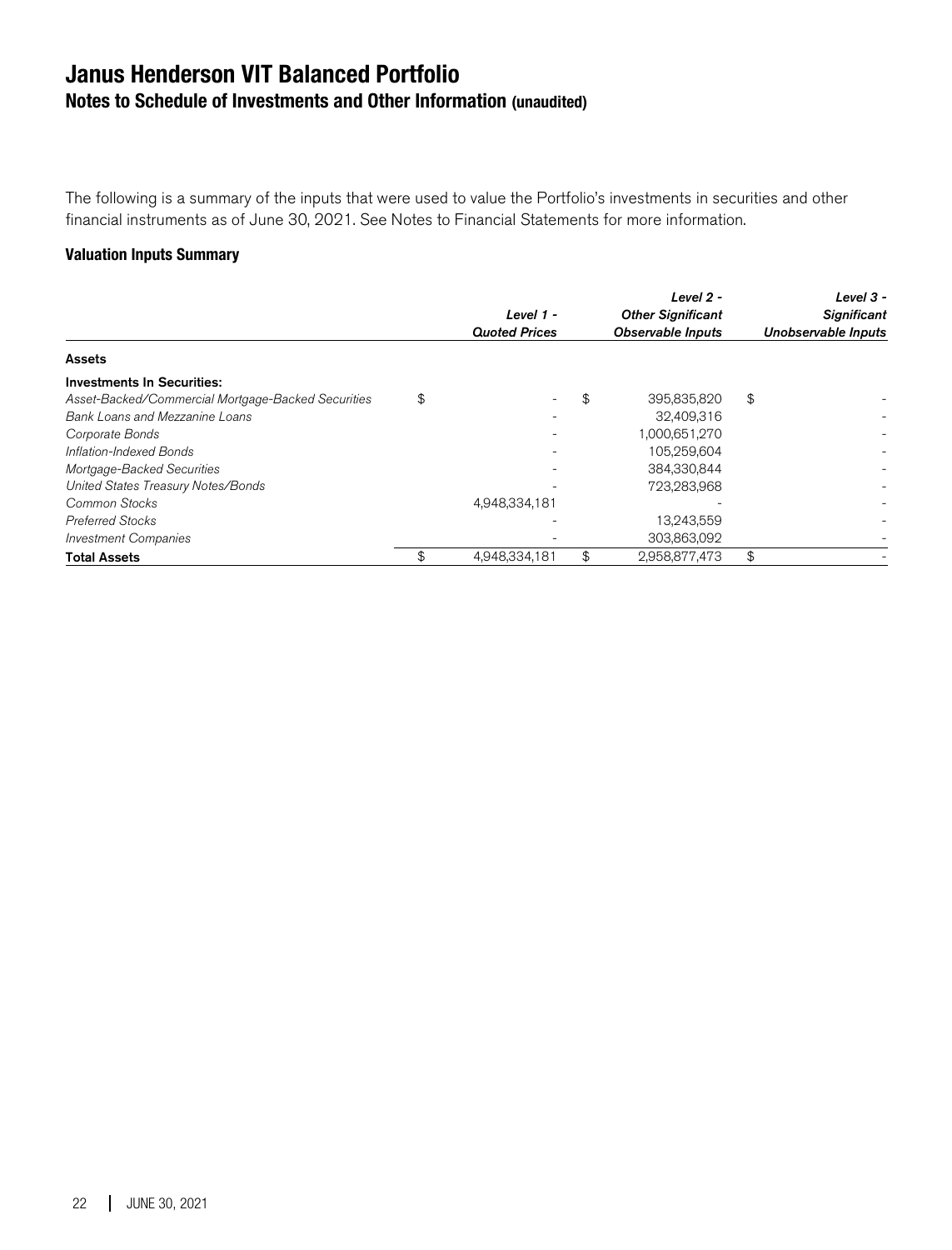## **Janus Henderson VIT Balanced Portfolio Statement of Assets and Liabilities (unaudited) June 30, 2021**

| Assets:                                                             |               |               |
|---------------------------------------------------------------------|---------------|---------------|
| Unaffiliated investments, at value (cost \$5,347,787,680)           | \$            | 7,603,348,562 |
| Affiliated investments, at value (cost \$303,857,826)               |               | 303,863,092   |
| Cash                                                                |               | 505,213       |
| Non-interested Trustees' deferred compensation                      |               | 186,701       |
| Receivables:                                                        |               |               |
| Interest                                                            |               | 11,234,936    |
| Investments sold                                                    |               | 9,723,392     |
| Portfolio shares sold                                               |               | 5,427,511     |
| <b>Dividends</b>                                                    |               | 1,533,004     |
| Dividends from affiliates                                           |               | 13,547        |
| Other assets                                                        |               | 13,230        |
| <b>Total Assets</b>                                                 |               | 7,935,849,188 |
| Liabilities:                                                        |               |               |
| Payables:                                                           |               |               |
| TBA investments purchased                                           |               | 209,053,540   |
| Investments purchased                                               |               | 48,405,273    |
| Advisory fees                                                       |               | 3,387,904     |
| 12b-1 Distribution and shareholder servicing fees                   |               | 1,441,097     |
| Portfolio shares repurchased                                        |               | 1,186,525     |
| Transfer agent fees and expenses                                    |               | 320,765       |
| Non-interested Trustees' deferred compensation fees                 |               | 186,701       |
| Professional fees                                                   |               | 31,739        |
| Non-interested Trustees' fees and expenses                          |               | 26,340        |
| Affiliated portfolio administration fees payable                    |               | 15,400        |
| Custodian fees                                                      |               | 6,307         |
| Accrued expenses and other payables                                 |               | 160,697       |
| <b>Total Liabilities</b>                                            |               | 264,222,288   |
| <b>Net Assets</b>                                                   | $\frac{1}{2}$ | 7,671,626,900 |
| Net Assets Consist of:                                              |               |               |
| Capital (par value and paid-in surplus)                             | \$            | 5,262,092,892 |
| Total distributable earnings (loss)                                 |               | 2,409,534,008 |
| <b>Total Net Assets</b>                                             | \$            | 7,671,626,900 |
| Net Assets - Institutional Shares                                   | \$            | 487,954,957   |
| Shares Outstanding, \$0.001 Par Value (unlimited shares authorized) |               | 10,448,236    |
| Net Asset Value Per Share                                           | \$            | 46.70         |
| Net Assets - Service Shares                                         | \$            | 7,183,671,943 |
| Shares Outstanding, \$0.001 Par Value (unlimited shares authorized) |               | 145,338,870   |
| Net Asset Value Per Share                                           | $\frac{1}{2}$ | 49.43         |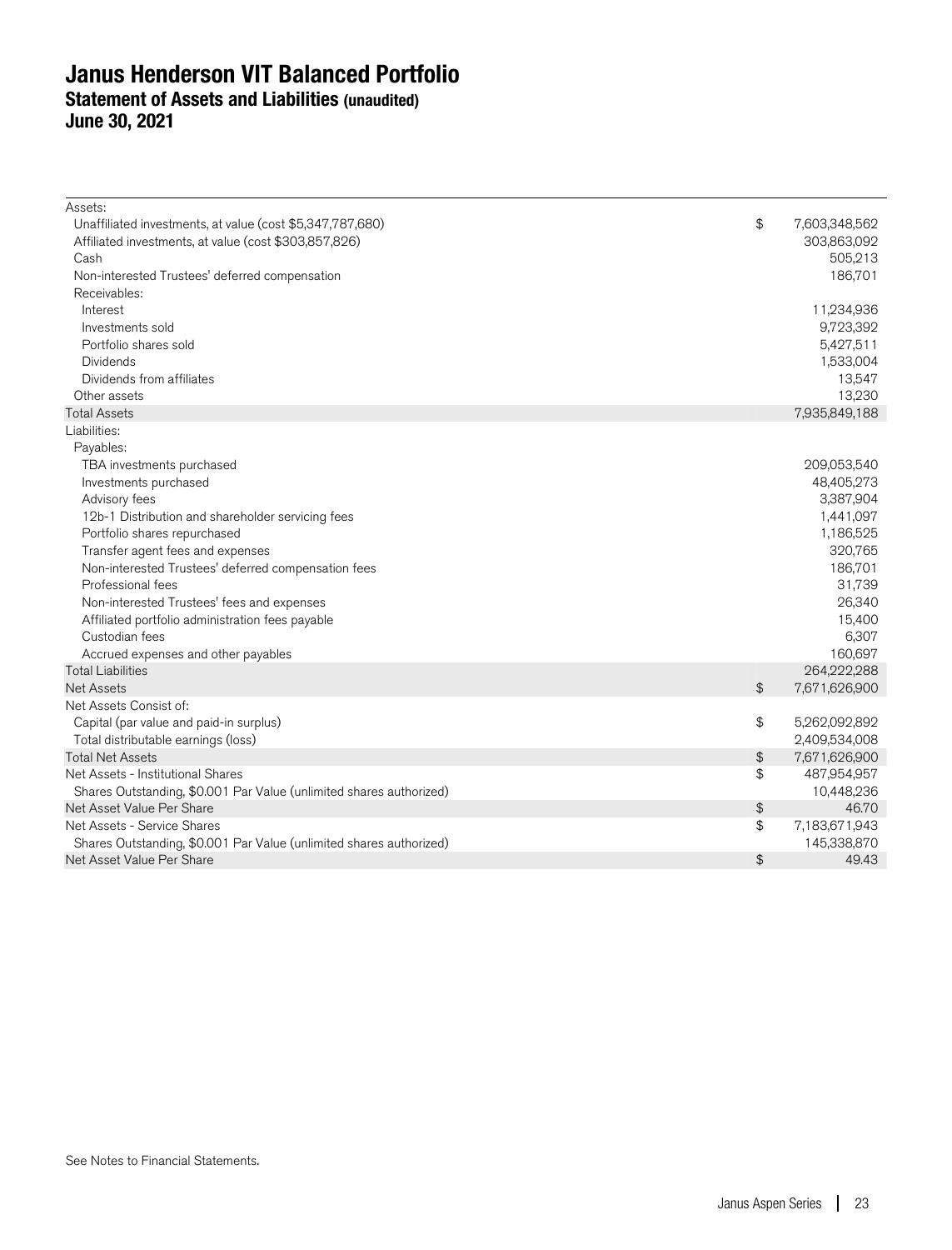## **Janus Henderson VIT Balanced Portfolio Statement of Operations (unaudited) For the period ended June 30, 2021**

| Investment Income:                                              |                   |
|-----------------------------------------------------------------|-------------------|
| Interest                                                        | \$<br>29,565,394  |
| Dividends                                                       | 27,915,347        |
| Dividends from affiliates                                       | 75,485            |
| Other income                                                    | 185,793           |
| Foreign tax withheld                                            | (8,252)           |
| Total Investment Income                                         | 57,733,767        |
| Expenses:                                                       |                   |
| Advisory fees                                                   | 18,951,717        |
| 12b-1 Distribution and shareholder servicing fees:              |                   |
| Service Shares                                                  | 8,041,184         |
| Transfer agent administrative fees and expenses:                |                   |
| <b>Institutional Shares</b>                                     | 114,647           |
| Service Shares                                                  | 1,608,237         |
| Other transfer agent fees and expenses:                         |                   |
| <b>Institutional Shares</b>                                     | 11,310            |
| Service Shares                                                  | 64,248            |
| Affiliated portfolio administration fees                        | 107,927           |
| Shareholder reports expense                                     | 78,501            |
| Professional fees                                               | 52,374            |
| Non-interested Trustees' fees and expenses                      | 50,942            |
| Custodian fees                                                  | 20,163            |
| Registration fees                                               | 7,623             |
| Other expenses                                                  | 179,124           |
| <b>Total Expenses</b>                                           | 29,287,997        |
| Net Investment Income/(Loss)                                    | 28,445,770        |
| Net Realized Gain/(Loss) on Investments:                        |                   |
| Investments                                                     | 163,429,222       |
| Total Net Realized Gain/(Loss) on Investments                   | 163,429,222       |
| Change in Unrealized Net Appreciation/Depreciation:             |                   |
| Investments and non-interested Trustees' deferred compensation  | 391,258,194       |
| Total Change in Unrealized Net Appreciation/Depreciation        | 391,258,194       |
| Net Increase/(Decrease) in Net Assets Resulting from Operations | \$<br>583,133,186 |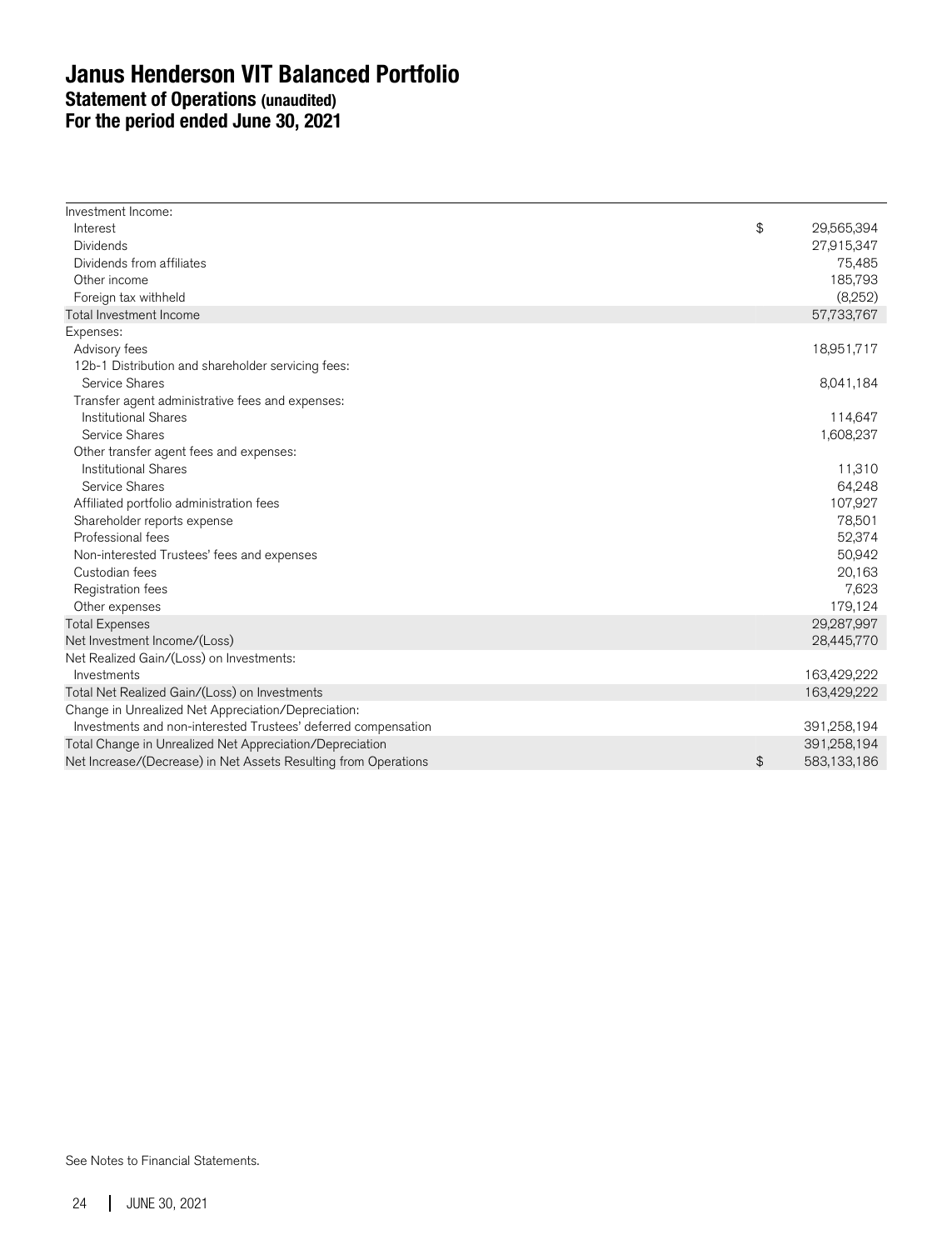**Statements of Changes in Net Assets** 

|                                                                 | Period ended           |                   |
|-----------------------------------------------------------------|------------------------|-------------------|
|                                                                 | June 30, 2021          | Year ended        |
|                                                                 | (unaudited)            | December 31, 2020 |
| Operations:                                                     |                        |                   |
| Net investment income/(loss)                                    | \$<br>28,445,770 \$    | 73,841,683        |
| Net realized gain/(loss) on investments                         | 163,429,222            | 57,037,728        |
| Change in unrealized net appreciation/depreciation              | 391,258,194            | 675,809,821       |
| Net Increase/(Decrease) in Net Assets Resulting from Operations | 583,133,186            | 806,689,232       |
| Dividends and Distributions to Shareholders:                    |                        |                   |
| <b>Institutional Shares</b>                                     | (6,234,497)            | (14,605,878)      |
| Service Shares                                                  | (79, 456, 433)         | (160, 131, 796)   |
| Net Decrease from Dividends and Distributions to Shareholders   | (85,690,930)           | (174, 737, 674)   |
| Capital Share Transactions:                                     |                        |                   |
| <b>Institutional Shares</b>                                     | (8,980,336)            | (25, 132, 978)    |
| Service Shares                                                  | 501,833,480            | 782,520,443       |
| Net Increase/(Decrease) from Capital Share Transactions         | 492,853,144            | 757,387,465       |
| Net Increase/(Decrease) in Net Assets                           | 990,295,400            | 1,389,339,023     |
| Net Assets:                                                     |                        |                   |
| Beginning of period                                             | 6,681,331,500          | 5,291,992,477     |
| End of period                                                   | \$<br>7,671,626,900 \$ | 6,681,331,500     |
|                                                                 |                        |                   |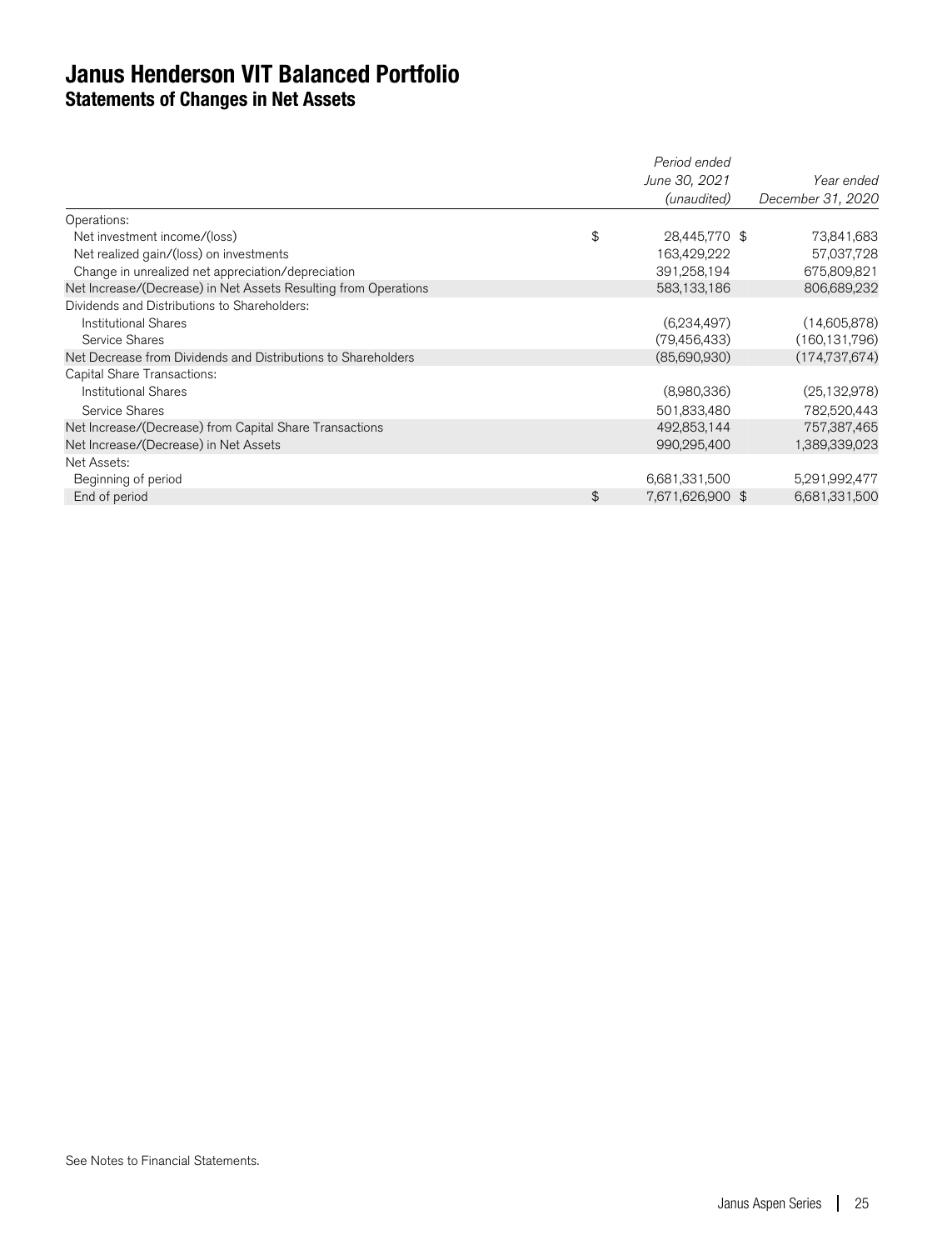## **Janus Henderson VIT Balanced Portfolio Financial Highlights**

#### Institutional Shares

For a share outstanding during the period ended June 30, 2021 (unaudited) and the year ended

| December 31                                                                                                              | 2021         | 2020               | 2019               | 2018         | 2017               | 2016        |
|--------------------------------------------------------------------------------------------------------------------------|--------------|--------------------|--------------------|--------------|--------------------|-------------|
| Net Asset Value, Beginning of Period                                                                                     | \$43.58      | \$39.48            | \$33.75            | \$35.27      | \$30.32            | \$30.08     |
| Income/(Loss) from Investment Operations:                                                                                |              |                    |                    |              |                    |             |
| Net investment income/(loss) <sup>(1)</sup>                                                                              | 0.23         | 0.61               | 0.74               | 0.66         | 0.64               | 0.58        |
| Net realized and unrealized gain/(loss)                                                                                  | 3.50         | 4.86               | 6.74               | (0.42)       | 4.92               | 0.77        |
| Total from Investment Operations                                                                                         | 3.73         | 5.47               | 7.48               | 0.24         | 5.56               | 1.35        |
| Less Dividends and Distributions:                                                                                        |              |                    |                    |              |                    |             |
| Dividends (from net investment income)                                                                                   | (0.24)       | (0.73)             | (0.72)             | (0.77)       | (0.54)             | (0.67)      |
| Distributions (from capital gains)                                                                                       | (0.37)       | (0.64)             | (1.03)             | (0.99)       | (0.07)             | (0.44)      |
| <b>Total Dividends and Distributions</b>                                                                                 | (0.61)       | (1.37)             | (1.75)             | (1.76)       | (0.61)             | (1.11)      |
| Net Asset Value, End of Period                                                                                           | \$46.70      | \$43.58            | \$39.48            | \$33.75      | \$35.27            | \$30.32     |
| Total Return*                                                                                                            | 8.56%        | 14.31%             | 22.59%             | 0.68%        | 18.43%             | 4.60%       |
| Net Assets, End of Period (in thousands)                                                                                 | \$487,955    | \$464,280          | \$446,026          | \$402,796    | \$429,403          | \$403,833   |
| Average Net Assets for the Period (in                                                                                    |              |                    |                    |              |                    |             |
| thousands)                                                                                                               | \$470,049    | \$430,893          | \$426,775          | \$429,843    | \$417,575          | \$413,338   |
| Ratios to Average Net Assets**:                                                                                          |              |                    |                    |              |                    |             |
| Ratio of Gross Expenses                                                                                                  | 0.61%        | 0.62%              | 0.62%              | 0.63%        | 0.63%              | 0.62%       |
| Ratio of Net Expenses (After Waivers and                                                                                 |              |                    |                    |              |                    |             |
| Expense Offsets)                                                                                                         | 0.61%        | 0.62%              | 0.62%              | 0.63%        | 0.63%              | 0.62%       |
| Ratio of Net Investment Income/(Loss)                                                                                    | 1.05%        | 1.54%              | 1.99%              | 1.85%        | 1.94%              | 1.94%       |
| Portfolio Turnover Rate                                                                                                  | $34\%^{(2)}$ | 80% <sup>(2)</sup> | 79% <sup>(2)</sup> | $97\%^{(2)}$ | 67% <sup>(2)</sup> | 80%         |
| <b>Service Shares</b><br>For a share outstanding during the period ended<br>June 30, 2021 (unaudited) and the year ended |              |                    |                    |              |                    |             |
| December 31                                                                                                              | 2021         | 2020               | 2019               | 2018         | 2017               | 2016        |
| Net Asset Value, Beginning of Period                                                                                     | \$46.11      | \$41.70            | \$35.59            | \$37.09      | \$31.89            | \$31.61     |
| Income/(Loss) from Investment Operations:                                                                                |              |                    |                    |              |                    |             |
| Net investment income/(loss) <sup>(1)</sup>                                                                              | 0.19         | 0.54               | 0.68               | 0.60         | 0.58               | 0.53        |
| Net realized and unrealized gain/(loss)                                                                                  | 3.69         | 5.15               | 7.11               | (0.44)       | 5.17               | 0.80        |
| <b>Total from Investment Operations</b>                                                                                  | 3.88         | 5.69               | 7.79               | 0.16         | 5.75               | 1.33        |
| Less Dividends and Distributions:                                                                                        |              |                    |                    |              |                    |             |
| Dividends (from net investment income)                                                                                   | (0.19)       | (0.64)             | (0.65)             | (0.67)       | (0.48)             | (0.61)      |
| Distributions (from capital gains)                                                                                       | (0.37)       | (0.64)             | (1.03)             | (0.99)       | (0.07)             | (0.44)      |
| <b>Total Dividends and Distributions</b>                                                                                 | (0.56)       | (1.28)             | (1.68)             | (1.66)       | (0.55)             | (1.05)      |
| Net Asset Value, End of Period                                                                                           | \$49.43      | \$46.11            | \$41.70            | \$35.59      | \$37.09            | \$31.89     |
| Total Return*                                                                                                            | 8.43%        | 14.05%             | 22.27%             | 0.43%        | 18.13%             | 4.32%       |
| Net Assets, End of Period (in thousands)                                                                                 | \$7,183,672  | \$6,217,051        | \$4,845,966        | \$3,445,696  | \$2,887,613        | \$2,227,878 |
| Average Net Assets for the Period (in                                                                                    |              |                    |                    |              |                    |             |
| thousands)                                                                                                               | \$6,588,762  | \$5,239,258        | \$4,109,486        | \$3,235,435  | \$2,523,514        | \$1,938,234 |
| Ratios to Average Net Assets**:                                                                                          |              |                    |                    |              |                    |             |
| Ratio of Gross Expenses                                                                                                  | 0.85%        | 0.87%              | 0.87%              | 0.88%        | 0.88%              | 0.87%       |
| Ratio of Net Expenses (After Waivers and                                                                                 |              |                    |                    |              |                    |             |
| Expense Offsets)                                                                                                         | 0.85%        | 0.87%              | 0.87%              | 0.88%        | 0.88%              | 0.87%       |
| Ratio of Net Investment Income/(Loss)                                                                                    | 0.80%        | 1.28%              | 1.74%              | 1.62%        | 1.69%              | 1.71%       |
| Portfolio Turnover Rate                                                                                                  | $34\%^{(2)}$ | 80% <sup>(2)</sup> | $79\%^{(2)}$       | $97\%^{(2)}$ | 67% <sup>(2)</sup> | 80%         |

\* Total return includes adjustments in accordance with generally accepted accounting principles required at the year or period end and are not annualized for periods of less than one full year. Total return does not include fees, charges, or expenses imposed by the variable annuity and life insurance contracts for which Janus Aspen Series serves as an underlying investment vehicle.

\*\* Annualized for periods of less than one full year.

(1) Per share amounts are calculated based on average shares outstanding during the year or period.

(2) Portfolio Turnover Rate excludes TBA (to be announced) purchase and sales commitments.

See Notes to Financial Statements.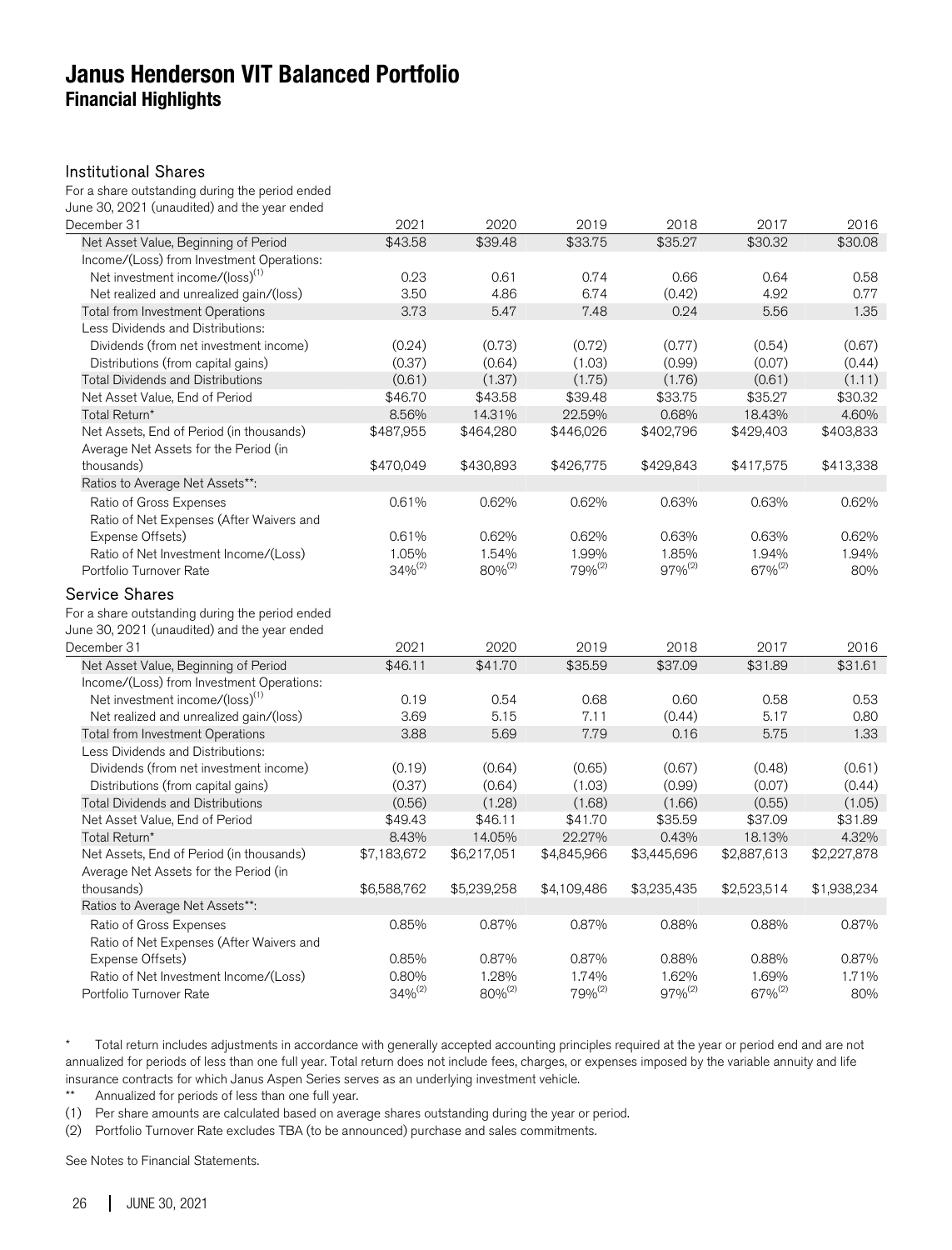**Notes to Financial Statements (unaudited)**

### 1. Organization and Significant Accounting Policies

Janus Henderson VIT Balanced Portfolio (the "Portfolio") is a series of Janus Aspen Series (the "Trust"), which is organized as a Delaware statutory trust and is registered under the Investment Company Act of 1940, as amended (the "1940 Act"), as an open-end management investment company, and therefore has applied the specialized accounting and reporting guidance in Financial Accounting Standards Board ("FASB") Accounting Standards Codification ("ASC") Topic 946. The Trust offers 11 portfolios, each of which offers multiple share classes, with differing investment objectives and policies. The Portfolio seeks long-term capital growth, consistent with preservation of capital and balanced by current income. The Portfolio is classified as diversified, as defined in the 1940 Act.

The Portfolio currently offers two classes of shares: Institutional Shares and Service Shares. Each class represents an interest in the same portfolio of investments. Institutional Shares are offered only in connection with investment in and payments under variable insurance contracts as well as certain qualified retirement plans. Service Shares are offered only in connection with investment in and payments under variable insurance contracts as well as certain qualified retirement plans that require a fee from Portfolio assets to procure distribution and administrative services to contract owners and plan participants.

Shareholders, including participating insurance companies, as well as accounts, may from time to time own (beneficially or of record) a significant percentage of the Portfolio's Shares and can be considered to "control" the Portfolio when that ownership exceeds 25% of the Portfolio's assets (and which may differ from control as determined in accordance with United States of America generally accepted accounting principles ("US GAAP")).

The following accounting policies have been followed by the Portfolio and are in conformity with US GAAP.

### Investment Valuation

Securities held by the Portfolio are valued in accordance with policies and procedures established by and under the supervision of the Trustees (the "Valuation Procedures"). Equity securities traded on a domestic securities exchange are generally valued at the closing prices on the primary market or exchange on which they trade. If such price is lacking for the trading period immediately preceding the time of determination, such securities are valued at their current bid price. Equity securities that are traded on a foreign exchange are generally valued at the closing prices on such markets. In the event that there is no current trading volume on a particular security in such foreign exchange, the bid price from the primary exchange is generally used to value the security. Securities that are traded on the over-the-counter ("OTC") markets are generally valued at their closing or latest bid prices as available. Foreign securities and currencies are converted to U.S. dollars using the applicable exchange rate in effect at the close of the New York Stock Exchange ("NYSE"). The Portfolio will determine the market value of individual securities held by it by using prices provided by one or more approved professional pricing services or, as needed, by obtaining market quotations from independent brokerdealers. Most debt securities are valued in accordance with the evaluated bid price supplied by the pricing service that is intended to reflect market value. The evaluated bid price supplied by the pricing service is an evaluation that may consider factors such as security prices, yields, maturities and ratings. Certain short-term securities maturing within 60 days or less may be evaluated and valued on an amortized cost basis provided that the amortized cost determined approximates market value. Securities for which market quotations or evaluated prices are not readily available or deemed unreliable are valued at fair value determined in good faith under the Valuation Procedures. Circumstances in which fair value pricing may be utilized include, but are not limited to: (i) a significant event that may affect the securities of a single issuer, such as a merger, bankruptcy, or significant issuer-specific development; (ii) an event that may affect an entire market, such as a natural disaster or significant governmental action; (iii) a nonsignificant event such as a market closing early or not opening, or a security trading halt; and (iv) pricing of a nonvalued security and a restricted or nonpublic security. Special valuation considerations may apply with respect to "odd-lot" fixed-income transactions which, due to their small size, may receive evaluated prices by pricing services which reflect a large block trade and not what actually could be obtained for the odd-lot position. The Portfolio uses systematic fair valuation models provided by independent third parties to value international equity securities in order to adjust for stale pricing, which may occur between the close of certain foreign exchanges and the close of the NYSE.

### Valuation Inputs Summary

FASB ASC 820, Fair Value Measurements and Disclosures ("ASC 820"), defines fair value, establishes a framework for measuring fair value, and expands disclosure requirements regarding fair value measurements. This standard emphasizes that fair value is a market-based measurement that should be determined based on the assumptions that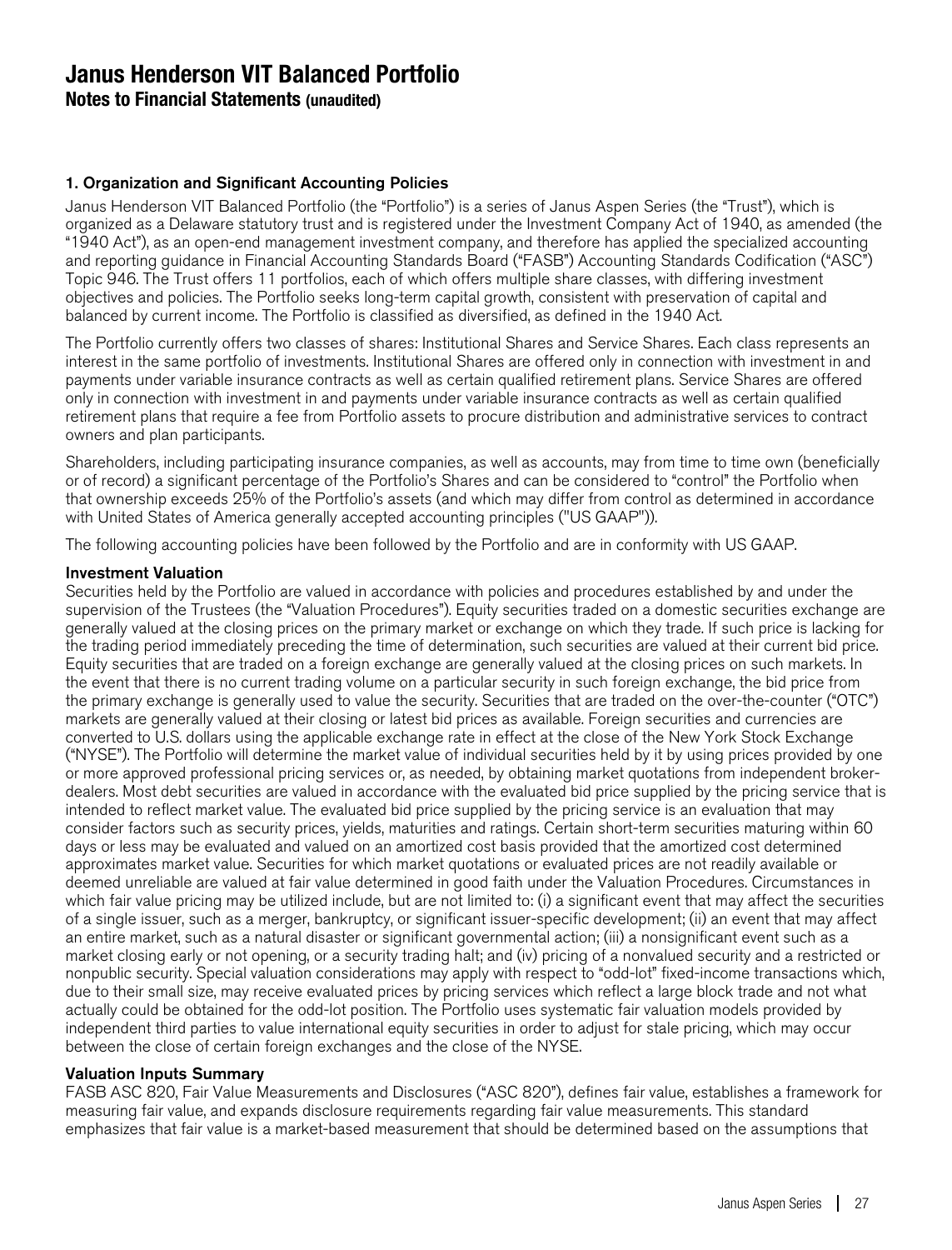## **Janus Henderson VIT Balanced Portfolio Notes to Financial Statements (unaudited)**

market participants would use in pricing an asset or liability and establishes a hierarchy that prioritizes inputs to valuation techniques used to measure fair value. These inputs are summarized into three broad levels:

Level 1 – Unadjusted quoted prices in active markets the Portfolio has the ability to access for identical assets or liabilities.

Level 2 – Observable inputs other than unadjusted quoted prices included in Level 1 that are observable for the asset or liability either directly or indirectly. These inputs may include quoted prices for the identical instrument on an inactive market, prices for similar instruments, interest rates, prepayment speeds, credit risk, yield curves, default rates and similar data.

Assets or liabilities categorized as Level 2 in the hierarchy generally include: debt securities fair valued in accordance with the evaluated bid or ask prices supplied by a pricing service; securities traded on OTC markets and listed securities for which no sales are reported that are fair valued at the latest bid price (or yield equivalent thereof) obtained from one or more dealers transacting in a market for such securities or by a pricing service approved by the Portfolio's Trustees; certain short-term debt securities with maturities of 60 days or less that are fair valued at amortized cost; and equity securities of foreign issuers whose fair value is determined by using systematic fair valuation models provided by independent third parties in order to adjust for stale pricing which may occur between the close of certain foreign exchanges and the close of the NYSE. Other securities that may be categorized as Level 2 in the hierarchy include, but are not limited to, preferred stocks, bank loans, swaps, investments in unregistered investment companies, options, and forward contracts.

Level 3 – Unobservable inputs for the asset or liability to the extent that relevant observable inputs are not available, representing the Portfolio's own assumptions about the assumptions that a market participant would use in valuing the asset or liability, and that would be based on the best information available.

There have been no significant changes in valuation techniques used in valuing any such positions held by the Portfolio since the beginning of the fiscal year.

The inputs or methodology used for fair valuing securities are not necessarily an indication of the risk associated with investing in those securities. The summary of inputs used as of June 30, 2021 to fair value the Portfolio's investments in securities and other financial instruments is included in the "Valuation Inputs Summary" in the Notes to Schedule of Investments and Other Information.

#### Investment Transactions and Investment Income

Investment transactions are accounted for as of the date purchased or sold (trade date). Dividend income is recorded on the ex-dividend date. Certain dividends from foreign securities will be recorded as soon as the Portfolio is informed of the dividend, if such information is obtained subsequent to the ex-dividend date. Dividends from foreign securities may be subject to withholding taxes in foreign jurisdictions. Interest income is recorded daily on the accrual basis and includes amortization of premiums and accretion of discounts. The Portfolio classifies gains and losses on prepayments received as an adjustment to interest income. Debt securities may be placed in non-accrual status and related interest income may be reduced by stopping current accruals and writing off interest receivables when collection of all or a portion of interest has become doubtful. Gains and losses are determined on the identified cost basis, which is the same basis used for federal income tax purposes. Income, as well as gains and losses, both realized and unrealized, are allocated daily to each class of shares based upon the ratio of net assets represented by each class as a percentage of total net assets.

#### Expenses

The Portfolio bears expenses incurred specifically on its behalf. Each class of shares bears a portion of general expenses, which are allocated daily to each class of shares based upon the ratio of net assets represented by each class as a percentage of total net assets. Expenses directly attributable to a specific class of shares are charged against the operations of such class.

#### **Estimates**

The preparation of financial statements in conformity with US GAAP requires management to make estimates and assumptions that affect the reported amount of assets and liabilities and disclosure of contingent assets and liabilities at the date of the financial statements, and the reported amounts of income and expenses during the reporting period. Actual results could differ from those estimates.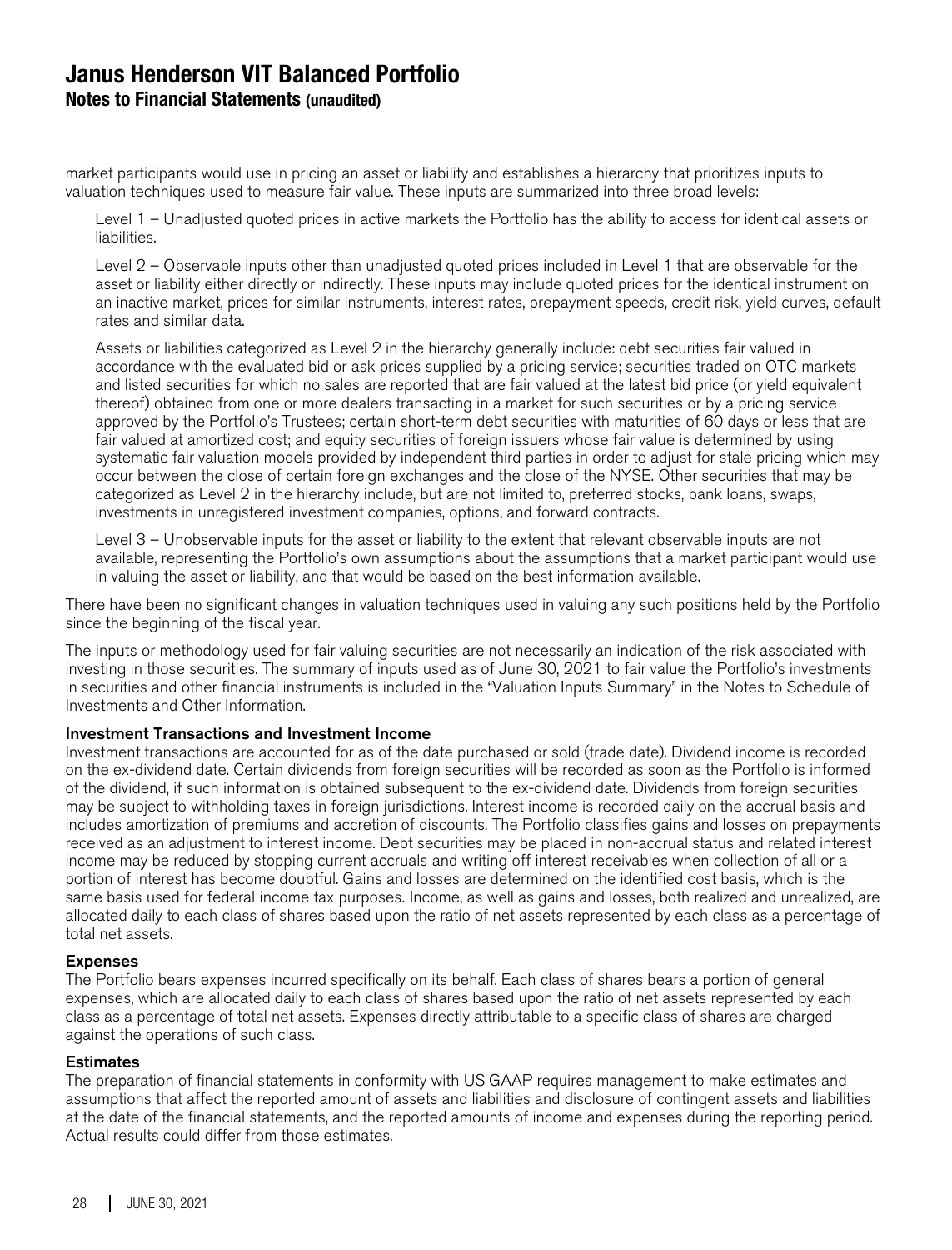**Notes to Financial Statements (unaudited)**

### Indemnifications

In the normal course of business, the Portfolio may enter into contracts that contain provisions for indemnification of other parties against certain potential liabilities. The Portfolio's maximum exposure under these arrangements is unknown, and would involve future claims that may be made against the Portfolio that have not yet occurred. Currently, the risk of material loss from such claims is considered remote.

### Dividends and Distributions

The Portfolio may make semiannual distributions of substantially all of its investment income and an annual distribution of its net realized capital gains (if any).

The Portfolio may make certain investments in real estate investment trusts ("REITs") which pay dividends to their shareholders based upon funds available from operations. It is quite common for these dividends to exceed the REITs' taxable earnings and profits, resulting in the excess portion of such dividends being designated as a return of capital. If the Portfolio distributes such amounts, such distributions could constitute a return of capital to shareholders for federal income tax purposes.

### Federal Income Taxes

The Portfolio intends to continue to qualify as a regulated investment company and distribute all of its taxable income in accordance with the requirements of Subchapter M of the Internal Revenue Code. Management has analyzed the Portfolio's tax positions taken for all open federal income tax years, generally a three-year period, and has concluded that no provision for federal income tax is required in the Portfolio's financial statements. The Portfolio is not aware of any tax positions for which it is reasonably possible that the total amounts of unrecognized tax benefits will significantly change in the next twelve months.

### 2. Other Investments and Strategies

### Additional Investment Risk

The Fund may be invested in lower-rated debt securities that have a higher risk of default or loss of value since these securities may be sensitive to economic changes, political changes, or adverse developments specific to the issuer.

In response to the COVID-19 pandemic, the U.S. government and the Federal Reserve, as well as certain foreign governments and central banks, have taken extraordinary actions to support local and global economies and the financial markets, including reducing interest rates to record-low levels. Extremely low or negative interest rates may become more prevalent or may not work as intended. As there is little precedent for this situation, the impact on various markets that interest rate or other significant policy changes may have is unknown. The withdrawal of this support, a failure of measures put in place in response to such economic uncertainty, or investor perception that such efforts were not sufficient could each negatively affect financial markets generally, and the value and liquidity of specific securities. In addition, policy and legislative changes in the United States and in other countries continue to impact many aspects of financial regulation.

Widespread disease, including pandemics and epidemics, and natural or environmental disasters, including those which may be attributable to global climate change, such as earthquakes, fires, floods, hurricanes, tsunamis and weatherrelated phenomena generally, have been and can be highly disruptive to economies and markets, adversely impacting individual companies, sectors, industries, markets, currencies, interest and inflation rates, credit ratings, investor sentiment, and other factors affecting the value of a Fund's investments. Economies and financial markets throughout the world have become increasingly interconnected, which increases the likelihood that events or conditions in one region or country will adversely affect markets or issuers in other regions or countries, including the United States. These disruptions could prevent a Fund from executing advantageous investment decisions in a timely manner and negatively impact a Fund's ability to achieve its investment objective(s). Any such event(s) could have a significant adverse impact on the value of a Fund. In addition, these disruptions could also impair the information technology and other operational systems upon which the Fund's service providers, including Janus Capital Management LLC ("Janus Capital") or the subadviser (as applicable), rely, and could otherwise disrupt the ability of employees of the Fund's service providers to perform essential tasks on behalf of the Fund. Adverse weather conditions may also have a particularly significant negative effect on issuers in the agricultural sector and on insurance and reinsurance companies that insure or reinsure against the impact of natural disasters.

A number of countries in the European Union (the "EU") have experienced, and may continue to experience, severe economic and financial difficulties. In particular, many EU nations are susceptible to economic risks associated with high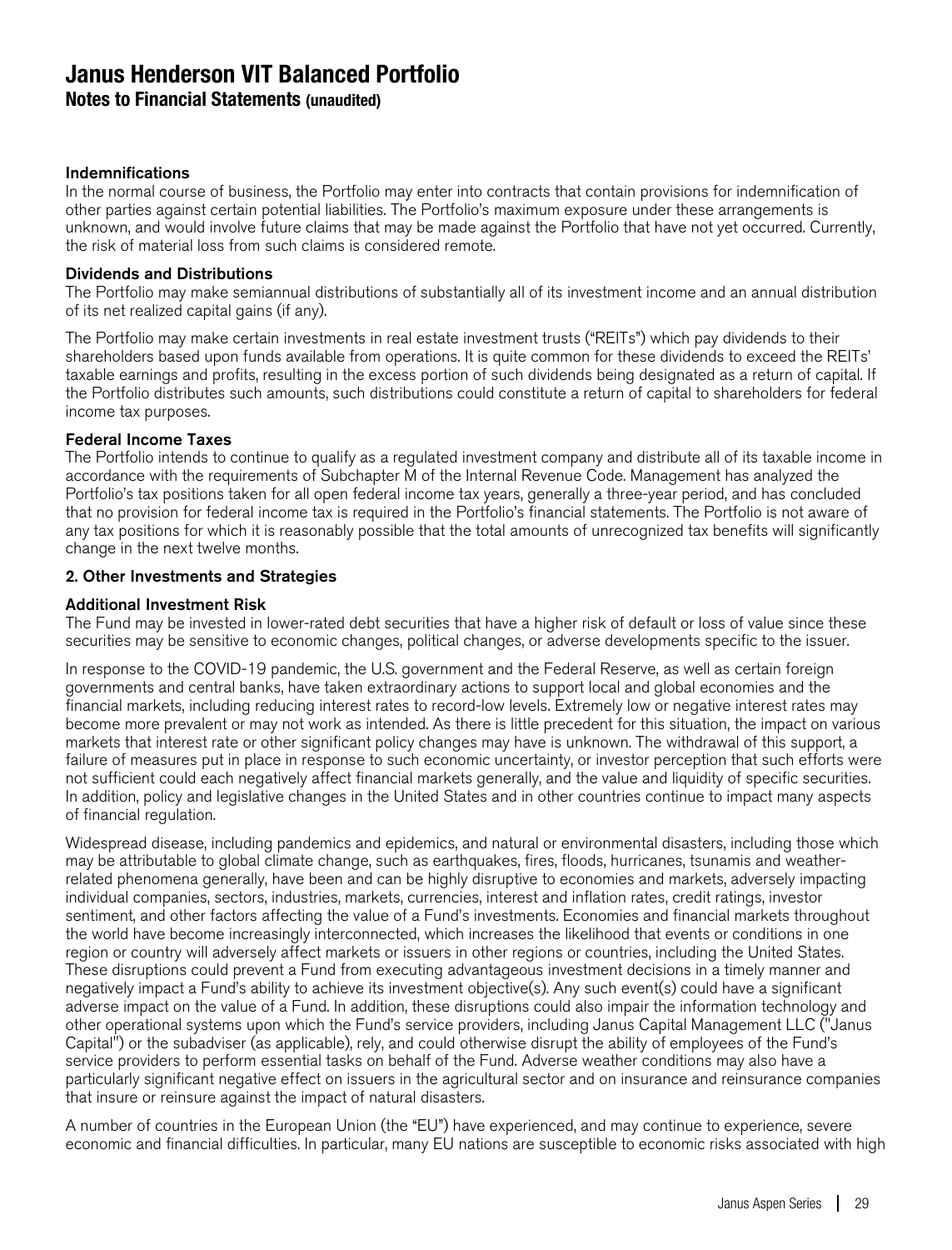**Notes to Financial Statements (unaudited)**

levels of debt. Many non-governmental issuers, and even certain governments, have defaulted on, or been forced to restructure, their debts. Many other issuers have faced difficulties obtaining credit or refinancing existing obligations. Financial institutions have in many cases required government or central bank support, have needed to raise capital, and/or have been impaired in their ability to extend credit. As a result, financial markets in the EU have experienced extreme volatility and declines in asset values and liquidity. These difficulties may continue, worsen, or spread further within the EU. Responses to these financial problems by European governments, central banks, and others, including austerity measures and reforms, may not work, may result in social unrest, and may limit future growth and economic recovery or have other unintended consequences. The risk of investing in securities in the European markets may also be heightened due to the referendum in which the United Kingdom voted to exit the EU, commonly known as "Brexit," which immediately led to significant market volatility around the world, as well as political, economic and legal uncertainty. The United Kingdom formally left the EU on January 31, 2020 and entered into an eleven-month transition period, which expired on December 31, 2020. The negative impact on not only the United Kingdom and European economies could be significant, potentially resulting in increased volatility and illiquidity and lower economic growth for companies that rely significantly on the United Kingdom and/or Europe for their business activities and revenues. Any further exits from the EU, or an increase in the belief that such exits are likely or possible, would likely cause additional market disruption globally and introduce new legal and regulatory uncertainties.

### Inflation-Linked Securities

The Portfolio may invest in inflation-indexed bonds, including municipal inflation-indexed bonds and corporate inflationindexed bonds, or in derivatives that are linked to these securities. Inflation-linked bonds are fixed-income securities that have a principal value that is periodically adjusted according to the rate of inflation. If an index measuring inflation falls, the principal value of inflation-indexed bonds will typically be adjusted downward, and consequently the interest payable on these securities (calculated with respect to a smaller principal amount) will be reduced. Because of their inflation adjustment feature, inflation-linked bonds typically have lower yields than conventional fixed-rate bonds. In addition, inflation-linked bonds also normally decline in price when real interest rates rise. In the event of deflation, when prices decline over time, the principal and income of inflation-linked bonds would likely decline, resulting in losses to the Portfolio.

In the case of Treasury Inflation-Protected Securities, also known as TIPS, repayment of original bond principal upon maturity (as adjusted for inflation) is guaranteed by the U.S. Treasury. For inflation-linked bonds that do not provide a similar guarantee, the adjusted principal value of the inflation-linked bond repaid at maturity may be less than the original principal. Other non-U.S. sovereign governments also issue inflation-linked securities (sometimes referred to as "linkers") that are tied to their own local consumer price indices. In certain of these non-U.S. jurisdictions, the repayment of the original bond principal upon the maturity of an inflation-linked bond is not guaranteed, allowing for the amount of the bond repaid at maturity to be less than par. Inflation-linked bonds may also be issued by, or related to, sovereign governments of other developed countries, emerging market countries, or companies or other entities not affiliated with governments.

#### Loans

The Portfolio may invest in various commercial loans, including bank loans, bridge loans, debtor-in-possession ("DIP") loans, mezzanine loans, and other fixed and floating rate loans. These loans may be acquired through loan participations and assignments or on a when-issued basis. Commercial loans will comprise no more than 20% of the Portfolio's total assets. Below are descriptions of the types of loans held by the Portfolio as of June 30, 2021.

- Bank Loans Bank loans are obligations of companies or other entities entered into in connection with recapitalizations, acquisitions, and refinancings. The Portfolio's investments in bank loans are generally acquired as a participation interest in, or assignment of, loans originated by a lender or other financial institution. These investments may include institutionally-traded floating and fixed-rate debt securities.
- Floating Rate Loans Floating rate loans are debt securities that have floating interest rates, that adjust periodically, and are tied to a benchmark lending rate, such as London Interbank Offered Rate ("LIBOR"). In other cases, the lending rate could be tied to the prime rate offered by one or more major U.S. banks or the rate paid on large certificates of deposit traded in the secondary markets. If the benchmark lending rate changes, the rate payable to lenders under the loan will change at the next scheduled adjustment date specified in the loan agreement. Floating rate loans are typically issued to companies ("borrowers") in connection with recapitalizations, acquisitions, and refinancings. Floating rate loan investments are generally below investment grade. Senior floating rate loans are secured by specific collateral of a borrower and are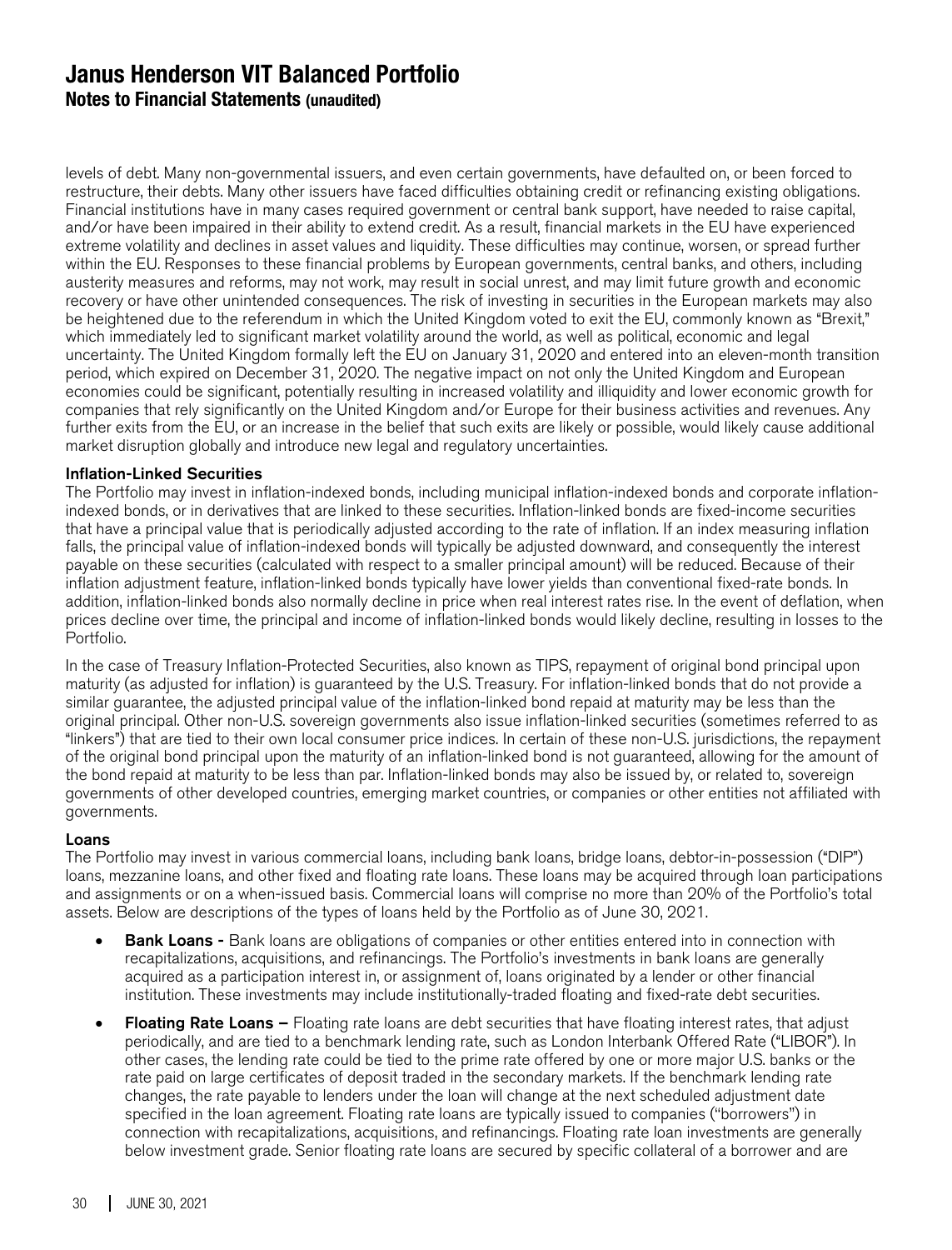**Notes to Financial Statements (unaudited)**

senior in the borrower's capital structure. The senior position in the borrower's capital structure generally gives holders of senior loans a claim on certain of the borrower's assets that is senior to subordinated debt and preferred and common stock in the case of a borrower's default. Floating rate loan investments may involve foreign borrowers, and investments may be denominated in foreign currencies. Floating rate loans often involve borrowers whose financial condition is troubled or uncertain and companies that are highly leveraged. The Portfolio may invest in obligations of borrowers who are in bankruptcy proceedings. While the Portfolio generally expects to invest in fully funded term loans, certain of the loans in which the Portfolio may invest include revolving loans, bridge loans, and delayed draw term loans.

Purchasers of floating rate loans may pay and/or receive certain fees. The Portfolio may receive fees such as covenant waiver fees or prepayment penalty fees. The Portfolio may pay fees such as facility fees. Such fees may affect the Portfolio's return.

• Mezzanine Loans - Mezzanine loans are secured by the stock of the company that owns the assets. Mezzanine loans are a hybrid of debt and equity financing that is typically used to fund the expansion of existing companies. A mezzanine loan is composed of debt capital that gives the lender the right to convert to an ownership or equity interest in the company if the loan is not paid back in time and in full. Mezzanine loans typically are the most subordinated debt obligation in an issuer's capital structure.

#### Mortgage- and Asset-Backed Securities

Mortgage- and asset-backed securities represent interests in "pools" of commercial or residential mortgages or other assets, including consumer and commercial loans or receivables. The Portfolio may purchase fixed or variable rate commercial or residential mortgage-backed securities issued by the Government National Mortgage Association ("Ginnie Mae"), the Federal National Mortgage Association ("Fannie Mae"), the Federal Home Loan Mortgage Corporation ("Freddie Mac"), or other governmental or government-related entities. Ginnie Mae's guarantees are backed as to the timely payment of principal and interest by the full faith and credit of the U.S. Government. Fannie Mae and Freddie Mac securities are not backed by the full faith and credit of the U.S. Government. In September 2008, the Federal Housing Finance Agency ("FHFA"), an agency of the U.S. Government, placed Fannie Mae and Freddie Mac under conservatorship. Since that time, Fannie Mae and Freddie Mac have received capital support through U.S. Treasury preferred stock purchases and Treasury and Federal Reserve purchases of their mortgage-backed securities. The FHFA and the U.S. Treasury have imposed strict limits on the size of these entities' mortgage portfolios. The FHFA has the power to cancel any contract entered into by Fannie Mae and Freddie Mac prior to FHFA's appointment as conservator or receiver, including the guarantee obligations of Fannie Mae and Freddie Mac.

The Portfolio may also purchase other mortgage- and asset-backed securities through single- and multi-seller conduits, collateralized debt obligations, structured investment vehicles, and other similar securities. Asset-backed securities may be backed by various consumer obligations, including automobile loans, equipment leases, credit card receivables, or other collateral. In the event the underlying loans are not paid, the securities' issuer could be forced to sell the assets and recognize losses on such assets, which could impact your return. Unlike traditional debt instruments, payments on these securities include both interest and a partial payment of principal. Mortgage- and asset-backed securities are subject to both extension risk, where borrowers pay off their debt obligations more slowly in times of rising interest rates, and prepayment risk, where borrowers pay off their debt obligations sooner than expected in times of declining interest rates. These risks may reduce the Portfolio's returns. In addition, investments in mortgage- and asset-backed securities, including those comprised of subprime mortgages, may be subject to a higher degree of credit risk, valuation risk, extension risk (if interest rates rise), and liquidity risk than various other types of fixed-income securities. Additionally, although mortgage-backed securities are generally supported by some form of government or private guarantee and/or insurance, there is no assurance that guarantors or insurers will meet their obligations.

#### Real Estate Investing

The Portfolio may invest in equity and debt securities of real estate-related companies. Such companies may include those in the real estate industry or real estate-related industries. These securities may include common stocks, corporate bonds, preferred stocks, and other equity securities, including, but not limited to, mortgage-backed securities, real estate-backed securities, securities of REITs and similar REIT-like entities. A REIT is a trust that invests in real estate-related projects, such as properties, mortgage loans, and construction loans. REITs are generally categorized as equity, mortgage, or hybrid REITs. A REIT may be listed on an exchange or traded OTC.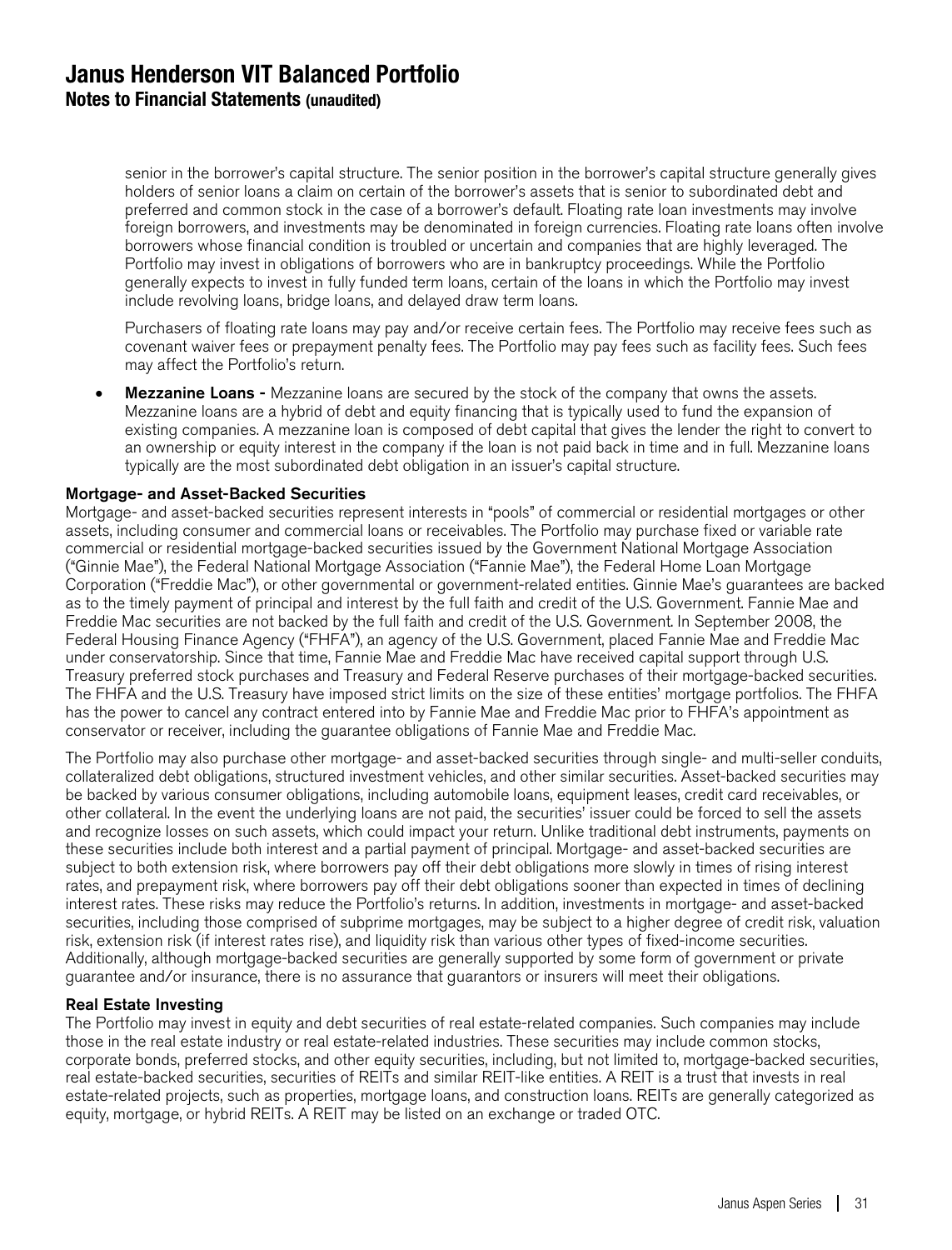**Notes to Financial Statements (unaudited)**

### Sovereign Debt

The Portfolio may invest in U.S. and non-U.S. government debt securities ("sovereign debt"). Some investments in sovereign debt, such as U.S. sovereign debt, are considered low risk. However, investments in sovereign debt, especially the debt of less developed countries, can involve a high degree of risk, including the risk that the governmental entity that controls the repayment of sovereign debt may not be willing or able to repay the principal and/or to pay the interest on its sovereign debt in a timely manner. A sovereign debtor's willingness or ability to satisfy its debt obligation may be affected by various factors including, but not limited to, its cash flow situation, the extent of its foreign currency reserves, the availability of foreign exchange when a payment is due, the relative size of its debt position in relation to its economy as a whole, the sovereign debtor's policy toward international lenders, and local political constraints to which the governmental entity may be subject. Sovereign debtors may also be dependent on expected disbursements from foreign governments, multilateral agencies, and other entities. The failure of a sovereign debtor to implement economic reforms, achieve specified levels of economic performance, or repay principal or interest when due may result in the cancellation of third party commitments to lend funds to the sovereign debtor, which may further impair such debtor's ability or willingness to timely service its debts. The Portfolio may be requested to participate in the rescheduling of such sovereign debt and to extend further loans to governmental entities, which may adversely affect the Portfolio's holdings. In the event of default, there may be limited or no legal remedies for collecting sovereign debt and there may be no bankruptcy proceedings through which the Portfolio may collect all or part of the sovereign debt that a governmental entity has not repaid. In addition, to the extent the Portfolio invests in non-U.S. sovereign debt, it may be subject to currency risk.

### TBA Commitments

The Portfolio may enter into "to be announced" or "TBA" commitments. TBAs are forward agreements for the purchase or sale of securities, including mortgage-backed securities, for a fixed price, with payment and delivery on an agreed upon future settlement date. The specific securities to be delivered are not identified at the trade date. However, delivered securities must meet specified terms, including issuer, rate, and mortgage terms. Although the particular TBA securities must meet industry-accepted "good delivery" standards, there can be no assurance that a security purchased on forward commitment basis will ultimately be issued or delivered by the counterparty. During the settlement period, the Portfolio will still bear the risk of any decline in the value of the security to be delivered. Because TBA commitments do not require the purchase and sale of identical securities, the characteristics of the security delivered to the Portfolio may be less favorable than the security delivered to the dealer. If the counterparty to a transaction fails to deliver the security, the Portfolio could suffer a loss.

To facilitate TBA commitments, the Portfolio is required to segregate or otherwise earmark liquid assets marked to market daily in an amount at least equal to such TBA commitments. Rules of the Financial Industry Regulatory Authority ("FINRA") which are expected to be effective in October 2021, include mandatory margin requirements for TBA commitments which, in some circumstances, will require the Portfolio to also post collateral. These collateral requirements may increase costs associated with the Portfolio's participation in the TBA market.

### When-Issued, Delayed Delivery and Forward Commitment Transactions

The Portfolio may purchase or sell securities on a when-issued, delayed delivery, or forward commitment basis. When purchasing a security on a when-issued, delayed delivery, or forward commitment basis, the Portfolio assumes the rights and risks of ownership of the security, including the risk of price and yield fluctuations, and takes such fluctuations into account when determining its net asset value. Typically, no income accrues on securities the Portfolio has committed to purchase prior to the time delivery of the securities is made. Because the Portfolio is not required to pay for the security until the delivery date, these risks are in addition to the risks associated with the Portfolio's other investments. If the other party to a transaction fails to deliver the securities, the Portfolio could miss a favorable price or yield opportunity. If the Portfolio remains substantially fully invested at a time when when-issued, delayed delivery, or forward commitment purchases are outstanding, the purchases may result in a form of leverage. If the Portfolio remains substantially fully invested at a time when when-issued, delayed delivery, or forward commitment purchases (including TBA commitments) are outstanding, the purchases may result in a form of leverage.

When the Portfolio has sold a security on a when-issued, delayed delivery, or forward commitment basis, the Portfolio does not participate in future gains or losses with respect to the security. If the other party to a transaction fails to pay for the securities, the Portfolio could suffer a loss. Additionally, when selling a security on a when-issued, delayed delivery, or forward commitment basis without owning the security, the Portfolio will incur a loss if the security's price appreciates in value such that the security's price is above the agreed upon price on the settlement date. The Portfolio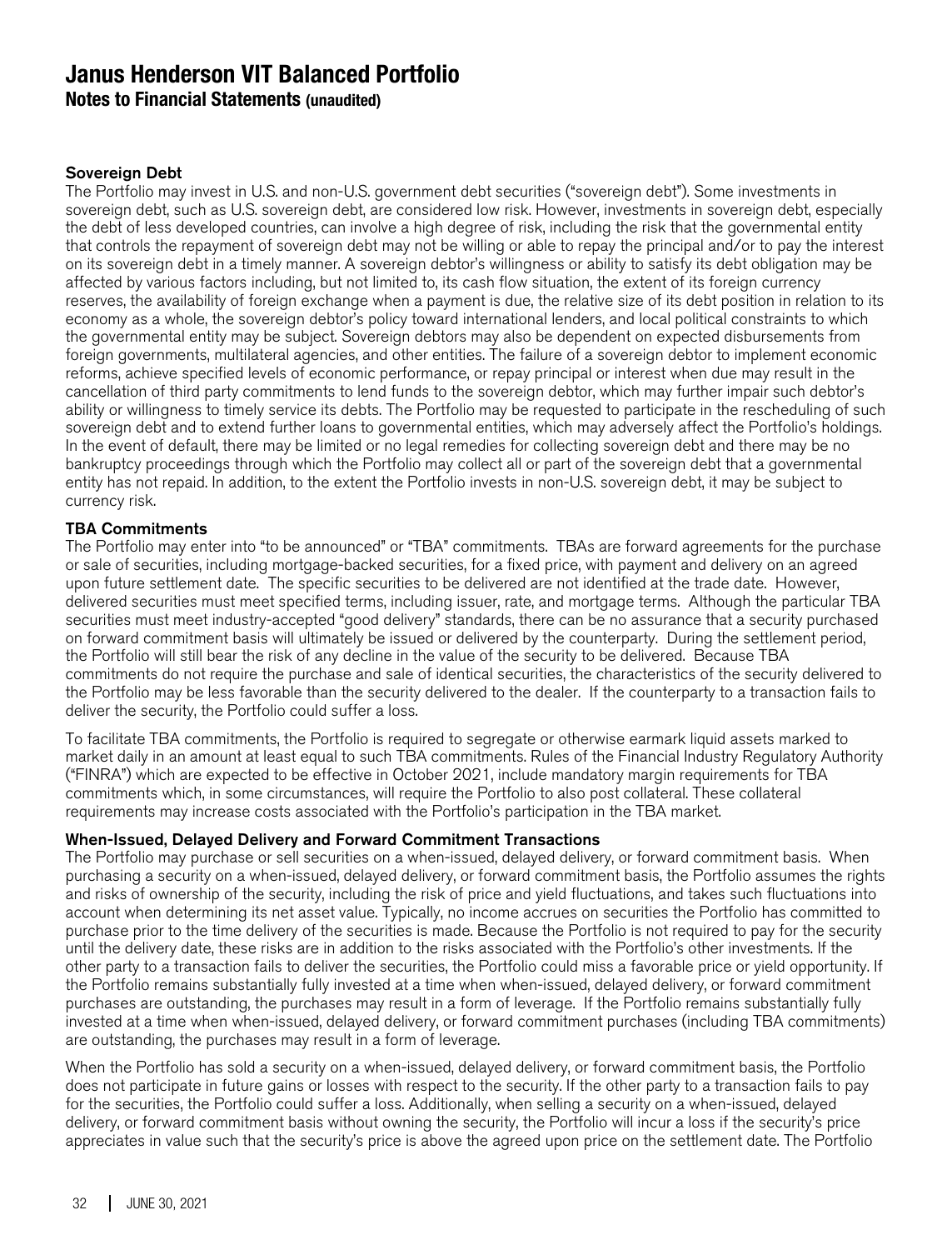**Notes to Financial Statements (unaudited)**

may dispose of or renegotiate a transaction after it is entered into, and may purchase or sell when-issued, delayed delivery or forward commitment securities before the settlement date, which may result in a gain or loss.

### 3. Investment Advisory Agreements and Other Transactions with Affiliates

The Portfolio pays Janus Capital Management LLC ("Janus Capital") an investment advisory fee which is calculated daily and paid monthly. The Portfolio's contractual investment advisory fee rate (expressed as an annual rate) is 0.55% of its average daily net assets.

Janus Services LLC ("Janus Services"), a wholly-owned subsidiary of Janus Capital, is the Portfolio's transfer agent. Janus Services receives an administrative services fee at an annual rate of 0.05% of the average daily net assets of the Portfolio for arranging for the provision by participating insurance companies and qualified plan service providers of administrative services, including recordkeeping, subaccounting, order processing, or other shareholder services provided on behalf of contract holders or plan participants investing in the Portfolio. Other shareholder services may include the provision of order confirmations, periodic account statements, forwarding prospectuses, shareholder reports, and other materials to existing investors, and answering inquiries regarding accounts. Janus Services expects to use this entire fee to compensate insurance companies and qualified plan service providers for providing these services to their customers who invest in the Portfolio. Any unused portion will be reimbursed to the applicable share class at least annually.

In addition, Janus Services provides or arranges for the provision of certain other internal administrative, recordkeeping, and shareholder relations services for the Portfolio. Janus Services is not compensated for these internal services related to the shares, except for out-of-pocket costs. These amounts are disclosed as "Other transfer agent fees and expenses" on the Statement of Operations.

Under a distribution and shareholder servicing plan (the "Plan") adopted in accordance with Rule 12b-1 under the 1940 Act, the Service Shares may pay the Trust's distributor, Janus Distributors LLC ("Janus Distributors"), a wholly-owned subsidiary of Janus Capital, a fee for the sale and distribution and/or shareholder servicing of the Service Shares at an annual rate of up to 0.25% of the average daily net assets of the Service Shares. Under the terms of the Plan, the Trust is authorized to make payments to Janus Distributors for remittance to insurance companies and qualified plan service providers as compensation for distribution and/or shareholder services performed by such entities. These amounts are disclosed as "12b-1 Distribution and shareholder servicing fees" on the Statement of Operations. Payments under the Plan are not tied exclusively to actual 12b-1 distribution and servicing fees, and the payments may exceed 12b-1 distribution and servicing fees actually incurred. If any of the Portfolio's actual 12b-1 distribution and servicing fees incurred during a calendar year are less than the payments made during a calendar year, the Portfolio will be refunded the difference. Refunds, if any, are included in "12b-1 Distribution and shareholder servicing fees" in the Statement of Operations.

Janus Capital serves as administrator to the Portfolio pursuant to an administration agreement between Janus Capital and the Trust. Under the administration agreement, Janus Capital is obligated to provide or arrange for the provision of certain administration, compliance, and accounting services to the Portfolio, including providing office space for the Portfolio, and is reimbursed by the Portfolio for certain of its costs in providing these services (to the extent Janus Capital seeks reimbursement and such costs are not otherwise waived). In addition, employees of Janus Capital and/or its affiliates may serve as officers of the Trust. The Portfolio pays for some or all of the salaries, fees, and expenses of Janus Capital employees and Portfolio officers, with respect to certain specified administration functions they perform on behalf of the Portfolio. The Portfolio pays these costs based on out-of-pocket expenses incurred by Janus Capital, and these costs are separate and apart from advisory fees and other expenses paid in connection with the investment advisory services Janus Capital (or any subadvisor, as applicable) provides to the Portfolio. These amounts are disclosed as "Affiliated portfolio administration fees" on the Statement of Operations. In addition, some expenses related to compensation payable to the Portfolio's Chief Compliance Officer and certain compliance staff, all of whom are employees of Janus Capital and/or its affiliates, are shared with the Portfolio. Total compensation of \$16,571 was paid to the Chief Compliance Officer and certain compliance staff by the Trust during the period ended June 30, 2021. The Portfolio's portion is reported as part of "Other expenses" on the Statement of Operations.

The Board of Trustees has adopted a deferred compensation plan (the "Deferred Plan") for independent Trustees to elect to defer receipt of all or a portion of the annual compensation they are entitled to receive from the Portfolio. All deferred fees are credited to an account established in the name of the Trustees. The amounts credited to the account then increase or decrease, as the case may be, in accordance with the performance of one or more of the Janus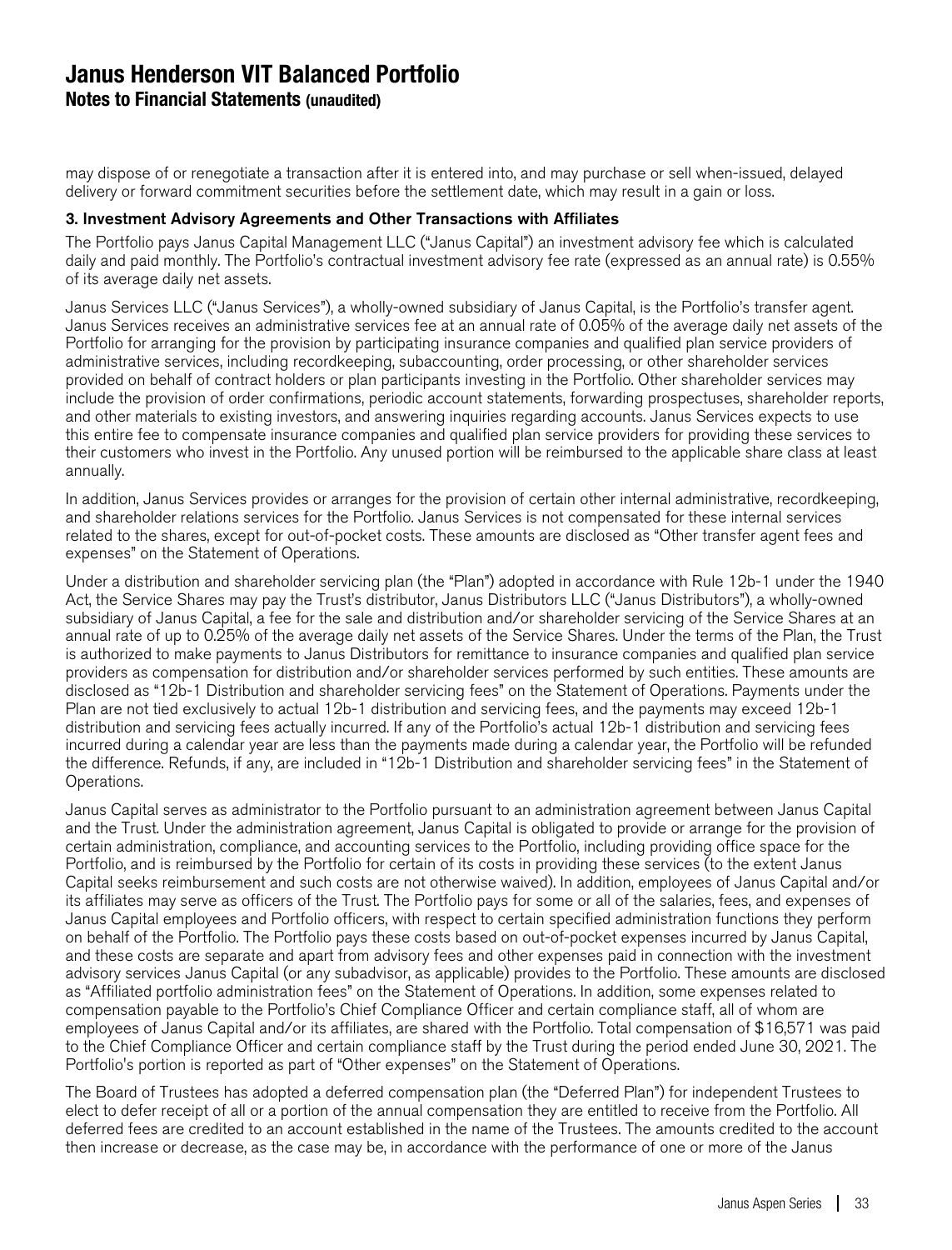**Notes to Financial Statements (unaudited)**

Henderson funds that are selected by the Trustees. The account balance continues to fluctuate in accordance with the performance of the selected fund or funds until final payment of all amounts are credited to the account. The fluctuation of the account balance is recorded by the Portfolio as unrealized appreciation/(depreciation) and is included as of June 30, 2021 on the Statement of Assets and Liabilities in the asset, "Non-interested Trustees' deferred compensation," and liability, "Non-interested Trustees' deferred compensation fees." Additionally, the recorded unrealized appreciation/(depreciation) is included in "Total distributable earnings (loss)" on the Statement of Assets and Liabilities. Deferred compensation expenses for the period ended June 30, 2021 are included in "Non-interested Trustees' fees and expenses" on the Statement of Operations. Trustees are allowed to change their designation of mutual funds from time to time. Amounts will be deferred until distributed in accordance with the Deferred Plan. Deferred fees of \$308,300 were paid by the Trust to the Trustees under the Deferred Plan during the period ended June 30, 2021.

Pursuant to the provisions of the 1940 Act and related rules, the Portfolio may participate in an affiliated or nonaffiliated cash sweep program. In the cash sweep program, uninvested cash balances of the Portfolio may be used to purchase shares of affiliated or non-affiliated money market funds or cash management pooled investment vehicles that operate as money market funds. The Portfolio is eligible to participate in the cash sweep program (the "Investing Funds"). As adviser, Janus Capital has an inherent conflict of interest because of its fiduciary duties to the affiliated money market funds or cash management pooled investment vehicles and the Investing Funds. Janus Henderson Cash Liquidity Fund LLC (the "Sweep Vehicle") is an affiliated unregistered cash management pooled investment vehicle that invests primarily in highly-rated short-term fixed-income securities. The Sweep Vehicle operates pursuant to the provisions of the 1940 Act that govern the operation of money market funds and prices its shares at NAV reflecting market-based values of its portfolio securities (i.e., a "floating" NAV) rounded to the fourth decimal place (e.g., \$1.0000). The Sweep Vehicle is permitted to impose a liquidity fee (of up to 2%) on redemptions from the Sweep Vehicle or a redemption gate that temporarily suspends redemptions from the Sweep Vehicle for up to 10 business days during a 90 day period. There are no restrictions on the Portfolio's ability to withdraw investments from the Sweep Vehicle at will, and there are no unfunded capital commitments due from the Portfolio to the Sweep Vehicle. The Sweep Vehicle does not charge any management fee, sales charge or service fee.

Any purchases and sales, realized gains/losses and recorded dividends from affiliated investments during the period ended June 30, 2021 can be found in the "Schedules of Affiliated Investments" located in the Schedule of Investments.

### 4. Federal Income Tax

Income and capital gains distributions are determined in accordance with income tax regulations that may differ from US GAAP. These differences are due to differing treatments for items such as net short-term gains, deferral of wash sale losses, foreign currency transactions, net investment losses, and capital loss carryovers.

The Portfolio has elected to treat gains and losses on forward foreign currency contracts as capital gains and losses, if applicable. Other foreign currency gains and losses on debt instruments are treated as ordinary income for federal income tax purposes pursuant to Section 988 of the Internal Revenue Code.

The aggregate cost of investments and the composition of unrealized appreciation and depreciation of investment securities for federal income tax purposes as of June 30, 2021 are noted below. The primary differences between book and tax appreciation or depreciation of investments are wash sale loss deferrals and investments in partnerships.

|                  | Unrealized      | Unrealized            | Net Tax Appreciation/ |
|------------------|-----------------|-----------------------|-----------------------|
| Federal Tax Cost | Appreciation    | <i>(Depreciation)</i> | <i>(Depreciation)</i> |
| \$5.669.911.688  | \$2,251,553,674 | \$(14.253.708)        | 2.237.299.966         |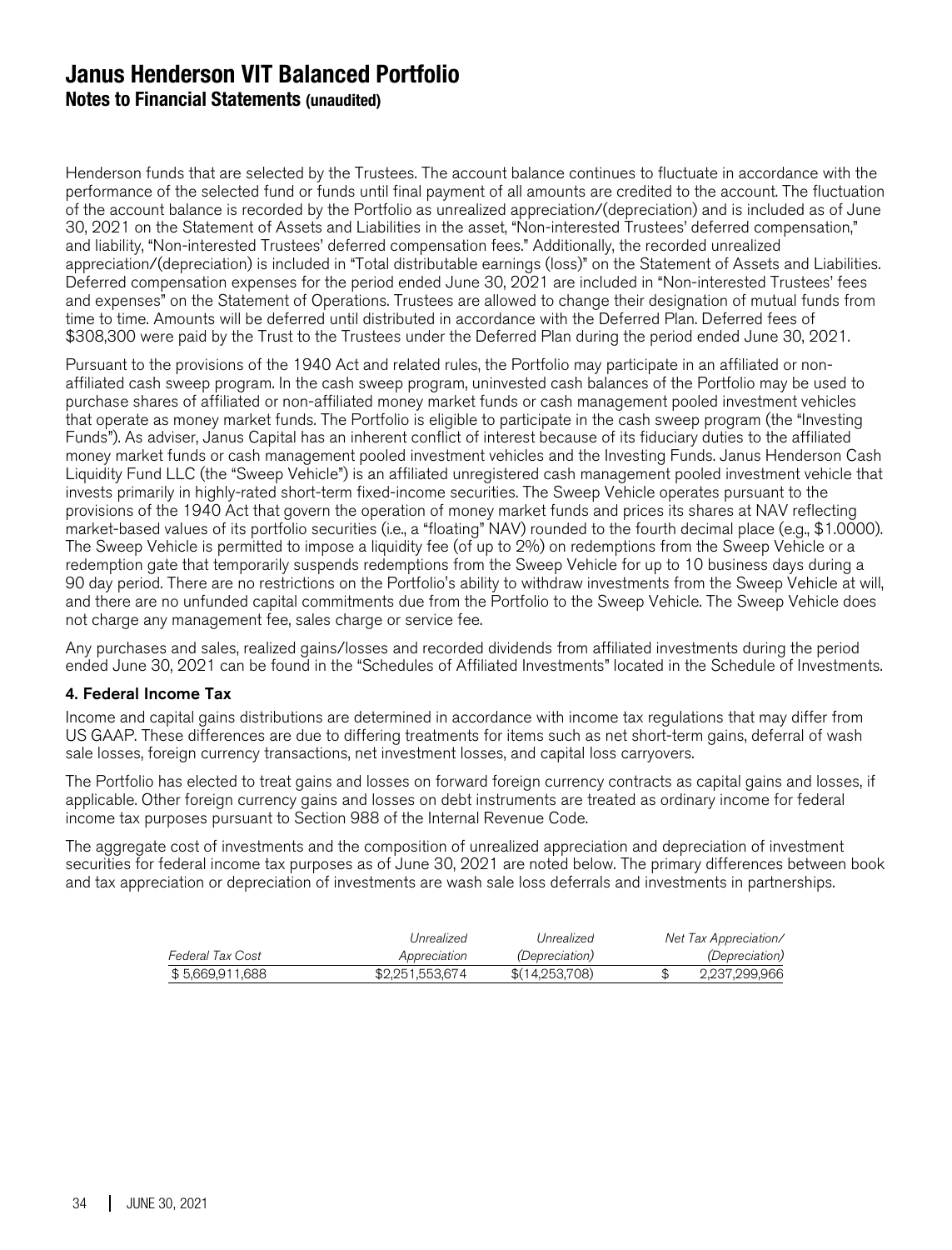**Notes to Financial Statements (unaudited)**

### 5. Capital Share Transactions

|                                        |               | Period ended June 30, 2021 |               | Year ended December 31, 2020 |
|----------------------------------------|---------------|----------------------------|---------------|------------------------------|
|                                        | <b>Shares</b> | Amount                     | <b>Shares</b> | Amount                       |
| Institutional Shares:                  |               |                            |               |                              |
| Shares sold                            | 344.424       | \$15,411,887               | 833,472       | \$32,931,124                 |
| Reinvested dividends and distributions | 135,591       | 6,234,497                  | 377,963       | 14,605,878                   |
| Shares repurchased                     | (684, 233)    | (30,626,720)               | (1,857,858)   | (72,669,980)                 |
| Net Increase/(Decrease)                | (204, 218)    | \$ (8,980,336)             | (646, 423)    | \$(25,132,978)               |
| Service Shares:                        |               |                            |               |                              |
| Shares sold                            | 11,870,155    | \$563,905,898              | 21,712,567    | \$911,634,210                |
| Reinvested dividends and distributions | 1,632,555     | 79,456,433                 | 3,917,443     | 160,131,796                  |
| Shares repurchased                     | (2,999,779)   | (141,528,851)              | (7,010,260)   | (289, 245, 563)              |
| Net Increase/(Decrease)                | 10,502,931    | \$501,833,480              | 18,619,750    | \$782,520,443                |
|                                        |               |                            |               |                              |

### 6. Purchases and Sales of Investment Securities

For the period ended June 30, 2021, the aggregate cost of purchases and proceeds from sales of investment securities (excluding any short-term securities, short-term options contracts, TBAs, and in-kind transactions, as applicable) was as follows:

|                   |                     | Purchases of Long-   | Proceeds from Sales    |
|-------------------|---------------------|----------------------|------------------------|
| Purchases of      | Proceeds from Sales | Term U.S. Government | of Long-Term U.S.      |
| <i>Securities</i> | of Securities       | Obligations          | Government Obligations |
| \$1,256,862,387   | \$1,428,743,096     | 1.398.593.540        | 872.494.259            |

### 7. Subsequent Event

Management has evaluated whether any events or transactions occurred subsequent to June 30, 2021 and through the date of issuance of the Portfolio's financial statements and determined that there were no material events or transactions that would require recognition or disclosure in the Portfolio's financial statements.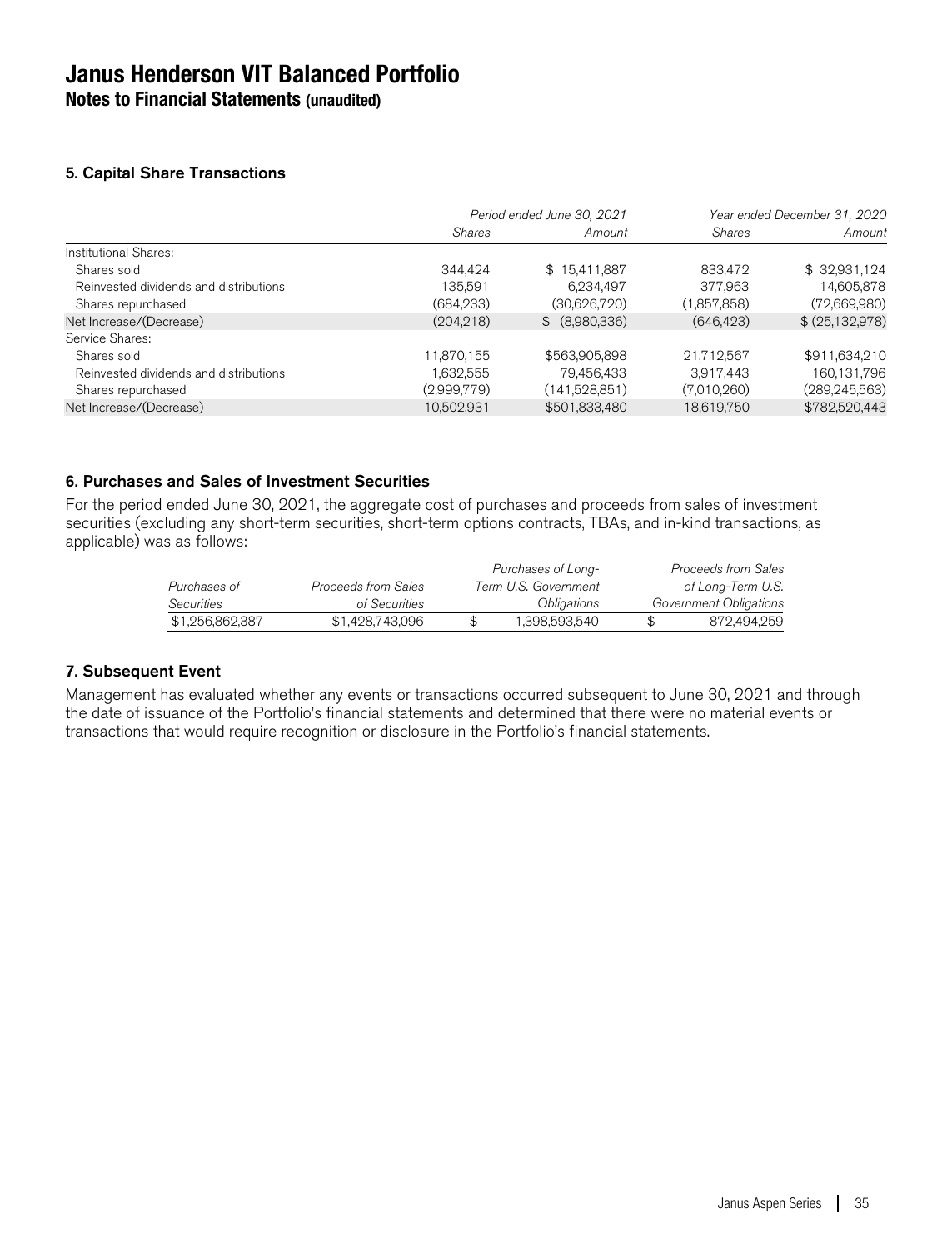**Additional Information (unaudited)**

### Proxy Voting Policies and Voting Record

A description of the policies and procedures that the Portfolio uses to determine how to vote proxies relating to its portfolio securities is available without charge: (i) upon request, by calling 1-800-525-1093; (ii) on the Portfolio's website at janushenderson.com/proxyvoting; and (iii) on the SEC's website at http://www.sec.gov. Additionally, information regarding the Portfolio's proxy voting record for the most recent twelve-month period ended June 30 is also available, free of charge, through janushenderson.com/proxyvoting and from the SEC's website at http://www.sec.gov.

### Full Holdings

The Portfolio files its complete portfolio holdings (schedule of investments) with the SEC as an exhibit to Form N-PORT within 60 days of the end of the first and third fiscal quarters, and in the annual report and semiannual report to shareholders. The Portfolio's Form N-PORT filings and annual and semiannual reports: (i) are available on the SEC's website at http://www.sec.gov; (ii) may be reviewed and copied at the SEC's Public Reference Room in Washington, D.C. (information on the Public Reference Room may be obtained by calling 1-800-SEC-0330); and (iii) are available without charge, upon request, by calling a Janus Henderson representative at 1-877-335-2687 (toll free). Portfolio holdings consisting of at least the names of the holdings are generally available on a monthly basis with a 30-day lag under Full Holdings for the Portfolio at janushenderson.com/vit.

### APPROVAL OF ADVISORY AGREEMENTS DURING THE PERIOD

The Trustees of Janus Aspen Series, each of whom serves as an "independent" Trustee (the "Trustees"), oversee the management of each Portfolio of Janus Aspen Series (each, a "VIT Portfolio," and collectively, the "VIT Portfolios"), as well as each Fund of Janus Investment Fund (together with the VIT Portfolios, the "Janus Henderson Funds," and each, a "Janus Henderson Fund"). As required by law, the Trustees determine annually whether to continue the investment advisory agreement for each Janus Henderson Fund and the subadvisory agreements for the Janus Henderson Funds that utilize subadvisers.

In connection with their most recent consideration of those agreements for each Janus Henderson Fund, the Trustees received, and reviewed information provided by Janus Capital and the respective subadvisers in response to requests of the Trustees and their independent legal counsel. They also received and reviewed information and analysis provided by, and in response to requests of, their independent fee consultant. Throughout their consideration of the agreements, the Trustees were advised by their independent legal counsel. The Trustees met with management to consider the agreements, and also met separately in executive session with their independent legal counsel and their independent fee consultant.

At a meeting held on December 9, 2020, based on the Trustees' evaluation of the information provided by Janus Capital, the subadvisers, and the independent fee consultant, as well as other information, the Trustees determined that the overall arrangements between each Janus Henderson Fund and Janus Capital and each subadviser, as applicable, were fair and reasonable in light of the nature, extent and quality of the services provided by Janus Capital, its affiliates and the subadvisers, the fees charged for those services, and other matters that the Trustees considered relevant in the exercise of their business judgment. At that meeting, the Trustees unanimously approved the continuation of the investment advisory agreement for each Janus Henderson Fund, and the subadvisory agreement for each subadvised Janus Henderson Fund, for the period from February 1, 2021 through February 1, 2022, subject to earlier termination as provided for in each agreement.

In considering the continuation of those agreements, the Trustees reviewed and analyzed various factors that they determined were relevant, including the factors described below, none of which by itself was considered dispositive. However, the material factors and conclusions that formed the basis for the Trustees' determination to approve the continuation of the agreements are discussed separately below. Also included is a summary of the independent fee consultant's conclusions and opinions that arose during, and were included as part of, the Trustees' consideration of the agreements. "Management fees," as used herein, reflect actual annual advisory fees and, for the purpose of peer comparisons any administration fees (excluding out of pocket costs), net of any waivers, paid by a fund as a percentage of average net assets.

### Nature, Extent and Quality of Services

The Trustees reviewed the nature, extent and quality of the services provided by Janus Capital and the subadvisers to the Janus Henderson Funds, taking into account the investment objective, strategies and policies of each Janus Henderson Fund, and the knowledge the Trustees gained from their regular meetings with management on at least a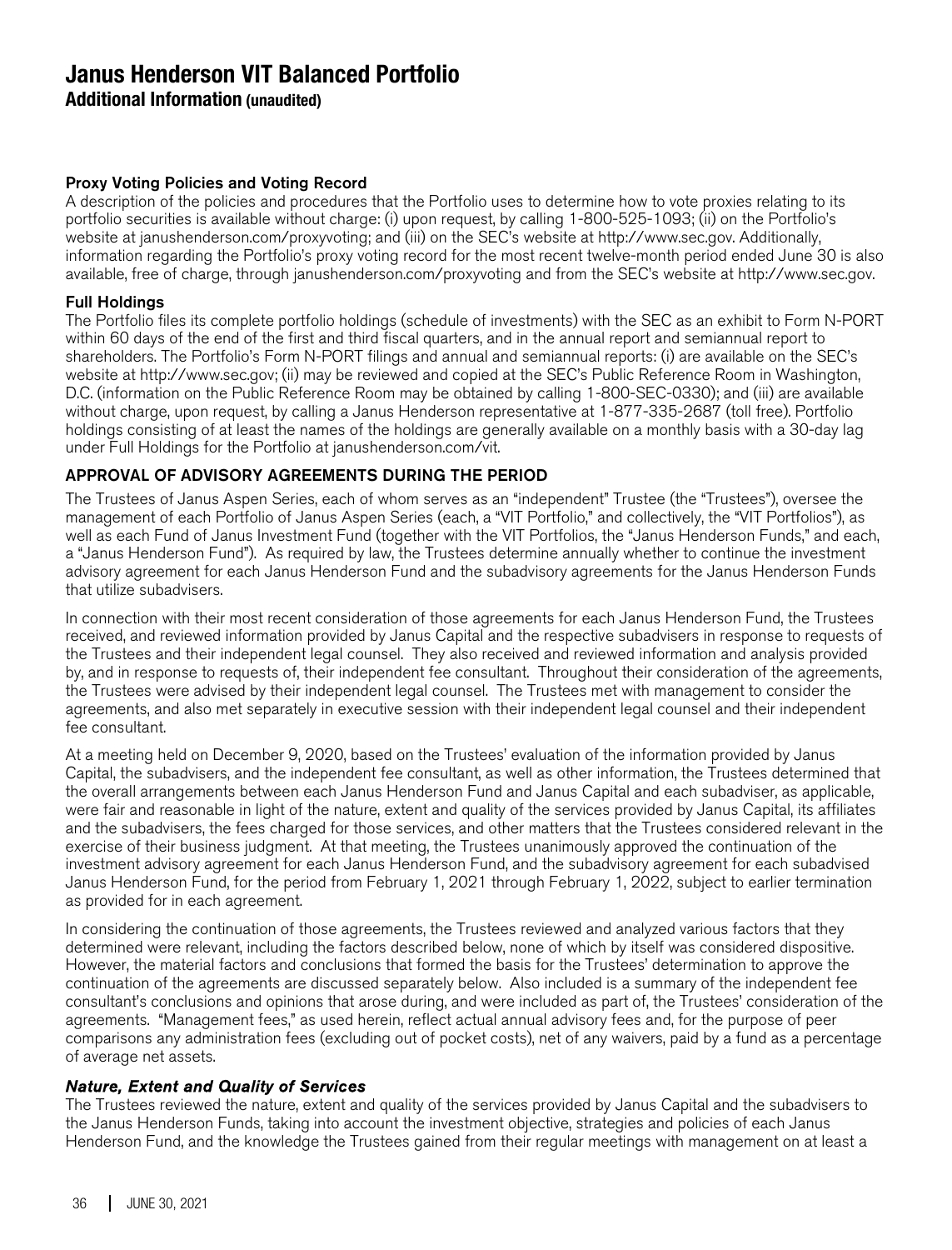quarterly basis and their ongoing review of information related to the Janus Henderson Funds. In addition, the Trustees reviewed the resources and key personnel of Janus Capital and each subadviser, particularly noting those employees who provide investment and risk management services to the Janus Henderson Funds. The Trustees also considered other services provided to the Janus Henderson Funds by Janus Capital or the subadvisers, such as managing the execution of portfolio transactions and the selection of broker-dealers for those transactions. The Trustees considered Janus Capital's role as administrator to the Janus Henderson Funds, noting that Janus Capital generally does not receive a fee for its services but is reimbursed for its out-of-pocket costs. The Trustees considered the role of Janus Capital in monitoring adherence to the Janus Henderson Funds' investment restrictions, providing support services for the Trustees and Trustee committees, and overseeing communications with shareholders and the activities of other service providers, including monitoring compliance with various policies and procedures of the Janus Henderson Funds and with applicable securities laws and regulations.

In this regard, the independent fee consultant noted that Janus Capital provides a number of different services for the Janus Henderson Funds and fund shareholders, ranging from investment management services to various other servicing functions, and that, in its view, Janus Capital is a capable provider of those services. The independent fee consultant also provided its belief that Janus Capital has developed a number of institutional competitive advantages that should enable it to provide superior investment and service performance over the long term.

The Trustees concluded that the nature, extent and quality of the services provided by Janus Capital or the subadviser to each Janus Henderson Fund were appropriate and consistent with the terms of the respective advisory and subadvisory agreements, and that, taking into account steps taken to address those Janus Henderson Funds whose performance lagged that of their peers for certain periods, the Janus Henderson Funds were likely to benefit from the continued provision of those services. They also concluded that Janus Capital and each subadviser had sufficient personnel, with the appropriate education and experience, to serve the Janus Henderson Funds effectively and had demonstrated its ability to attract well-qualified personnel.

### Performance of the Funds

The Trustees considered the performance results of each Janus Henderson Fund over various time periods. They noted that they considered Janus Henderson Fund performance data throughout the year, including periodic meetings with each Janus Henderson Fund's portfolio manager(s), and also reviewed information comparing each Janus Henderson Fund's performance with the performance of comparable funds and peer groups identified by Broadridge Financial Solutions, Inc. ("Broadridge"), an independent data provider, and with the Janus Henderson Fund's benchmark index. In this regard, the independent fee consultant found that the overall Janus Henderson Funds' performance has been reasonable: for the 36 months ended September 30, 2020, approximately 75% of the Janus Henderson Funds were in the top two quartiles of performance versus Broadridge peers, and for the 12 months ended September 30, 2020, approximately 62% of the Janus Henderson Funds were in the top two quartiles of performance versus Broadridge peers.

The Trustees considered the performance of each Janus Henderson Fund, noting that performance may vary by share class, and noted the following with respect to the VIT Portfolios:

- For Janus Henderson Balanced Portfolio, the Trustees noted that the Fund's performance was in the first Broadridge quartile for the 36 months ended May 31, 2020 and the first Broadridge quartile for the 12 months ended May 31, 2020.
- For Janus Henderson Enterprise Portfolio, the Trustees noted that the Fund's performance was in the bottom Broadridge quartile for the 36 months ended May 31, 2020 and the bottom Broadridge quartile for the 12 months ended May 31, 2020. The Trustees noted the reasons for the Fund's underperformance and the steps Janus Capital had taken or was taking to improve performance.
- For Janus Henderson Flexible Bond Portfolio, the Trustees noted that the Fund's performance was in the third Broadridge quartile for the 36 months ended May 31, 2020 and the first Broadridge quartile for the 12 months ended May 31, 2020. The Trustees noted the reasons for the Fund's underperformance and the steps Janus Capital had taken or was taking to improve performance, and that the performance trend was improving.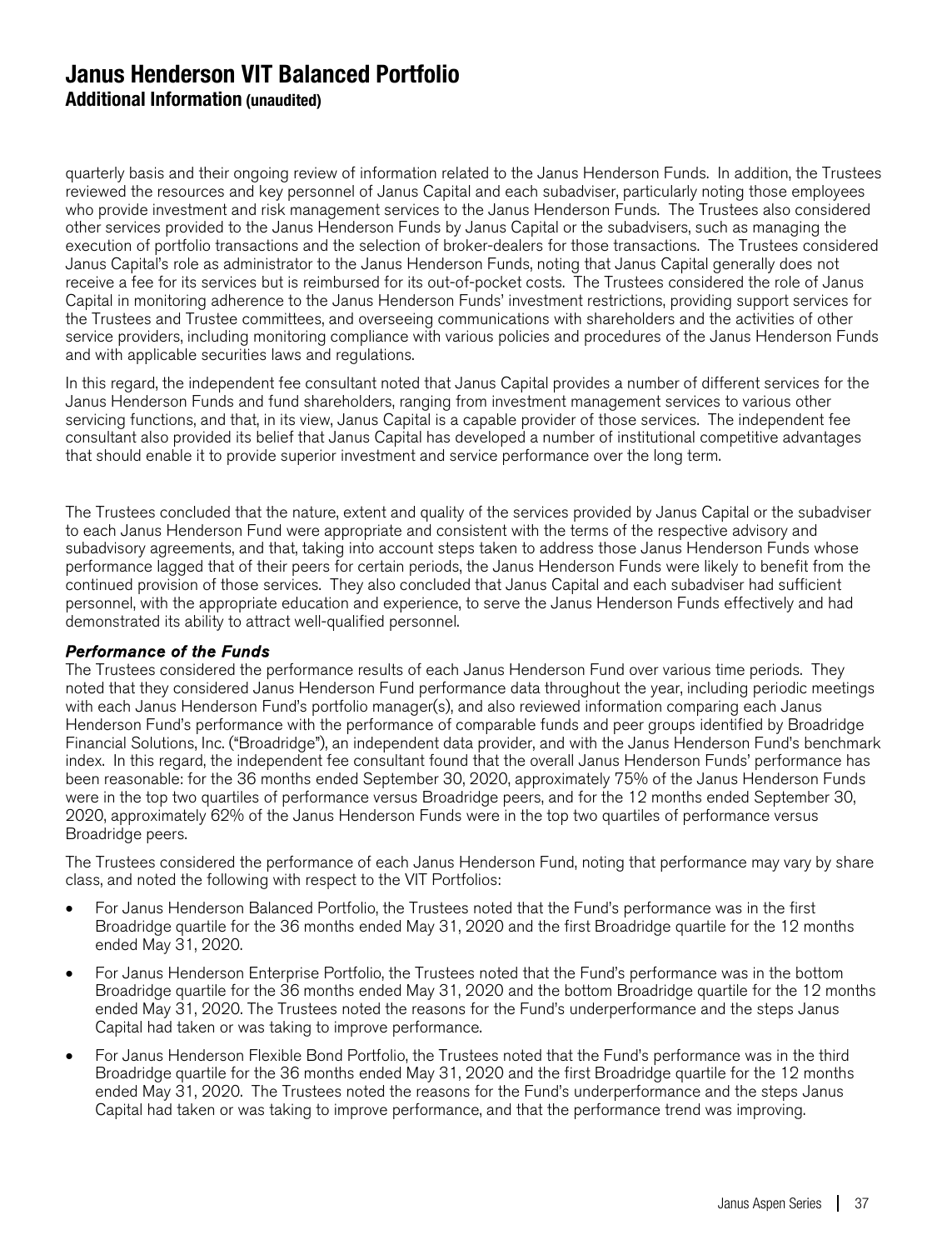- For Janus Henderson Forty Portfolio, the Trustees noted that the Fund's performance was in the second Broadridge quartile for the 36 months ended May 31, 2020 and the second Broadridge quartile for the 12 months ended May 31, 2020.
- For Janus Henderson Global Research Portfolio, the Trustees noted that the Fund's performance was in the third Broadridge quartile for the 36 months ended May 31, 2020 and the bottom Broadridge quartile for the 12 months ended May 31, 2020. The Trustees noted the reasons for the Fund's underperformance, while also noting that the Fund has a performance fee structure that results in lower management fees during periods of underperformance, and the steps Janus Capital had taken or was taking to improve performance.
- For Janus Henderson Global Technology and Innovation Portfolio, the Trustees noted that the Fund's performance was in the first Broadridge quartile for the 36 months ended May 31, 2020 and the second Broadridge quartile for the 12 months ended May 31, 2020.
- For Janus Henderson Mid Cap Value Portfolio, the Trustees noted that the Fund's performance was in the third Broadridge quartile for the 36 months ended May 31, 2020 and the third Broadridge quartile for the 12 months ended May 31, 2020. The Trustees noted the reasons for the Fund's underperformance, while also noting that the Fund has a performance fee structure that results in lower management fees during periods of underperformance, and the steps Janus Capital and Perkins had taken or were taking to improve performance.
- For Janus Henderson Overseas Portfolio, the Trustees noted that the Fund's performance was in the bottom Broadridge quartile for the 36 months ended May 31, 2020 and the third Broadridge quartile for the 12 months ended May 31, 2020. The Trustees noted the reasons for the Fund's underperformance, while also noting that the Fund has a performance fee structure that results in lower management fees during periods of underperformance and the steps Janus Capital had taken or was taking to improve performance.
- For Janus Henderson Research Portfolio, the Trustees noted that the Fund's performance was in the third Broadridge quartile for the 36 months ended May 31, 2020 and the third Broadridge quartile for the 12 months ended May 31, 2020. The Trustees noted the reasons for the Fund's underperformance, while also noting that the Fund has a performance fee structure that results in lower management fees during periods of underperformance, and the steps Janus Capital had taken or was taking to improve performance.
- For Janus Henderson U.S. Low Volatility Portfolio, the Trustees noted that the Fund's performance was in the second Broadridge quartile for the 36 months ended May 31, 2020 and the third Broadridge quartile for the 12 months ended May 31, 2020.

In consideration of each Janus Henderson Fund's performance, the Trustees concluded that, taking into account the factors relevant to performance, as well as other considerations, including steps taken to improve performance, the Janus Henderson Fund's performance warranted continuation of such Janus Henderson Fund's investment advisory and subadvisory agreement(s).

### Costs of Services Provided

The Trustees examined information regarding the fees and expenses of each Janus Henderson Fund in comparison to similar information for other comparable funds as provided by Broadridge, an independent data provider. They also reviewed an analysis of that information provided by their independent fee consultant and noted that the rate of management fees (investment advisory fees and any administration fees but excluding out-of-pocket costs) for many of the Janus Henderson Funds, after applicable waivers, was below the average management fee rate of the respective peer group of funds selected by an independent data provider. The Trustees also examined information regarding the subadvisory fees charged for subadvisory services, as applicable, noting that all such fees were paid by Janus Capital out of its management fees collected from such Janus Henderson Fund.

The independent fee consultant provided its belief that the management fees charged by Janus Capital to each of the Janus Henderson Funds under the current investment advisory and administration agreements are reasonable in relation to the services provided by Janus Capital. The independent fee consultant found: (1) the total expenses and management fees of the Janus Henderson Funds to be reasonable relative to other comparable mutual funds; (2) the total expenses, on average, were 10% under the average total expenses of the respective Broadridge Expense Group peers; and (3) and the management fees for the Janus Henderson Funds, on average, were 9% under the average management fees for the respective Broadridge Expense Group. The Trustees also considered the total expenses for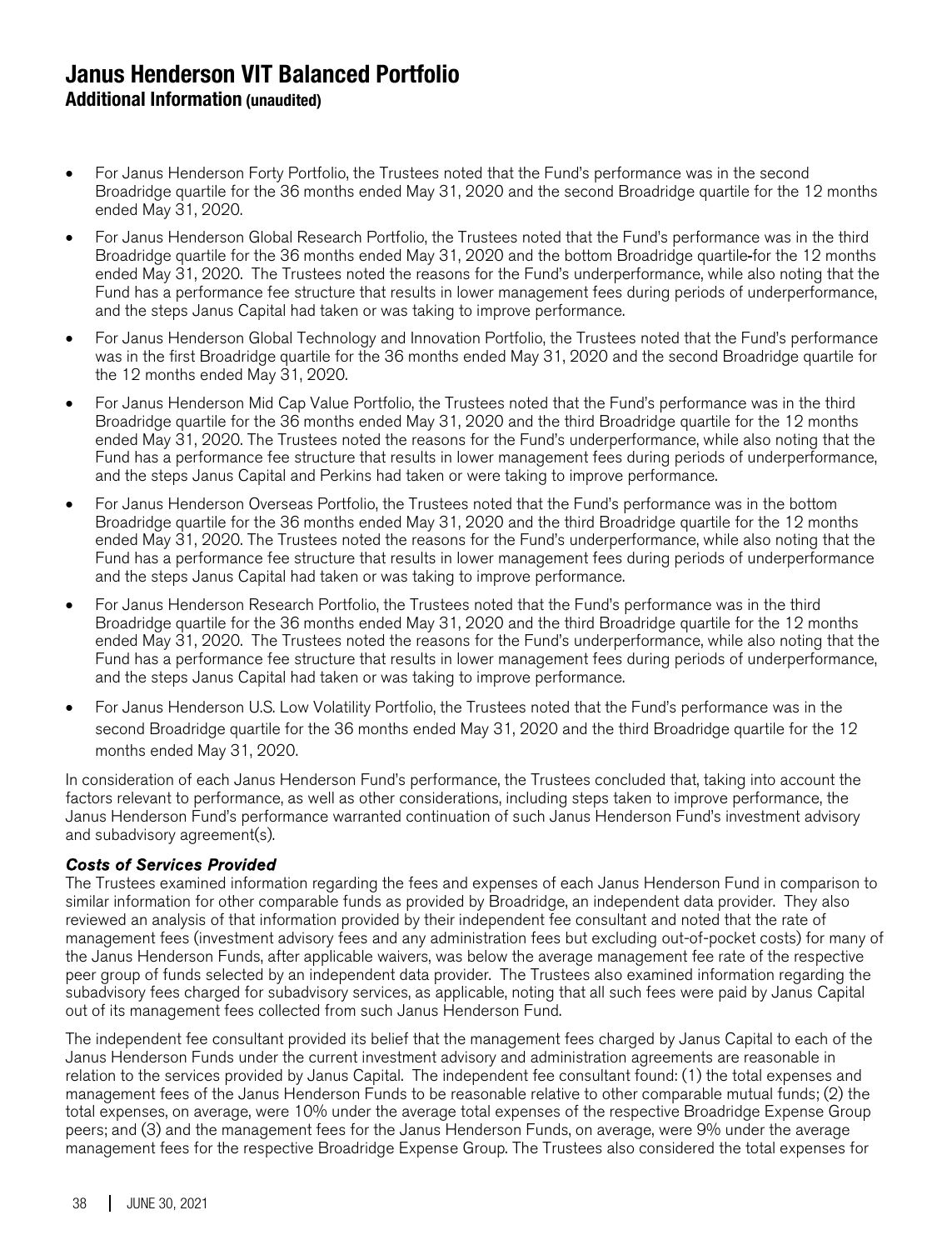each share class of each Janus Henderson Fund compared to the average total expenses for its Broadridge Expense Group and to average total expenses for its Broadridge Expense Universe.

For certain Janus Henderson Funds, the independent fee consultant also performed a systematic "focus list" analysis of expenses which assessed fund fees in the context of fund performance being delivered. Based on this analysis, the independent fee consultant found that the combination of service quality/performance and expenses on these individual Janus Henderson Funds was reasonable in light of performance trends, performance histories, and existence of performance fees, breakpoints, and/or expense waivers on such Janus Henderson Funds.

The Trustees considered the methodology used by Janus Capital and each subadviser in determining compensation payable to portfolio managers, the competitive environment for investment management talent, and the competitive market for mutual funds in different distribution channels.

The Trustees also reviewed management fees charged by Janus Capital and each subadviser to comparable separate account clients and to comparable non-affiliated funds subadvised by Janus Capital or by a subadviser (for which Janus Capital or the subadviser provides only or primarily portfolio management services). Although in most instances subadvisory and separate account fee rates for various investment strategies were lower than management fee rates for Janus Henderson Funds having a similar strategy, the Trustees considered that Janus Capital noted that, under the terms of the management agreements with the Janus Henderson Funds, Janus Capital performs significant additional services for the Janus Henderson Funds that it does not provide to those other clients, including administration services, oversight of the Janus Henderson Funds' other service providers, trustee support, regulatory compliance and numerous other services, and that, in serving the Janus Henderson Funds, Janus Capital assumes many legal risks and other costs that it does not assume in servicing its other clients. Moreover, they noted that the independent fee consultant found that: (1) the management fees Janus Capital charges to the Janus Henderson Funds are reasonable in relation to the management fees Janus Capital charges to funds subadvised by Janus Capital and to the fees Janus Capital charges to its institutional separate account clients; (2) these subadvised and institutional separate accounts have different service and infrastructure needs and operate in markets very distinct relative to retail funds; and (3) Janus Henderson mutual fund investors enjoy reasonable fees relative to the fees charged to Janus Henderson subadvised fund and separate account investors; (4) 9 of 10 Janus Henderson Funds have lower management fees than similar funds subadvised by Janus Capital; and (5) 5 of 8 Janus Henderson Funds have lower management fees than similar separate accounts managed by Janus Capital.

The Trustees considered the fees for each Janus Henderson Fund for its fiscal year ended in 2019, including the VIT Portfolios, and noted the following with regard to each VIT Portfolio's total expenses, net of applicable fee waivers (the VIT Portfolio's "total expenses"):

- For Janus Henderson Balanced Portfolio, the Trustees noted that, although the Fund's total expenses exceeded the peer group average for one share class, overall the Fund's total expenses were reasonable.
- For Janus Henderson Enterprise Portfolio, the Trustees noted that, although the Fund's total expenses exceeded the peer group average for one share class, overall the Fund's total expenses were reasonable.
- For Janus Henderson Flexible Bond Portfolio, the Trustees noted that, although the Fund's total expenses exceeded the peer group for one share class, overall the Fund's total expenses were reasonable. The Trustees also noted that Janus Capital has contractually agreed to limit the Fund's expenses, although this limit did not apply because the Fund's total expenses were already below the applicable fee limit.
- For Janus Henderson Forty Portfolio, the Trustees noted that, although the Fund's total expenses exceeded the peer group average for one share class, overall the Fund's total expenses were reasonable.
- For Janus Henderson Global Research Portfolio, the Trustees noted that, although the Fund's total expenses exceeded the peer group average for one share class, overall the Fund's total expenses were reasonable.
- For Janus Henderson Global Technology and Innovation Portfolio, the Trustees noted that the Fund's total expenses were below the peer group for both share classes.
- For Janus Henderson Mid Cap Value Portfolio, the Trustees noted that, although the Fund's total expenses exceeded the peer group for one share class, overall the Fund's total expenses were reasonable. The Trustees also noted that Janus Capital has contractually agreed to limit the Fund's expenses, although this limit did not apply because the Fund's total expenses were already below the applicable fee limit.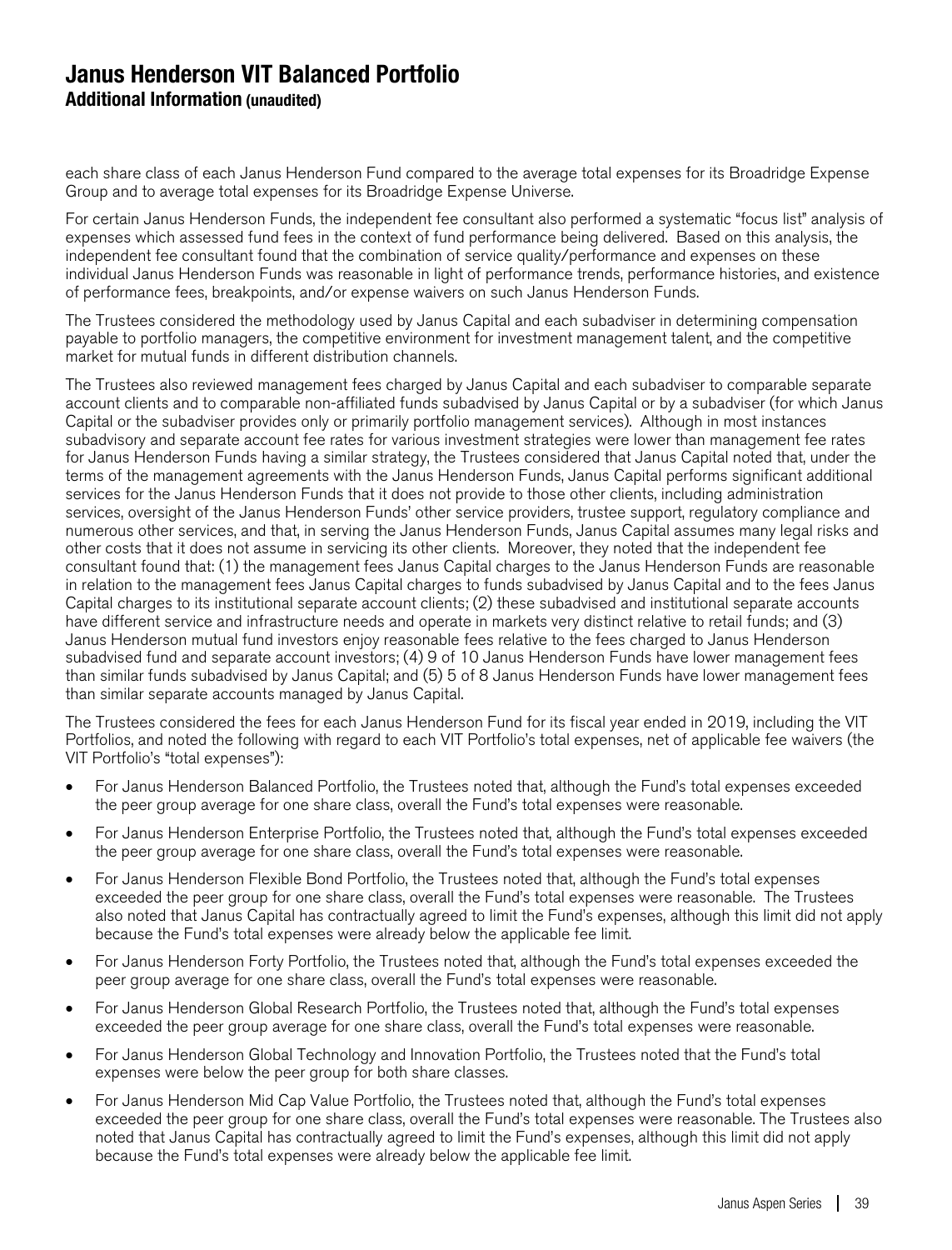- For Janus Henderson Overseas Portfolio, the Trustees noted that the Fund's total expenses were below the peer group for both share classes.
- For Janus Henderson Research Portfolio, the Trustees noted that the Fund's total expenses were below the peer group average for both share classes.
- For Janus Henderson U.S. Low Volatility Portfolio, the Trustees noted that the Fund's total expenses were below the peer group for its sole share class.

The Trustees reviewed information on the overall profitability to Janus Capital and its affiliates of their relationship with the Janus Henderson Funds, and considered profitability data of other publicly traded mutual fund advisers. The Trustees recognized that profitability comparisons among fund managers are difficult because of the variation in the type of comparative information that is publicly available, and the profitability of any fund manager is affected by numerous factors, including the organizational structure of the particular fund manager, differences in complex size, difference in product mix, difference in types of business (mutual fund, institutional and other), differences in the types of funds and other accounts it manages, possible other lines of business, the methodology for allocating expenses, and the fund manager's capital structure and cost of capital.

Additionally, the Trustees considered the estimated profitability to Janus Capital from the investment management services it provided to each Janus Henderson Fund. In their review, the Trustees considered whether Janus Capital and each subadviser receive adequate incentives and resources to manage the Janus Henderson Funds effectively. In reviewing profitability, the Trustees noted that the estimated profitability for an individual Janus Henderson Fund is necessarily a product of the allocation methodology utilized by Janus Capital to allocate its expenses as part of the estimated profitability calculation. In this regard, the Trustees noted that the independent fee consultant found that (1) the expense allocation methodology and rationales utilized by Janus Capital were reasonable and (2) no clear correlation exists between expense allocations and operating margins. The Trustees also considered that the estimated profitability for an individual Janus Henderson Fund was influenced by a number of factors, including not only the allocation methodology selected, but also the presence of fee waivers and expense caps, and whether the Janus Henderson Fund's investment management agreement contained breakpoints or a performance fee component. The Trustees determined, after taking into account these factors, among others, that Janus Capital's estimated profitability with respect to each Janus Henderson Fund was not unreasonable in relation to the services provided, and that the variation in the range of such estimated profitability among the Janus Henderson Funds was not a material factor in the Board's approval of the reasonableness of any Janus Henderson Fund's investment management fees.

The Trustees concluded that the management fees payable by each Janus Henderson Fund to Janus Capital and its affiliates, as well as the fees paid by Janus Capital to the subadvisers of subadvised Janus Henderson Funds, were reasonable in relation to the nature, extent, and quality of the services provided, taking into account the fees charged by other advisers for managing comparable mutual funds with similar strategies, the fees Janus Capital and the subadvisers charge to other clients, and, as applicable, the impact of fund performance on management fees payable by the Janus Henderson Funds. The Trustees also concluded that each Janus Henderson Fund's total expenses were reasonable, taking into account the size of the Janus Henderson Fund, the quality of services provided by Janus Capital and any subadviser, the investment performance of the Janus Henderson Fund, and any expense limitations agreed to or provided by Janus Capital.

### Economies of Scale

The Trustees considered information about the potential for Janus Capital to realize economies of scale as the assets of the Janus Henderson Funds increase. They noted that their independent fee consultant published a report to the Trustees in November 2019 which provided its research and analysis into economies of scale. They also noted that, although many Janus Henderson Funds pay advisory fees at a fixed base rate as a percentage of net assets, without any breakpoints or performance fees, their independent fee consultant concluded that 73% of these Janus Henderson Funds' have contractual management fees (gross of waivers) below their Broadridge Expense Group averages. They also noted the following: (1) that for those Janus Henderson Funds whose expenses are being reduced by the contractual expense limitations of Janus Capital, Janus Capital is subsidizing certain of these Janus Henderson Funds because they have not reached adequate scale; (2) as the assets of some of the Janus Henderson Funds have declined in the past few years, certain of those Janus Henderson Funds have benefited from having advisory fee rates that have remained constant rather than increasing as assets declined; (3) performance fee structures have been implemented for various Janus Henderson Funds that have caused the effective rate of advisory fees payable by such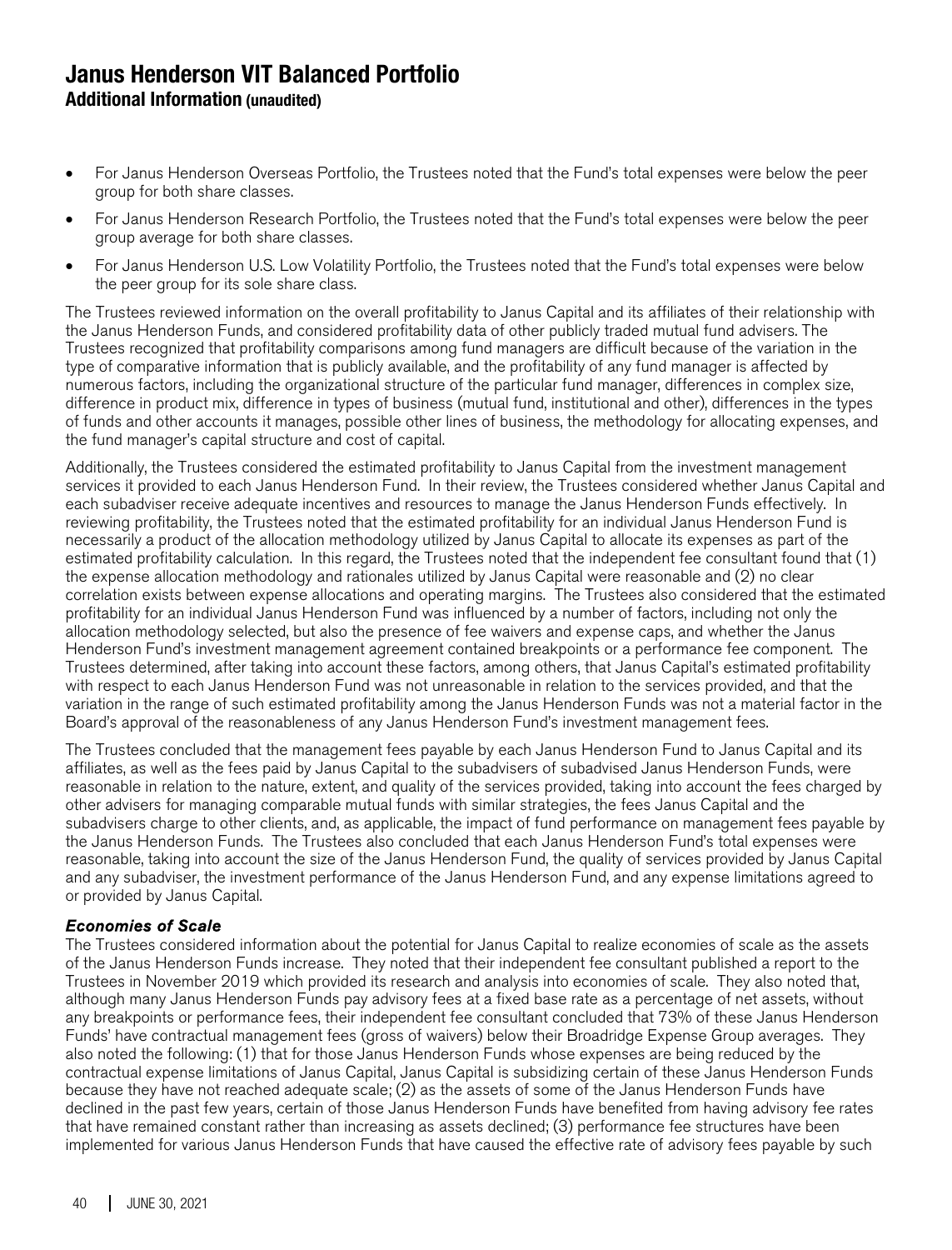Janus Henderson Fund to vary depending on the investment performance of the Janus Henderson Fund relative to its benchmark index over the measurement period; and (4) a few Janus Henderson Funds have fee schedules with breakpoints and reduced fee rates above certain asset levels. The Trustees also noted that the Janus Henderson Funds share directly in economies of scale through the significant investments made by Janus Capital and its affiliates related to services provided to the Funds and the lower charges of third-party service providers that are based in part on the combined scale of all of the Janus Henderson Funds.

The Trustees also considered the independent fee consultant's conclusion that, given the limitations of various analytical approaches to economies of scale and their conflicting results, it is difficult to analytically confirm or deny the existence of economies of scale in the Janus Henderson complex. In this regard, the independent consultant concluded that (1) to the extent there were economies of scale at Janus Capital, Janus Capital's general strategy of setting fixed management fees below peers appeared to share any such economies with investors even on smaller Janus Henderson Funds which have not yet achieved those economies and (2) by setting lower fixed fees from the start on these Janus Henderson Funds, Janus Capital appeared to be investing to increase the likelihood that these Janus Henderson Funds will grow to a level to achieve any economies of scale that may exist. Further, the independent fee consultant provided its belief that Janus Henderson Fund investors are well-served by the fee levels and performance fee structures in place on the Janus Henderson Funds in light of any economies of scale that may be present at Janus Capital.

Based on all of the information reviewed, including the recent and past research and analysis conducted by the Trustees' independent fee consultant, the Trustees concluded that the current fee structure of each Janus Henderson Fund was reasonable and that the current rates of fees do reflect a sharing between Janus Capital and the Janus Henderson Fund of any economies of scale that may be present at the current asset level of the Janus Henderson Fund.

### Other Benefits to Janus Capital

The Trustees also considered benefits that accrue to Janus Capital and its affiliates and subadvisers to the Janus Henderson Funds from their relationships with the Janus Henderson Funds. They recognized that two affiliates of Janus Capital separately serve the Janus Henderson Funds as transfer agent and distributor, respectively, and the transfer agent receives compensation directly from the non-money market funds for services provided, and that such compensation contributes to the overall profitability of Janus Capital and its affiliates that results from their relationship with the Janus Henderson Funds. The Trustees also considered Janus Capital's past and proposed use of commissions paid by the Janus Henderson Funds on portfolio brokerage transactions to obtain proprietary and thirdparty research products and services benefiting the Janus Henderson Fund and/or other clients of Janus Capital and Janus Capital, and/or a subadviser to a Janus Henderson Fund. The Trustees concluded that Janus Capital's and the subadvisers' use of these types of client commission arrangements to obtain proprietary and third-party research products and services was consistent with regulatory requirements and guidelines and was likely to benefit each Janus Henderson Fund. The Trustees also concluded that, other than the services provided by Janus Capital and its affiliates and subadvisers pursuant to the agreements and the fees to be paid by each Janus Henderson Fund therefor, the Janus Henderson Funds and Janus Capital and the subadvisers may potentially benefit from their relationship with each other in other ways. They concluded that Janus Capital and its affiliates share directly in economies of scale through the lower charges of third-party service providers that are based in part on the combined scale of the Janus Henderson Funds and other clients serviced by Janus Capital and its affiliates. They also concluded that Janus Capital and/or the subadvisers benefit from the receipt of research products and services acquired through commissions paid on portfolio transactions of the Janus Henderson Funds and that the Janus Henderson Funds benefit from Janus Capital's and/or the subadvisers' receipt of those products and services as well as research products and services acquired through commissions paid by other clients of Janus Capital and/or other clients of the subadvisers. They further concluded that the success of any Janus Henderson Fund could attract other business to Janus Capital, the subadvisers or other Janus Henderson funds, and that the success of Janus Capital and the subadvisers could enhance Janus Capital's and the subadvisers' ability to serve the Janus Henderson Funds.

### LIQUIDITY RISK MANAGEMENT PROGRAM

The Janus Henderson Funds (other than the money market funds) have adopted and implemented a written liquidity risk management program (the "LRMP") as required by Rule 22e-4 under the Investment Company Act of 1940, as amended (the "Liquidity Rule"). Rule 22e-4, requires open-end funds to adopt and implement a written liquidity risk management program that is reasonably designed to assess and manage liquidity risk, which is the risk that a fund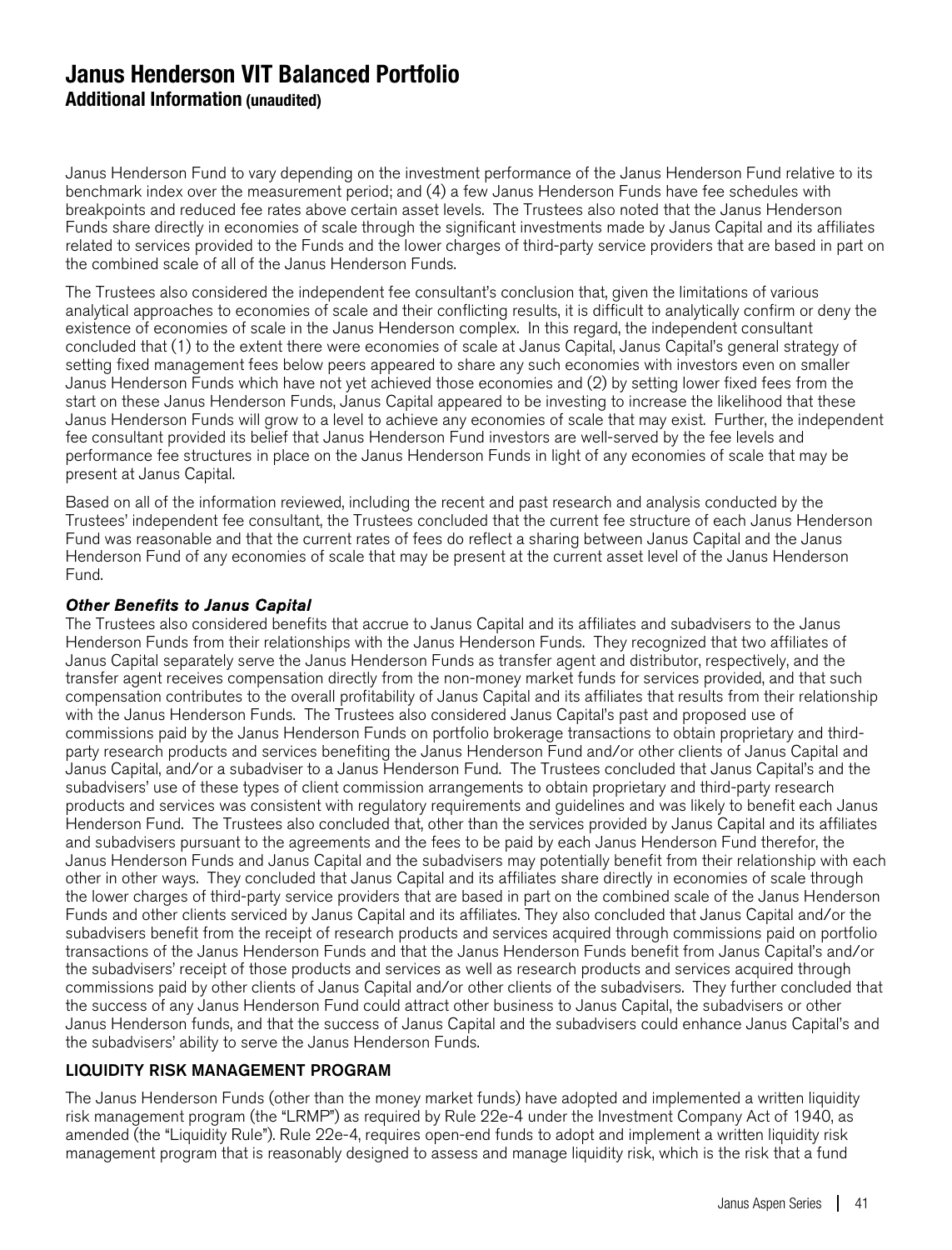could not meet redemption requests without significant dilution of remaining investors' interest in the fund. The LRMP incorporates the following elements: (i) assessment, management, and periodic review of liquidity risk; (ii) classification of portfolio investments; (iii) the establishment and monitoring of a highly liquid investment minimum, as applicable; (iv) a 15% limitation on a Portfolio's illiquid investments; (v) redemptions in-kind; and (vi) board oversight.

The Trustees of the Portfolio (the "Trustees") have designated Janus Capital Management LLC, the Portfolio's investment adviser ("Janus Capital"), as the Program Administrator for the LRMP responsible for administering the LRMP and carrying out the specific responsibilities of the LRMP. A working group comprised of various groups within Janus Capital's business is responsible for administering the LRMP and carrying out the specific responsibilities of different aspects of the LRMP (the "Liquidity Risk Working Group").

The Liquidity Rule requires the Trustees to review at least annually a written report provided by the Program Administrator that addresses the operation of the LRMP and assesses its adequacy and the effectiveness of its implementation, including, if applicable, the operation of the highly liquid investment minimum, and any material changes to the LRMP (the "Program Administrator Report"). During the semi-annual period ended June 30, 2021, the Program Administrator provided the Program Administrator Report to the Trustees which covered the operation of the LRMP from January 1, 2020 through December 31, 2020 (the "Reporting Period").

The Program Administrator Report discussed the operation and effectiveness of the LRMP during the Reporting Period. It noted that the Portfolio was able to meet redemptions during the normal course of business during the Reporting Period, and discussed the additional actions that the Liquidity Risk Working Group took during the period of market volatility in the spring of 2020 to monitor the Portfolio's liquidity. The Program Administrator Report also stated that the Portfolio did not exceed the 15% limit on illiquid assets during the Reporting Period, that the Portfolio held primarily highly liquid assets, and was considered to be a primarily highly liquid fund during the Reporting Period. In addition, the Program Administrator expressed its belief in the Program Administrator Report that the LRMP is reasonably designed and adequate to assess and manage the Portfolio's liquidity risk, taking into account the Portfolio's particular risks and circumstances, and includes policies and procedures reasonably designed to implement each required component of the Liquidity Rule.

There can be no assurance that the LRMP will achieve its objectives in the future. Please refer to your Portfolio's prospectus for more information regarding the risks to which an investment in the Portfolio may be subject.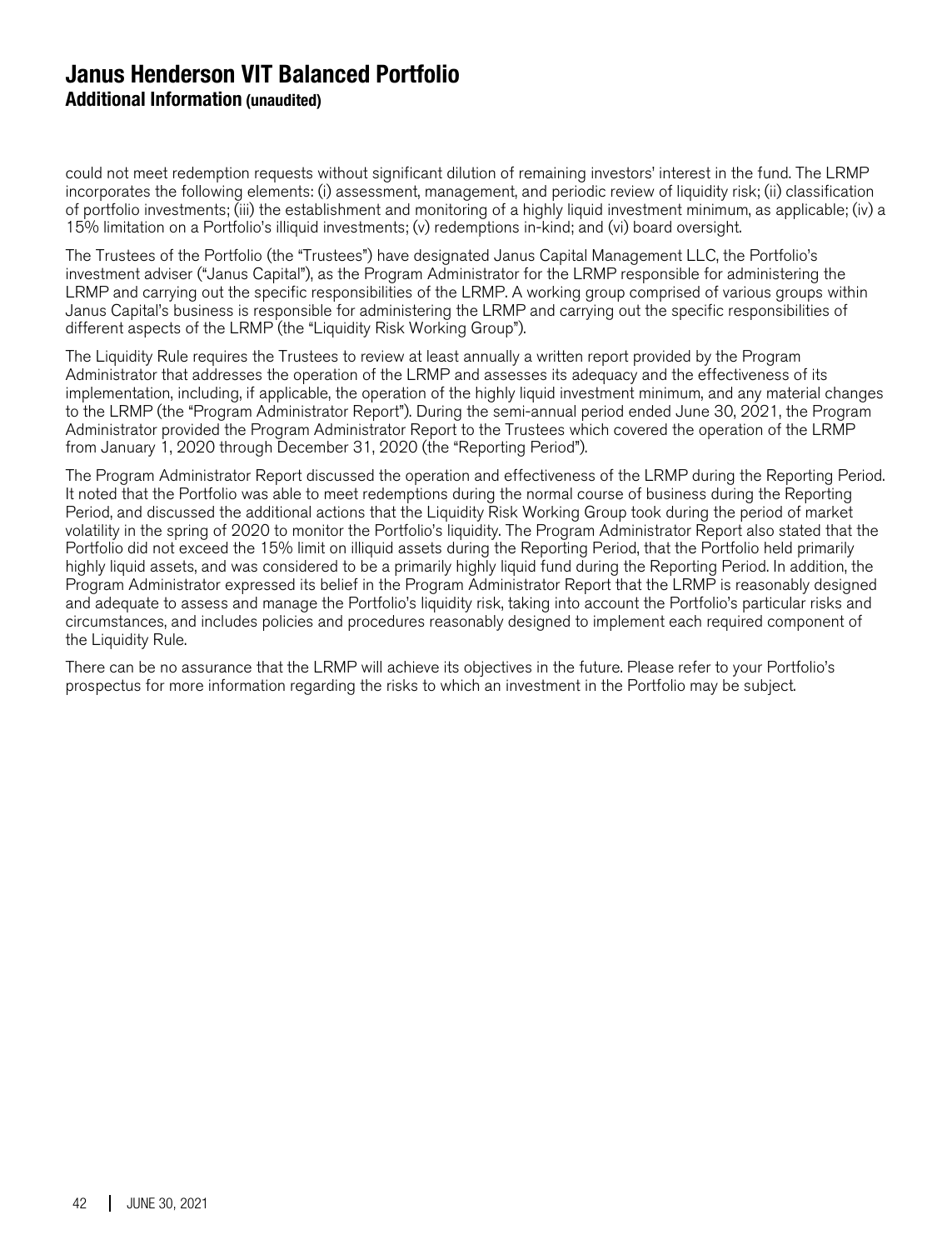## **Janus Henderson VIT Balanced Portfolio Useful Information About Your Portfolio Report (unaudited)**

### Performance Overviews

Performance overview graphs compare the performance of a hypothetical \$10,000 investment in the Portfolio with one or more widely used market indices. When comparing the performance of the Portfolio with an index, keep in mind that market indices are not available for investment and do not reflect deduction of expenses.

Average annual total returns are quoted for a Portfolio with more than one year of performance history. Average annual total return is calculated by taking the growth or decline in value of an investment over a period of time, including reinvestment of dividends and distributions, then calculating the annual compounded percentage rate that would have produced the same result had the rate of growth been constant throughout the period. Average annual total return does not reflect the deduction of taxes that a shareholder would pay on Portfolio distributions or redemptions of Portfolio shares.

Cumulative total returns are quoted for a Portfolio with less than one year of performance history. Cumulative total return is the growth or decline in value of an investment over time, independent of the period of time involved. Cumulative total return does not reflect the deduction of taxes that a shareholder would pay on Portfolio distributions or redemptions of Portfolio shares.

Pursuant to federal securities rules, expense ratios shown in the performance chart reflect subsidized (if applicable) and unsubsidized ratios. The total annual fund operating expenses ratio is gross of any fee waivers, reflecting the Portfolio's unsubsidized expense ratio. The net annual fund operating expenses ratio (if applicable) includes contractual waivers of Janus Capital and reflects the Portfolio's subsidized expense ratio. Ratios may be higher or lower than those shown in the "Financial Highlights" in this report.

### Schedule of Investments

Following the performance overview section is the Portfolio's Schedule of Investments. This schedule reports the types of securities held in the Portfolio on the last day of the reporting period. Securities are usually listed by type (common stock, corporate bonds, U.S. Government obligations, etc.) and by industry classification (banking, communications, insurance, etc.). Holdings are subject to change without notice.

The value of each security is quoted as of the last day of the reporting period. The value of securities denominated in foreign currencies is converted into U.S. dollars.

If the Portfolio invests in foreign securities, it will also provide a summary of investments by country. This summary reports the Portfolio exposure to different countries by providing the percentage of securities invested in each country. The country of each security represents the country of risk. A company may be allocated to a country based on other factors such as location of the company's principal office, the location of the principal trading market for the company's securities, or the country where a majority of the company's revenues are derived. The Portfolio's Schedule of Investments relies upon the industry group and country classifications published by Barclays and/or MSCI Inc.

Tables listing details of individual forward currency contracts, futures, written options, swaptions, and swaps follow the Portfolio's Schedule of Investments (if applicable).

#### Statement of Assets and Liabilities

This statement is often referred to as the "balance sheet." It lists the assets and liabilities of the Portfolio on the last day of the reporting period.

The Portfolio's assets are calculated by adding the value of the securities owned, the receivable for securities sold but not yet settled, the receivable for dividends declared but not yet received on securities owned, and the receivable for Portfolio shares sold to investors but not yet settled. The Portfolio's liabilities include payables for securities purchased but not yet settled, Portfolio shares redeemed but not yet paid, and expenses owed but not yet paid. Additionally, there may be other assets and liabilities such as unrealized gain or loss on forward currency contracts.

The section entitled "Net Assets Consist of" breaks down the components of the Portfolio's net assets. Because the Portfolio must distribute substantially all earnings, you will notice that a significant portion of net assets is shareholder capital.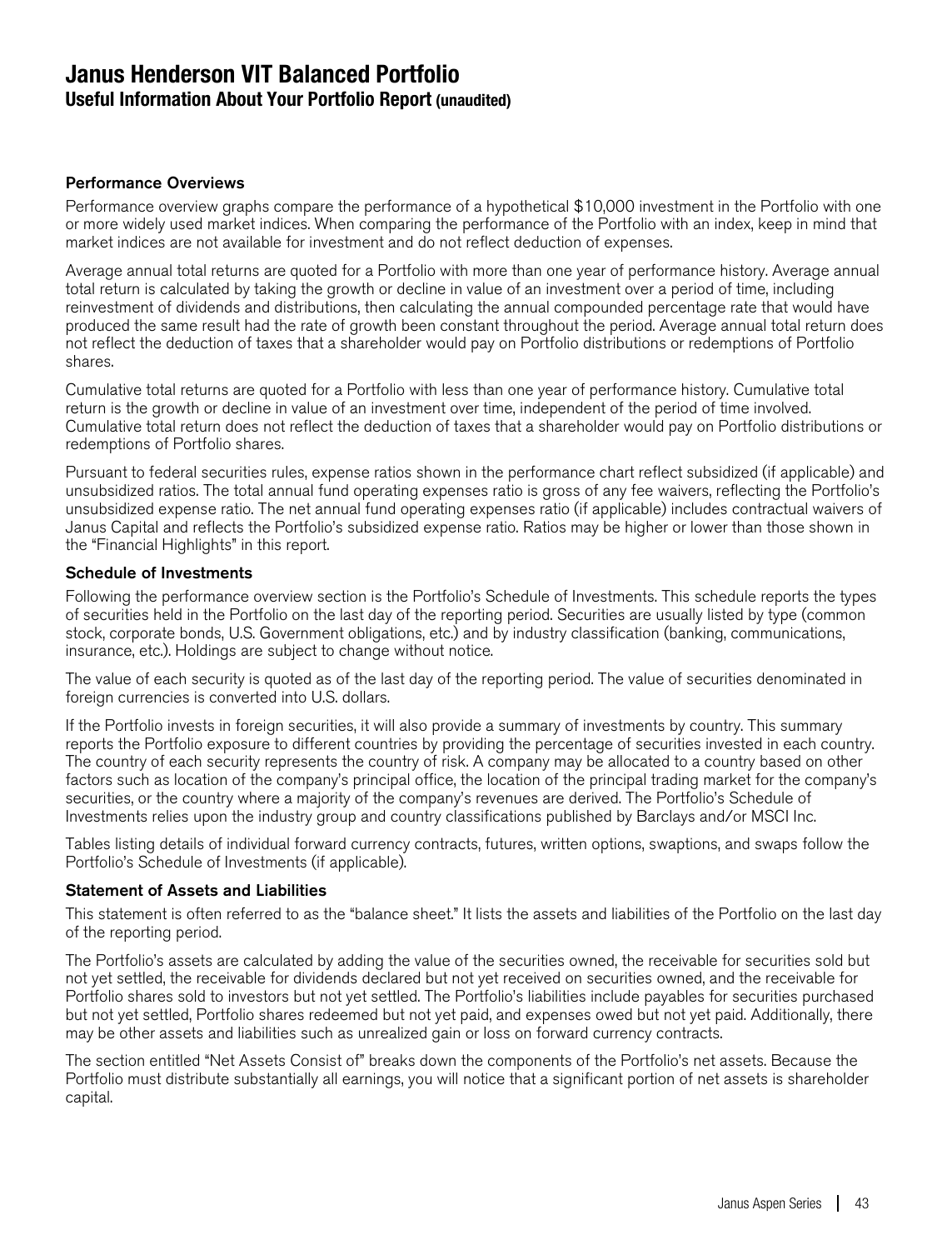## **Janus Henderson VIT Balanced Portfolio Useful Information About Your Portfolio Report (unaudited)**

The last section of this statement reports the net asset value ("NAV") per share on the last day of the reporting period. The NAV is calculated by dividing the Portfolio's net assets for each share class (assets minus liabilities) by the number of shares outstanding.

### Statement of Operations

This statement details the Portfolio's income, expenses, realized gains and losses on securities and currency transactions, and changes in unrealized appreciation or depreciation of Portfolio holdings.

The first section in this statement, entitled "Investment Income," reports the dividends earned from securities and interest earned from interest-bearing securities in the Portfolio.

The next section reports the expenses incurred by the Portfolio, including the advisory fee paid to the investment adviser, transfer agent fees and expenses, and printing and postage for mailing statements, financial reports and prospectuses. Expense offsets and expense reimbursements, if any, are also shown.

The last section lists the amounts of realized gains or losses from investment and foreign currency transactions, and changes in unrealized appreciation or depreciation of investments and foreign currency-denominated assets and liabilities. The Portfolio will realize a gain (or loss) when it sells its position in a particular security. A change in unrealized gain (or loss) refers to the change in net appreciation or depreciation of the Portfolio during the reporting period. "Net Realized and Unrealized Gain/(Loss) on Investments" is affected both by changes in the market value of Portfolio holdings and by gains (or losses) realized during the reporting period.

### Statements of Changes in Net Assets

These statements report the increase or decrease in the Portfolio's net assets during the reporting period. Changes in the Portfolio's net assets are attributable to investment operations, dividends and distributions to investors, and capital share transactions. This is important to investors because it shows exactly what caused the Portfolio's net asset size to change during the period.

The first section summarizes the information from the Statement of Operations regarding changes in net assets due to the Portfolio's investment operations. The Portfolio's net assets may also change as a result of dividend and capital gains distributions to investors. If investors receive their dividends and/or distributions in cash, money is taken out of the Portfolio to pay the dividend and/or distribution. If investors reinvest their dividends and/or distributions, the Portfolio's net assets will not be affected. If you compare the Portfolio's "Net Decrease from Dividends and Distributions" to "Reinvested Dividends and Distributions," you will notice that dividends and distributions have little effect on the Portfolio's net assets. This is because the majority of the Portfolio's investors reinvest their dividends and/or distributions.

The reinvestment of dividends and distributions is included under "Capital Share Transactions." "Capital Shares" refers to the money investors contribute to the Portfolio through purchases or withdrawals via redemptions. The Portfolio's net assets will increase and decrease in value as investors purchase and redeem shares from the Portfolio.

### Financial Highlights

This schedule provides a per-share breakdown of the components that affect the Portfolio's NAV for current and past reporting periods as well as total return, asset size, ratios, and portfolio turnover rate.

The first line in the table reflects the NAV per share at the beginning of the reporting period. The next line reports the net investment income/(loss) per share. Following is the per share total of net gains/(losses), realized and unrealized. Per share dividends and distributions to investors are then subtracted to arrive at the NAV per share at the end of the period. The next line reflects the total return for the period. The total return may include adjustments in accordance with generally accepted accounting principles required at the period end for financial reporting purposes. As a result, the total return may differ from the total return reflected for individual shareholder transactions. Also included are ratios of expenses and net investment income to average net assets.

The Portfolio's expenses may be reduced through expense offsets and expense reimbursements. The ratios shown reflect expenses before and after any such offsets and reimbursements.

The ratio of net investment income/(loss) summarizes the income earned less expenses, divided by the average net assets of the Portfolio during the reporting period. Do not confuse this ratio with the Portfolio's yield. The net investment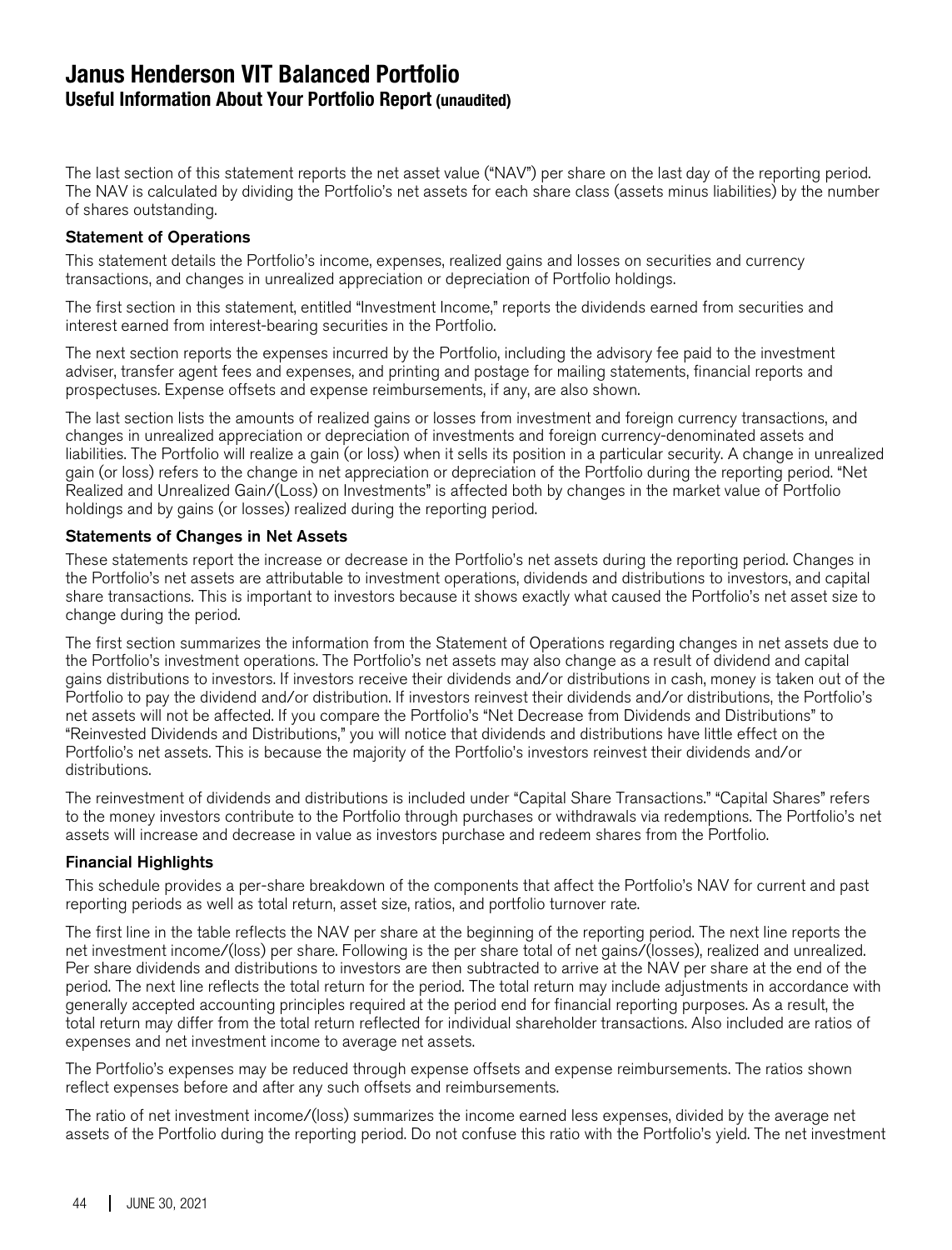## **Janus Henderson VIT Balanced Portfolio Useful Information About Your Portfolio Report (unaudited)**

income ratio is not a true measure of the Portfolio's yield because it does not take into account the dividends distributed to the Portfolio's investors.

The next figure is the portfolio turnover rate, which measures the buying and selling activity in the Portfolio. Portfolio turnover is affected by market conditions, changes in the asset size of the Portfolio, fluctuating volume of shareholder purchase and redemption orders, the nature of the Portfolio's investments, and the investment style and/or outlook of the portfolio manager(s) and/or investment personnel. A 100% rate implies that an amount equal to the value of the entire portfolio was replaced once during the fiscal year; a 50% rate means that an amount equal to the value of half the portfolio is traded in a year; and a 200% rate means that an amount equal to the value of the entire portfolio is traded every six months.